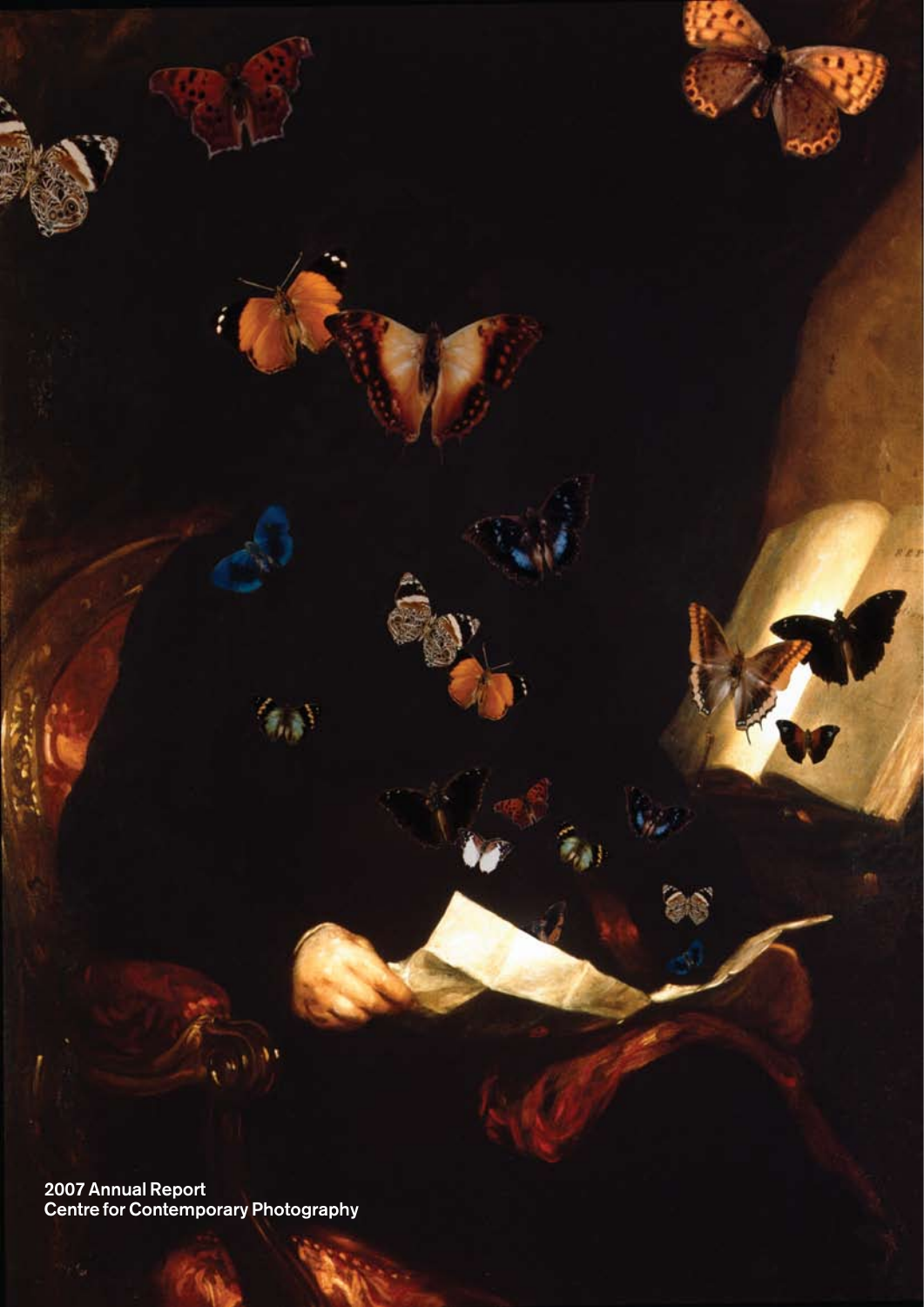#### **Centre for Contemporary Photography** Annual Report 2007

Mission CCP Profile Staff Volunteers & Interns Exhibition Advisory Committee Board of Management Chair's Report Director's Report Exhibition Program Competitions & Awards Off-site & Touring Program Workshops Lecture Series Youth Program Website Performance Review Financial Statements Sponsors & Partners

 $\overline{\phantom{0}}$  1

 $\overline{a}$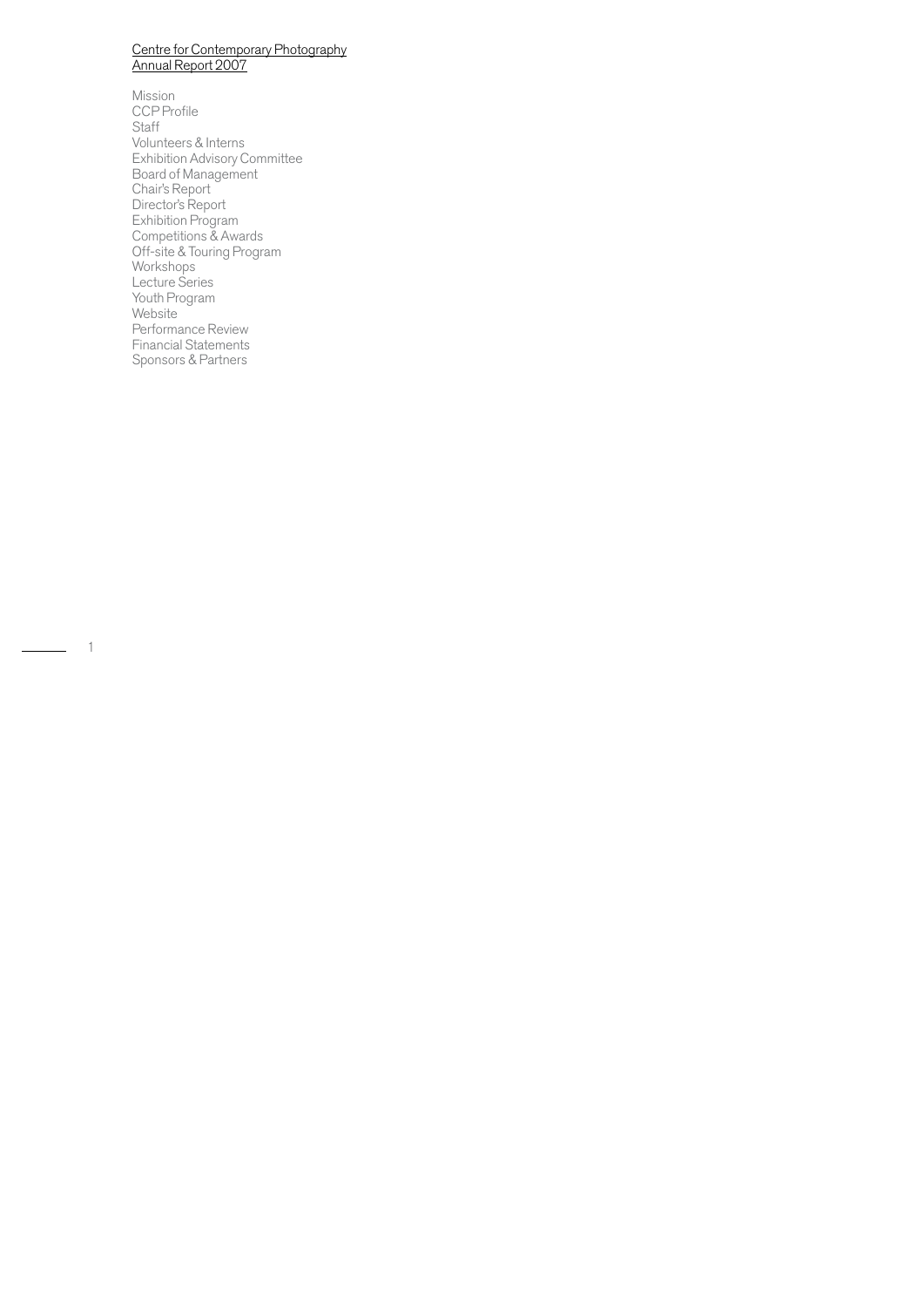### Mission

2

Centre for Contemporary Photography (CCP) engages Victorians and visitors to Victoria in contemporary photography via an accessible environment that promotes appreciation and understanding of contemporary photo-based arts, particularly emerging and innovative practice. CCP supports artists and enables audiences to explore photography via exhibitions, lectures, workshops, publications and public debate.

### CCP Profile

CCP is the pre-eminent Victorian organisation–with purposedesigned galleries–for the exhibition of contemporary photo-based arts.

 The CCP provides a context for the enjoyment, education, understanding and appraisal of contemporary practice. CCP works from a tradition of photography and explores the various dimensions of the post-photographic through exhibition and allied activities. A not-for-profit membership organisation, CCP was established by the photographic community in 1986.

 Core CCP activities are exhibitions (touring and gallery); education; public programs and information services; publishing; print sales and advocacy. CCP occupies a unique place within Australian contemporary arts organisations; a place where emerging photo-based artists can gain a formative experience in the development and staging of exhibitions; where practicing photographers can find new audiences; and established artists can experiment with new directions. Entry to the CCP galleries is always free, encouraging visits from broad sections of the community.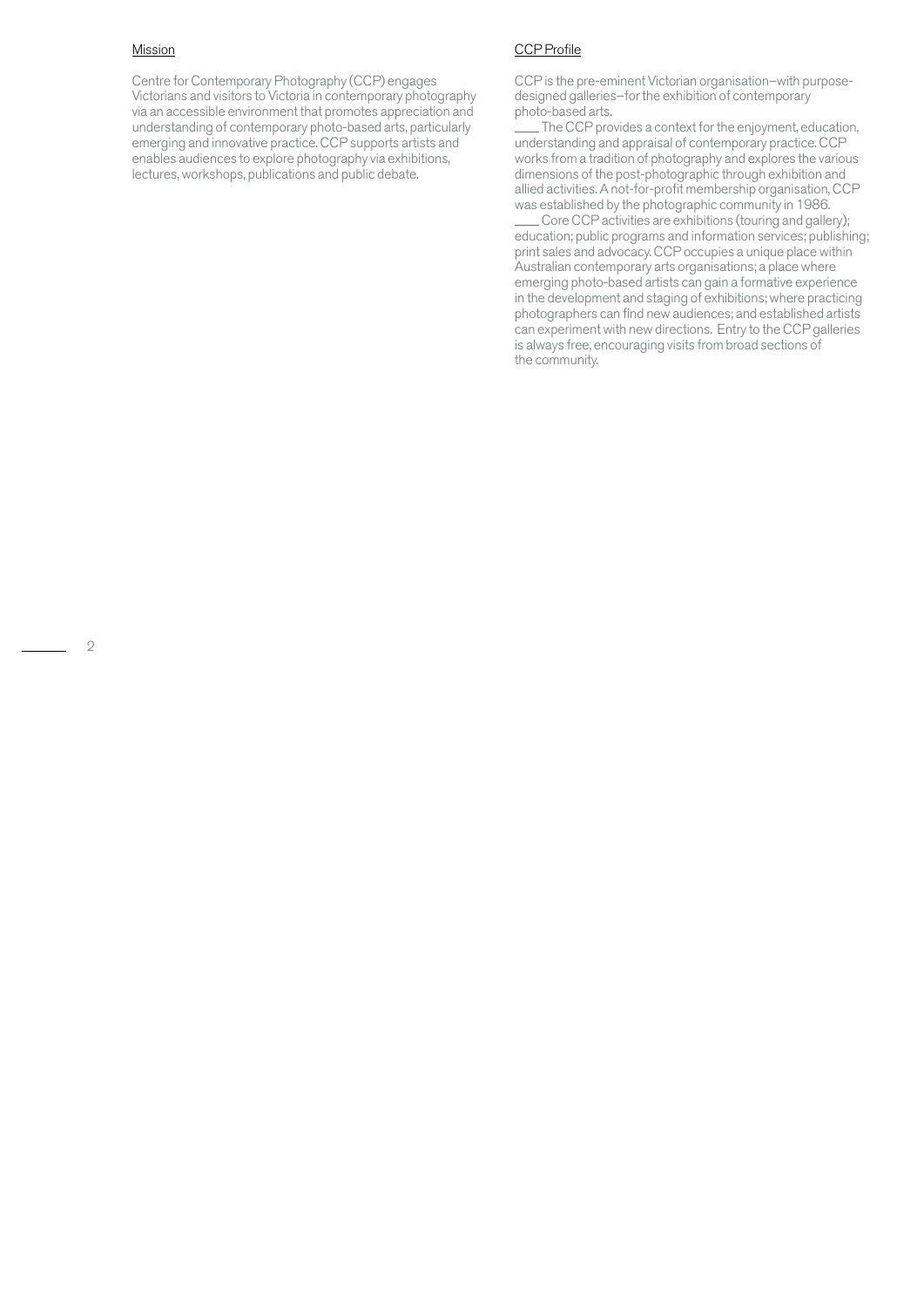Centre for Contemporary Photography acknowledges the Wurundjeri community as the first owners of this country. Today, they are still the custodians of the cultural heritage of this land.

### **Staff**

Naomi Cass Director Rebecca Chew Deputy Director Karra Rees **Curator** Darren Sylvester (0.4) **Designer** Jaana Sahling (0.8) until April Shay Minster (0.8) from May Gallery Assistant Sidonie Haass (0.2) until April Communications Coordinator Liesl Pfeffer (0.6) from June Administrative Assistant Michael Nichols (0.4) from Nov Education Officer

### Exhibition Advisory **Committee**

Naomi Cass Director Rebecca Chew Deputy Director Karra Rees Curator Maree Clarke Curator, Koorie Heritage Trust Sue Ford Artist Marco Fusinato Artist Paul Knight Artist Kyla McFarlane Assistant Curator Exhibitions Monash University Museum of Art Fabio Ongarato Director Fabio Ongarato Design Daniel Palmer (Chair) Lecturer Theory Department Faculty of Art and Design Monash University & CCP Board Member Ben Speth Filmmaker Clare Williamson Exhibitions Curator State Library of Victoria & CCP Board Member

### Volunteers & Interns

CCP would like to thank its many valuable volunteers and interns that assisted the Centre in 2007. We estimate that volunteer staff provided at least 3,476 hours of work for which CCP gratefully acknowledges. CCP would not have been able to operate without the generous support of the following people: Benjamin Ashe, Atlanta Bell, Devika Bilimoria, Xavier Connelly, Katie Cornell, Jeremy Drape, Ari Dyball, Andrew Evans, India Farmer, Rachel Feery, Elena Galimberti, Carley Garner, Christian Ghezzi, Roni Gomez, Linsey Gosper, Aron Hemingway, Leah Holscher, Kotoe Ishii, Veronica Hodgkinson, Kirsty Hulm, Anita Lynch, Sonia Mangiapane, Stevie Maree, Nicole Marie, Bree Morison, Sue Neal, Georgina Nebe, Natasha Newman, Caroline Pankert, Oliver Parzer, Vicky Rodewyk, Alisia Romanin, Catherine Scobie, Christina Tester, Louise Thompson, Sian Thomson and interns Jacki Bloustein and Megan Byrd.

3

Cover Anne Zahalka *The Collector* 1994 ilfachrome photograph 96 x 73cm (detail) Courtesy the artist Arc One Gallery Melbourne and Roslyn Oxley9 Gallery Sydney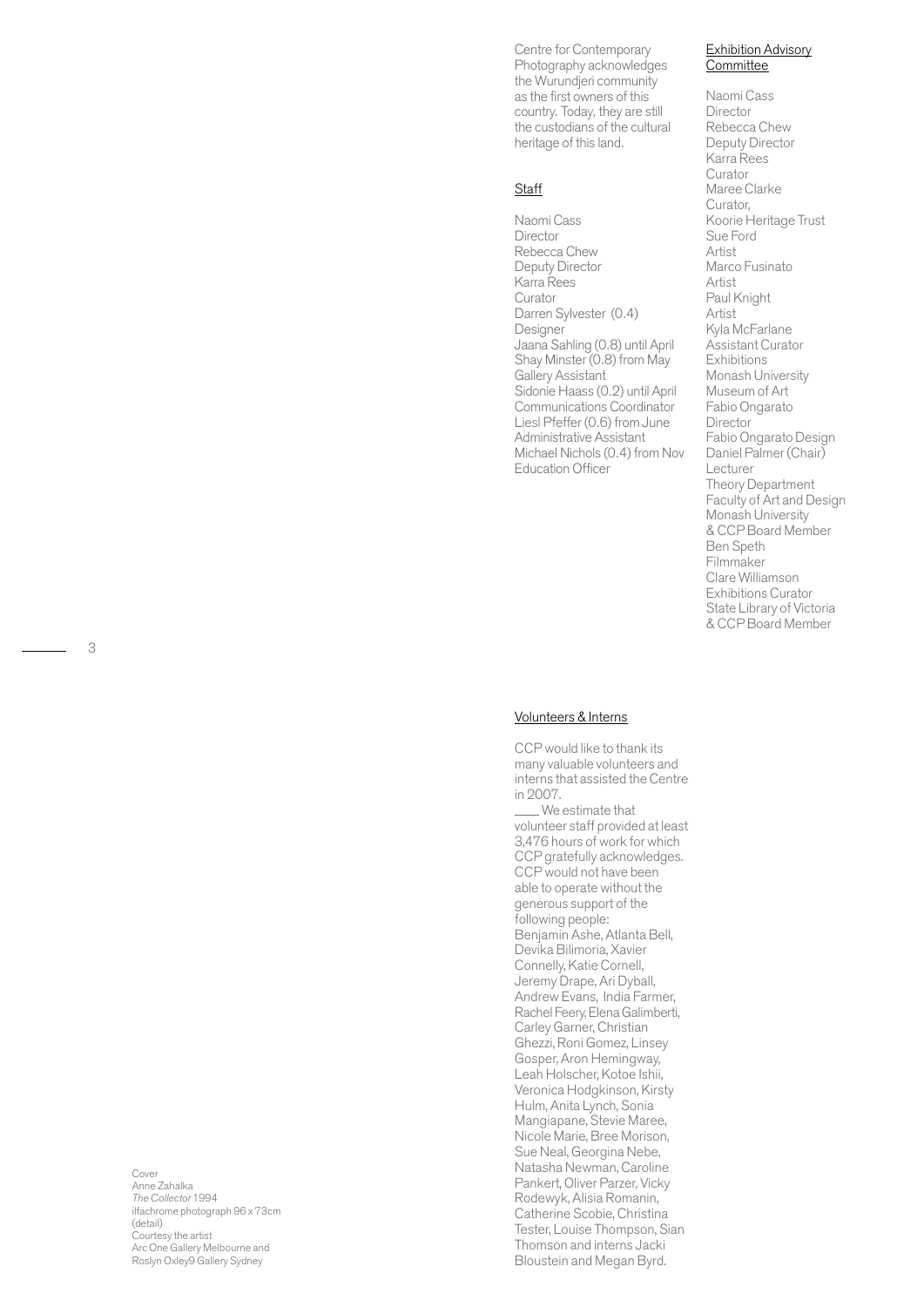#### **Board of Management**

# Chair Ross Millen

Solicitor, Partner, Deacons Ross is a commercial partner with national law firm Deacons. His major clients include the Victorian Government and various organisations involved in the arts and media sectors. Ross is a member of several charitable and community boards and committees and enjoys the contemporary arts. *Attended 7/8 2007 meetings*

#### Deputy Chair (Vacant)

#### **Treasurer**

4

**Warwick Dick** Accountant & MYOB Consultant *Attended 2/8 2007 meetings*

### Secretary (until March) Priscilla Mellado

Priscilla is a tertiary qualified marketing executive with over 12 years experience in developing and implementing successful marketing programs across consumer goods, marketing services, fast food, grocery, telecommunications, retailing and commercial and residential real estate. She is currently Marketing Managerwith Melbourne Ventures Pty Ltd, the technology commercialisation company of the University of Melbourne. *Attended 1/8 2007 meetings*

Gerry Costigan

Gerry has managed communication campaigns in government, corporate, finance, arts and major event sectors and is currently Communications Advisor for Industry Fund Services. Since 1995 he has contributed to the development and implementation of public awareness campaigns for leading public relations agencies; the Melbourne Festival; Department of Premier and Cabinet during Victoria's celebrations of the Centenary of Federation; CPA Australia; and Industry Super Funds. Prior to 1995, Gerry was employed as a Chartered Accountant and Financial Advisor for Price Waterhouse. He holds a Bachelor of Economics from the Australian National University and certificates in Public Relations and Copywriting from RMIT University. *Attended 5/8 2007 meetings*

#### Stephen Nossal

Division Director, Macquarie Capital, Macquarie Group Limited Stephen is a senior member of the Macquarie Capital team at Macquarie Group. He has acted as an advisor to corporate, State and Commonwealth Government clients for over 13 years. Currently his main focus is on raising capital for listed Australian companies. Prior to working in the finance industry, Stephen spent five years as a management consultant at Accenture (then Andersen Consulting). *Attended 5/8 2007 meetings*

#### Daniel Palmer

Daniel holds a Bachelor of Arts (Hons) from the University of Western Australia and a PhD from the University of Melbourne, and is currently a Lecturer in the Theory Department of the Faculty of Art & Design at Monash University. He was previously Curator of Projects at CCP, and has also taught at the University of Melbourne (in Art History, Cultural Studies and Media & Communications) and at the Victorian College of the Arts. Daniel is well known for his writings on contemporary Australian art, with a special interest in photography and media art. He is a regular contributor to Australian and international visual arts journals such as *Art & Australia, Real Time, Broadsheet,* 

*Photofile* and *Frieze*. Daniel is also a Board member of the Melbourne International Arts Festival.

*Attended 7/8 2007 meetings*

### Margaret Riddle

Margaret holds a Bachelor of Arts (Hons) from the University of Melbourne and is a former Senior Lecturer and Chair of the Department of Fine Arts, University of Melbourne. She is currently the Managing Editor and Director of Telling Words Co Pty Ltd, publishers of newspapers for niche markets. *Attended 6/8 2007 meetings*

#### Matthew Sleeth (co-opted July 2007)

Matthew is a Melbournebased artist and has exhibited widely in Australia, the USA, Japan and Europe and as part of international events including the Berlin Photography Festival, Odense Photo Biennale (Denmark), Noorderlicht Photofestival (The Netherlands) and the Venice Architecture Biennale. A touring exhibition of his work will commence at Aperture Gallery, New York in 2008. Matthew was recently named one of Australia's 50 most collectable artists by *Australian Art Collector* magazine. Matthew's work is held in major public collections in Australia and Denmark and numerous private collections. His books include *Ten Series/106 Photographs* (2007), *Opfikon* (2004), *Survey* (2004), *home+away* (2003), *Tour Of Duty* (2002), *The Bank Book* (2001) and *Roaring Days* (1998). Matthew is represented by Josef Lebovic Gallery, Sydney, Sophie Gannon Gallery, Melbourne, Jan Manton Art, Brisbane, Galerie Lichtblick, Cologne, Galleri Hornbaek, Denmark and Nichido Contemporary Art, Tokyo.

*Attended 4/8 2007 meetings*

#### Claudia Terstappen

Claudia studied German Literature and Philosophy at the Heinrich Heine University and Sculpture and Photography at the Art Academy in Dusseldorf, Germany and is now a practicing artist of more than 20 years with an impressive string of international exhibitions, awards and publications to her name. She has lived and worked in Germany, Great Britain, Spain and the USA. Her artistic work focuses on the interrelationship between religion, superstition and science in relation to place, culture and time. Claudia has been a lecturer at many internationally recognised universities, including The Slade School of Fine Art, Goldsmith College, Chelsea School of Art and The Royal College in London as well as Maryland University, Massachusetts College of Art and the State University New York. For 10 years she directed Southampton University's postgraduate program in Barcelona. In 2002 her artistic work brought her to Australia and in 2004 she was appointed Professor of Fine Arts in the Faculty of Art & Design at Monash University. *Attended 1/8 2007 meetings*

### Clare Williamson

Clare is currently the Exhibitions Curator at the State Library of Victoria. She has worked previously as Associate Curator of Photography at the Queensland Art Gallery and as Curator at the Australian Centre for Contemporary Art. During this time she has undertaken professional residencies at the Museum of Modern Art, New York (1990) and Ikon Gallery, Birmingham, UK (1996). She has also visited the People's Republic of China (1992) and Japan (1995) as a curatorial team member for the First and Second Asia-Pacific Triennials, Queensland Art Gallery. Clare has served on numerous other voluntary boards and committees in support of the arts including the City of Maribyrnong's Public Art Advisory Panel (as Chair 2003–2006). *Attended 7/8 2007 meetings*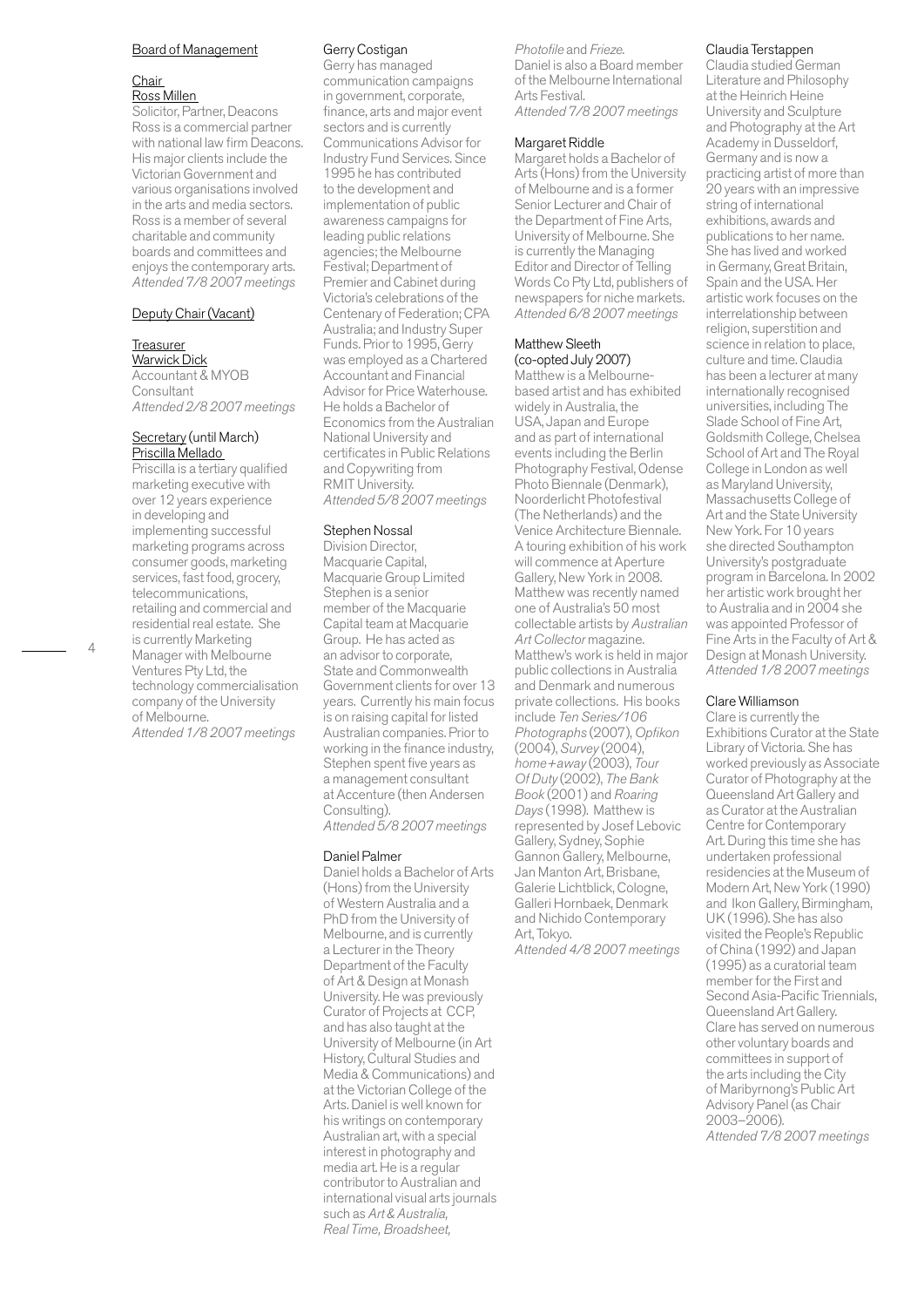It gives me great pleasure to report to you as the Chair of CCP that 2007 was an outstanding year for the Centre.

 In 2007 CCP commenced what will become a biennial program of midcareer surveys with the outstanding exhibition *Hall of Mirrors: Anne Zahalka Portraits1987–2007*. For the first time in our new premises, CCP galleries were devoted to one artist drawing upon works from public and private collections. This was the first major survey undertaken by the Centre. Through support from the Australia Council, private donors and other organisations, this exhibition, catalogue and subsequent Australia-wide tour offered a focussed and in-depth journey through the work of one of Australia's most well-known and successful photo-based artists. Visitation from the general public, schools and tertiary institutions greatly increased during this exhibition.

 CCP is engaging with a wide variety of stakeholders and participating in a broad range of artistic, educational and community activities. Through support from the Macquarie Group Foundation, for the first time in 22 years, CCP commenced a formal education program in 2007 building upon the excellent work already undertaken by the Centre. CCP is widely known for its longstanding lecture and workshop program, floor talks, on-line education kits, publications and community events. 2007 was the final year in our Strategic Business Planning cycle 2005–2007. During this period CCP has moved to new premises and expanded all activities including exhibition spaces, the number of exhibiting artists and staff. The Centre liaises closely with relevant government bodies and complies with all necessary requirements for support and assistance. Board members provide considerable time and support on a voluntary basis to enable the Centre to deliver a variety of programs and services. CCP's wonderful results are indicative of a healthy, diverse and functioning Board and staff.

 In closing I would like to take this opportunity to thank all members of the Board, the outstanding Director, Naomi Cass, Deputy Director, Rebecca Chew and CCP staff, dedicated volunteers, generous donors and wonderful supporters and members.

Ross Millen CCP Chair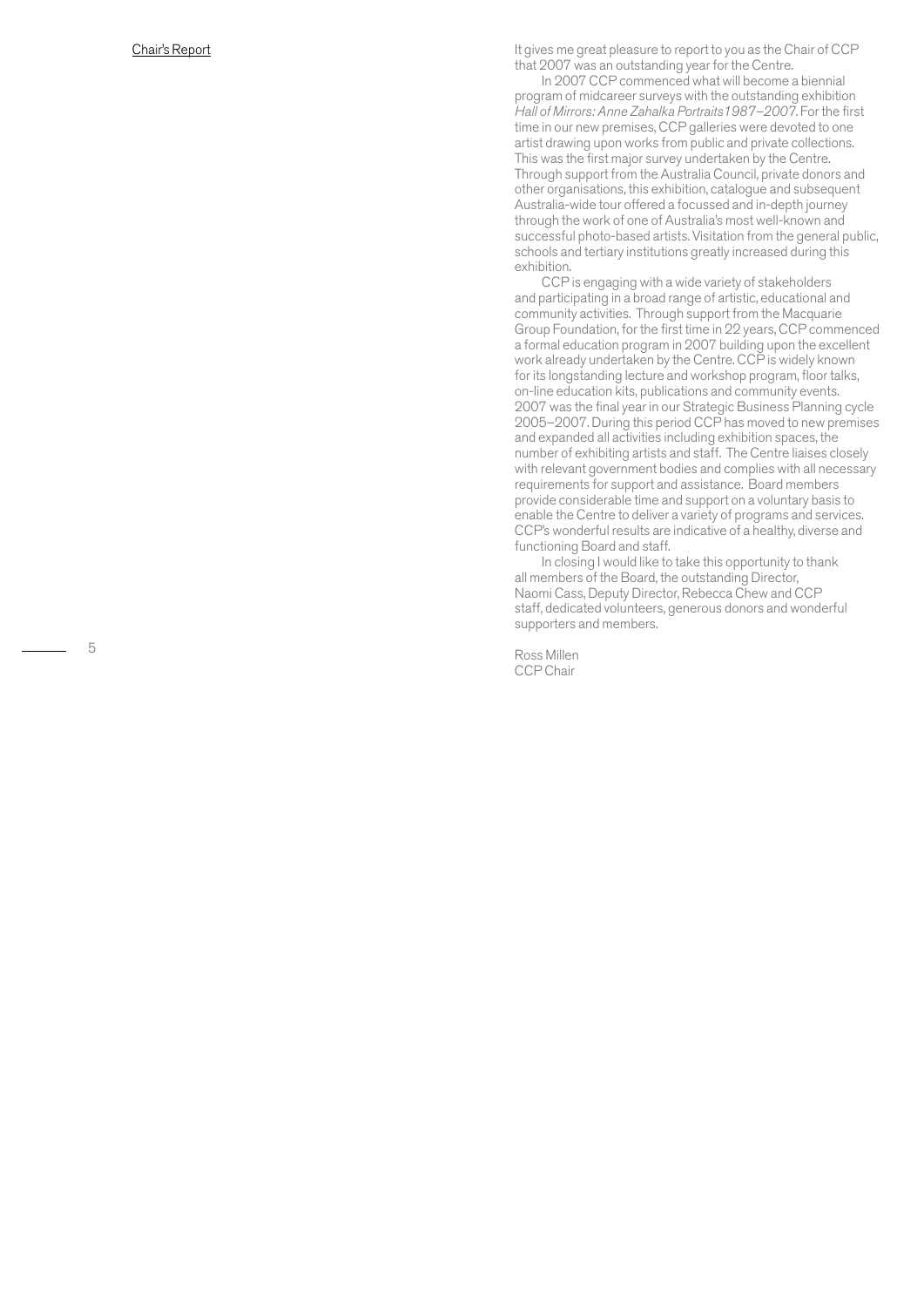### Director's Report

Against the plethora of images in public and private life, Centre for Contemporary Photography strengthened its purpose by presenting work that challenges and explores the ubiquitous and diverse nature of photography. Over 21 years CCP has developed as a site for participation at many levels of experience, complexity and engagement. Visitors are invited not only to view exhibitions, but to enrol in workshops, attend floor talks and lectures, submit proposals for exhibition, write for CCP's *Flash* newsletter, upload images onto CCP's website or submit work for the *Kodak Salon*, Australia's largest open-entry, photography award.

#### **Exhibited**

In 2007 CCP upheld an astonishing range of approaches to photomedia. Over the space of this year, successive artists reinvented the physical space of CCP and its relationship to the viewer.

 *Hall of Mirrors: Anne Zahalka Portraits 1987–2007* curated by Karra Rees, for the first time presented one exhibition throughout CCP's nautilus shaped gallery and was the first mid-career survey curated by CCP. *Hall of Mirrors* drew work from public and private collections presenting a non-linear thematic journey through a single, dynamic thread in the work of Sydney-based artist Anne Zahalka. Accompanied by a significant publication, *Hall of Mirrors* broke all gallery and education attendance records for CCP, and will continue to do so as it journeys across Australia on a national tour supported by Visions of Australia and managed by National Exhibitions Touring Support, Victoria.

 *Composite Realities Amid Time and Space: Recent Art and Photography* curated by Melbourne-based artist David Thomas (Vic) presented work by 11 artists from Australia, New Zealand, France, Germany and Korea, and challenged spatial and existential expectations of CCP. In *New Work: Expanded and Compressed* curator Danny Lacy (Vic) also invited seven participating artists to play with space and interpretation of photomedia. In a gentle reorientation of floor as exhibition space, Dacchi Dang (NSW) exhibited hand coloured photographs on the concrete floor in Gallery Two, while the monumental installation *Rhapsodia*, by Melbourne-based artist Kit Wise, crept from wall to ceiling and floor transforming the experience of Gallery Four.





Installation views *Hall of Mirrors: Anne Zahalka Portraits 1987–2007* Photos Leah Holscher 2007

 The solo exhibition remains an important domain across the landscape of Australian art and one where CCP makes significant contribution. In 2007 CCP exhibited established artists Louise Hubbard (Vic), New Zealand artist Ann Shelton, Immo Klink (UK), Hayden Fowler (NSW) and Daniel Crooks (Vic). Emerging artists continue to find voice at CCP with exhibitions by Andrew Merry (NSW), Thuy Vy (Vic), Samantha Small (ACT), Antuong Nguyen (Vic), and Sapna Chandu (Vic), who was winner of the 2007 Colour Factory Award, judged by Rupert Myer, Polixeni Papapetrou and Phill Virgo. A highlight in artists exhibiting early in their career was Silvana Mangano and Gabriella Mangano (Vic).

 CCP's Projection Window presented a broad range of approaches to exhibiting images on the skin of the building, including animated still images from the 1980s by William Anderson (Vic), video by Mark Rodda (Vic) and animation by Kouichi Tabata (Japan).

 In 2007 CCP participated in the Melbourne International Arts Festival with a broad selection of internationally regarded artists in the *Merce Cunningham Dance Company Photography Portfolio I & II.* For the first time, CCP presented a survey of recent award-winning photojournalism in the *Nikon-Walkley Press Photographer of the Year 2002–2006*.

 The *Leica/CCP Documentary Photography Award* and national tour has provided a regular and unique platform for the exhibition and debate surrounding documentary photography in Australia since 1997. The *Sixth Leica/CCP Documentary Photography Award*, judged by Kelly Gellatly, Christopher Köller and Kyla McFarlane was won by Stephen Dupont with special mention for the series by Laki Sideris.

 *Echo: Sounding Out Contemporary Photography* was an off-site exhibition drawing upon work by 11 artists, some of whom had previously exhibited at CCP, and designed to expand audiences for the artists and CCP. *Echo* was curated by Naomi Cass and Rebecca Chew for professional services firm Deloitte, Melbourne.

#### Spoken

CCP's longstanding, annual lecture series brought a range of scholars and artists speaking about current research and practice, commencing with Helen Ennis, Scott McQuire and Charles Green and Lyndell Brown. A forum was presented in conjunction with the Melbourne International Arts Festival on Dance, Performance and Photography with Trevor Carlson, Anne Marsh, David Rosetzky and Ben Speth, chaired by Daniel Palmer.

 Public and specialist education has always been an active part of CCP. Renowned educator Les Walkling extended his program with two new courses, and enrolments increased in 2007. With substantial support generated through Rotary, the third Rotary Youth Arts Program (RYAP) for youth at risk in the City of Yarra, was presented in conjunction with Dancehouse and Westiside Circus. Workshops were led by Tatjana Plitt, culminating in *Through the Looking Glass*, an exhibition presented in Visy Education Space. With support from the City of Yarra, RYAP participant Wu Shang was commissioned to create a monumental billboard in Bridge Road, Richmond.

 Artist floortalks continue as a highlight of CCP's program, supported by Jasper Coffee and presented every Saturday after openings.

 Towards the close of 2007, CCP achieved funding from the Macquarie Group Foundation to compliment and expand existing education programs to include schools and public programs. Gallery educator, Michael Nichols joined CCP and developed a wide range of programs for implementation in 2008. During this period Michael began a series of consultations with experts and service providers in the City of Yarra and beyond to inform his planning process, including establishing a reference group for schools and youth education.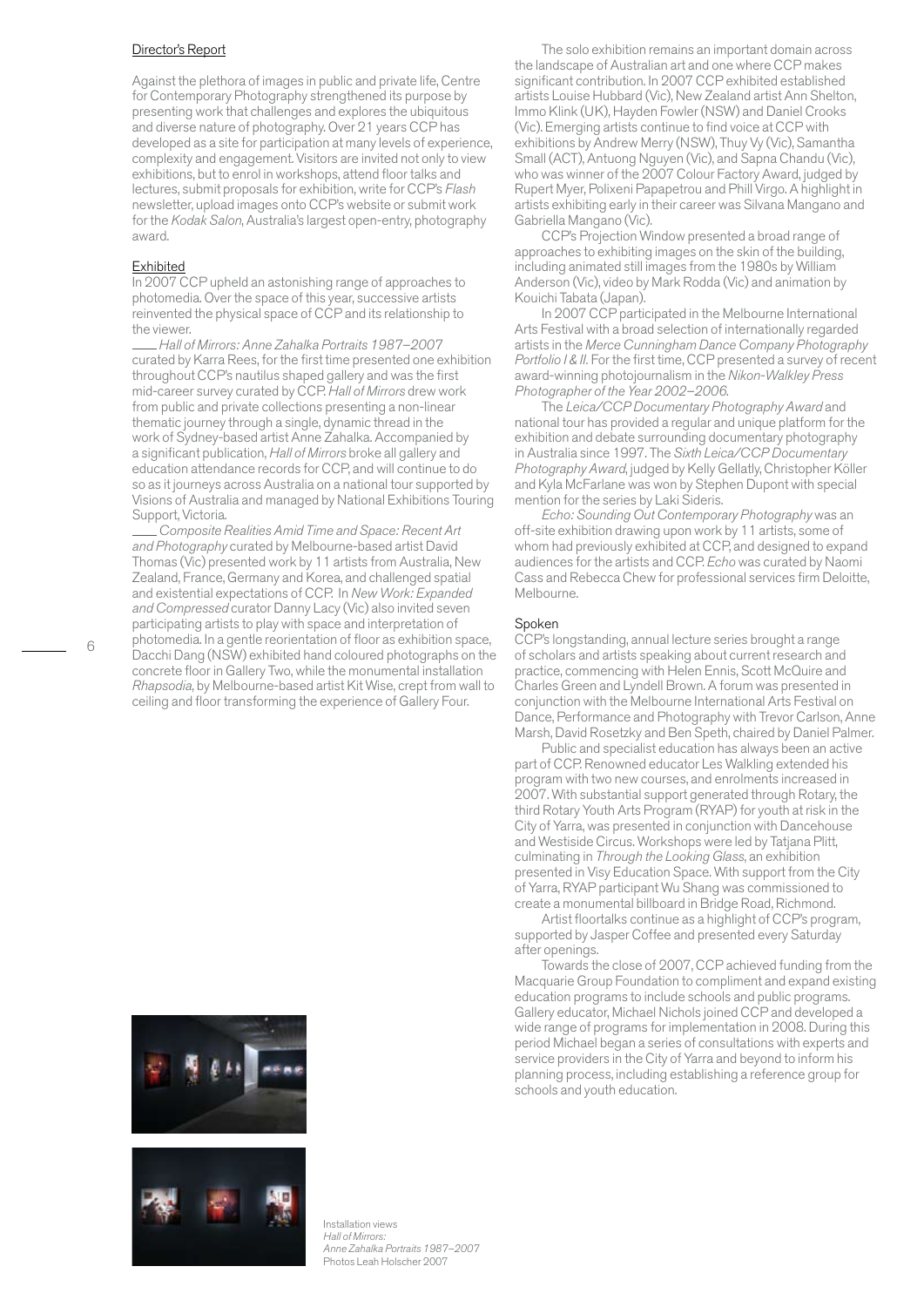#### Written

An established practice, CCP invitations provide an effective snapshot with an artist statement and image for each gallery, which overtime provide a useful document. Catalogues are however the longstanding and substantial contribution to Australian art and in 2007 funds were achieved through government and private donors to publish either solely by CCP, or in conjunction with artists, catalogues for the following exhibitions: *Hall of Mirrors: Anne Zahalka Portraits 1987–2007, Composite Realities Amid Time and Space: Recent Art and Photography, Sixth Leica/CCP Documentary Photography Award, Rhapsodia, Some things uncanny* and *Echo: Sounding Out Contemporary Photography*. On-line education kits were published for the touring exhibitions *Hall of Mirrors: Anne Zahalka Portraits 1987–2007* and the *Sixth Leica/CCP Documentary Photography Award.* 

 CCP's *Flash* newsletter commissioned articles from a range of emerging and established writers, published short interviews with exhibiting artists and a member's response page, providing a small, well illustrated and well regarded context for a broader discussion on photography.

#### Listen

CCP undertook a range of surveys to better understand our relationship with the many communities that make up our diverse physical, on-line, education, artistic and general audience. Exhibiting artists were also surveyed in order that we better understand what they are looking for in exhibiting with CCP. Where we can, CCP has responded to findings of these surveys. For example, in 2008 artist fees have been doubled. Conversely, while artists indicated that they would most prefer an illustrated CCP catalogue to accompany their exhibition this is not possible for every exhibition at present. The results of the artist, visitor and members' surveys are summarised in the Performance Review, p. 23 ff.

#### Business Planning

2007 is the closing year in CCP's first three-year business planning cycle, written while CCP was between previous premises in Johnston Street and the new galleries in George Street Fitzroy. In 2007 CCP developed the Strategic Business Plan 2008–2010 with two years solid experience at 404 George Street.

#### Our Fabric

7

In 2007 CCP improved our street presence with an illuminated sign designed by Sean Godsell Architects aligned with their overall concept. In keeping with the streetscape, blue council signs have been erected on Smith and Johnston Streets and bike racks in Kerr Street. The Pratt Foundation provided support to improve the air-conditioning in the Visy Education Space. With support from Nikon, CCP's Imagebank page of our website was greatly improved with enhanced functionality and services.

#### Our Members

Members for CCP continue to be a valued part of our community. Members engage with CCP, undertake programs, respond to and attend a broad range of activities. Membership continues to be an important revenue stream while members are advocates for photography and CCP in the broader community.

#### In-kind

The exchange between CCP and in-kind donors involves services, goods, advice and support. In-kind donors are critical to the services that CCP offers in turn to the community. I would like to thank in particular the gracious and generous work of Tint Design in supplying CCP's quality vinyl signage; the glorious accommodation provided for interstate and international guests by Sofitel; the enthusiastic sponsors of the *Kodak Salon* and Nikon for the judging and prize provided for the Nikon Imagebank Award. Qnix have for many years now graciously hosted our website. From time-to-time, Prodigious Concepts support CCP through ingenious audio-visual services and solutions and Jasper Coffee generously supply fair trade coffee for the artist floor talks.

 Speaking of kindness, I would like to thank CCP volunteers, in which I include the Board of Management (members listed page 4), the Exhibition Advisory Committee (members listed page 3) and the regular volunteers (listed page 3). From the breadth of their skills and experience, volunteers undertake activities as simple as stuffing envelopes through to complex tasks such as developing the *Leica/CCP Documentary Photography Award* exhibition tour and undertaking research. From the attentive servicing of an enquiry from the public through to the high order professional support provided by the Board of Management, CCP thrives on the goodwill and generosity of many people.

 On 27 December 2007 Sandra Bardas OAM passed away; a generous and enthusiastic supporter of Indigenous selfdetermination and education as well as the arts. Sandra was a CCP Board Member from 2001–2006 and is remembered with respect and missed by all who had the pleasure of working with her.

 While artists receive a small fee for their exhibition, it is fair to say that artists subsidise the sector. I thank exhibiting artists for their splendid work and time given to realising their exhibitions at CCP.

 An exciting and challenging year, CCP staff have once again performed beyond the call of duty to work with utmost professionalism and intelligence with artists, the community, sponsors, donors and funding bodies. I acknowledge the expansive contributions of Rebecca Chew, Deputy Director; Karra Rees, Curator; Jaana Sahling, Gallery Assistant (until April); Darren Sylvester, Designer; Tony Dutton, Bookkeeper; Sidonie Haass, Communications Coordinator (until April); and I welcome new members of staff, Shay Minster, Gallery Assistant; Liesl Pfeffer to the new position of Administration Assistant including her work on CCP communications, and Michael Nichols, Education Officer.

### Funding

In 2007 I received generous support from the Australia Council, Arts Victoria and CCP to attend exhibitions across Europe. Rebecca Chew received an Australia Business Arts Foundation, Margaret Lawrence Bequest Scholarship to undertake study at the Melbourne Business School in 2008.

 Additional support was achieved in 2007 in the form of a triennial grant from the Macquarie Group Foundation for CCP education programs.

 CCP is a recipient of triennial support from the Victorian Government through Arts Victoria and the Commonwealth Government through the Australia Council. In addition to this funding, CCP received support in 2007 for the final year in our three-year tripartite agreement between both funding bodies and CCP, through the inspired program, the Visual Arts and Crafts Strategy (VACS). VACS has provided critical support enabling CCP to perform effectively in our new premises, earning 52% of its operating income and achieving a 24% increase in visitors from 2006.

Naomi Cass CCP Director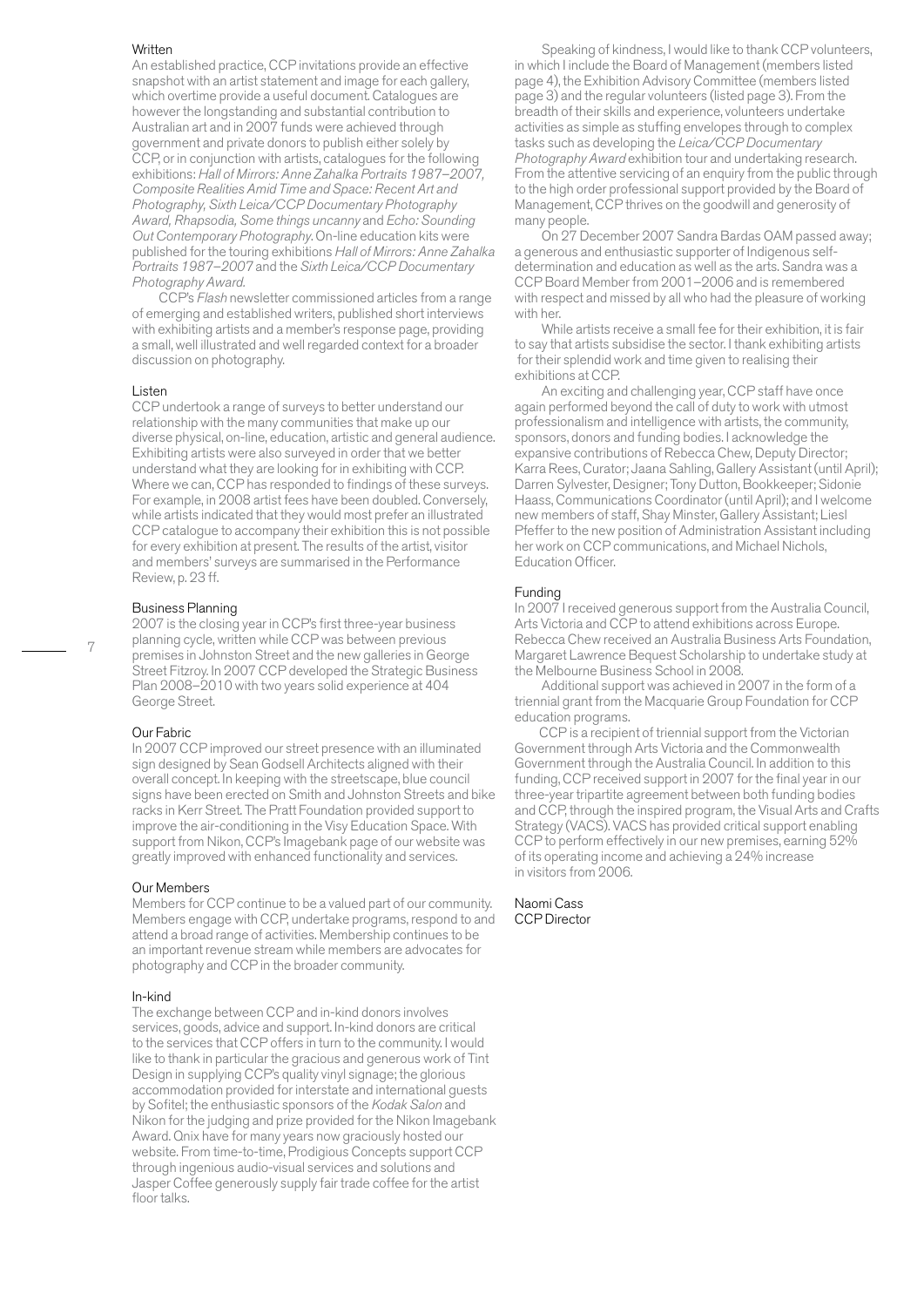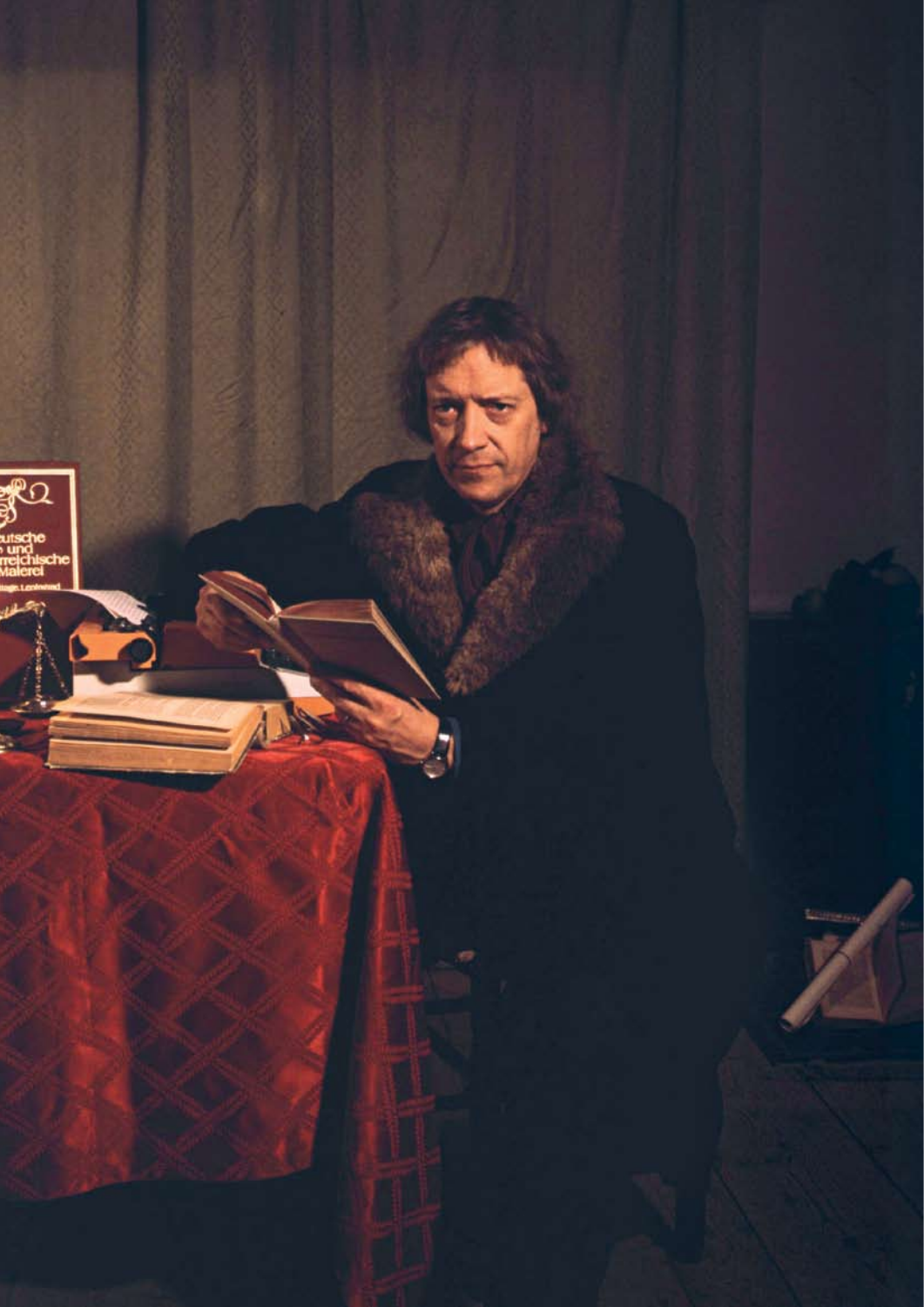### Exhibition Program

### Tuesday 19 December 2006 — Wednesday 24 January 2007

### Summer Projection Window Immo Klink

### Pret-a-Porter–Infrastructure Spectaculaire

Gretel Hennerup, 'Pret-a-Porter–Infrastructure Spectaculaire', *Fashion Trend Australia: Arts & Culture,* 2006/07, Fall/Winter, No. 6: 110. Tim Richards, 'See', *The Age: Summer Age,*  Wednesday 24 January 2007: 2. 'Victoria', *Art Gallery Guide Calendar,*  January/February 2007.

Andrew Merry *Edgewood # 1* 2006 pigment print 38 x 56 cm Courtesy the artist

Dacchi Dang *Liminal* 2005 photomontage, gum bichromate, water colour drawing on paper, Perspex 3 x 79 cm (detail) Courtesy the artist

Justin Andrews *Study for an Abstract Construction* 2006-07 acrylic and ink on panel, digital film dimensions variable (detail) from the exhibition, *New Work: Expanded and Compressed* Courtesy the artist





Anne Zahalka *The Writer (Dr Michael Haerdter/director Kunstlerhaus Bethanien)* 1987 cibachrome photograph 80 x 80 cm (detail) Courtesy the artist Arc One Gallery Melbourne and Roslyn Oxley9 Gallery Sydney

Previous

#### Friday 26 January — Saturday 10 March

### Gallery 1 Andrew Merry

### Edgewood: Aerial Photography of New Suburbia Megan Backhouse, 'Around the galleries', *The Age: A2 Culture and Life*, 3 February 2007: 22. Robert Nelson, 'Shadow play is a circular affair', *The Age: Metro*, 31 January 2007: 16, (Illus.). 'Events', *Landscape Architecture Australia*, May 2007, No. 114: 14, (illus.). 'February Salon', *Trouble*, February 2007: 23. 'Melbourne', *Art Almanac*, March 2007: 64. 'Victoria', *Art Gallery Guide*, January/February 2007: 50, (illus.).

### Gallery 2

#### Dacchi Dang Liminal

'Melbourne', *Art Almanac*, March 2007: 64. 'Victoria', *Art Gallery Guide*, January/February 2007: 50, (illus.). 'Victoria', *Art Gallery Guide Calendar*, January/February 2007.

### Gallery 3

New Work: Expanded and Compressed Justin Andrews, Guy Benfield, Lane Cormick, Kate Fulton, Kyle Jenkins, Natasha Johns-Messenger, Oscar Yanez. Curated by Danny Lacy 'Melbourne', *Art Almanac*, March 2007: 64. 'Victoria', *Art Gallery Guide*, January/February 2007: 50, (illus.).

### Gallery 4

Silvana Mangano & Gabriella Mangano if ... so ... then

Robert Nelson, 'Shadow play is a circular affair', *The Age: Metro*, 31 January 2007: 16, (illus.). Penny Webb, 'Visual Arts', *The Sunday Age: M*, 4 February 2007: 35, (illus.). 'Melbourne', *Art Almanac*, March 2007: 64. 'Victoria', *Art Gallery Guide*, January/February 2007: 50, (illus.).

#### Projection Window William Anderson

Australia

'Melbourne', *Art Almanac*, March 2007: 64. 'Victoria', *Art Gallery Guide*, January/February 2007: 50, (illus.).

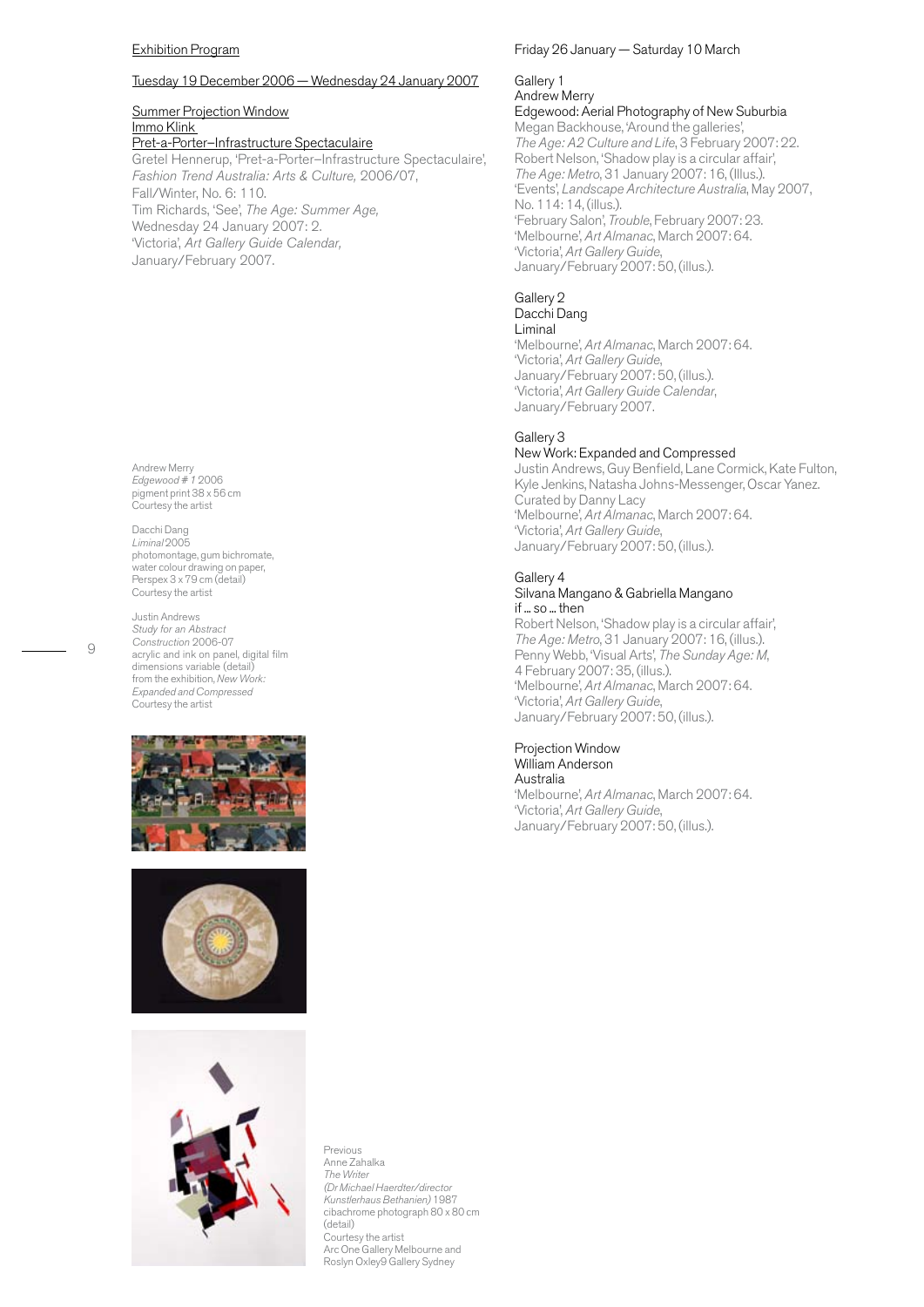### Galleries 1, 2, 3, 4 & Projection Window Anne Zahalka Hall of Mirrors: Anne Zahalka Portraits 1987—2007 Curated by Karra Rees

Suzie Attiwill, '*Hall of Mirrors*', *Artichoke*, 2007, No. 19: 74-79, (illus.). Brigitte Barta, 'Upfront: View', *The Age: Good Weekend*, 21 April 2007: 19, (illus.). Lucy Elliot, 'Art Matters', *MCV*, 12 April 2007: 14. Stewart Hawkins, 'In with the old, in with the new,' *The Weekend Australian Financial Review*, 17-18 February 2007: 34. David Levell, 'Diary: The best of what's on in Australia, state by state', *Qantas: The Australian Way*, March 2007, No. 165: 172, (illus.). Robert Nelson, 'Theatrical but not always poetic', *The Age*, 18 April 2007: 18. Olivia Poloni, '*Hall of Mirrors: Anne Zahalka Portraits 1987–2007* in Melbourne', *Art Monthly Australia*, July 2007, No. 201: 3-6, (illus.). Tanya Petersen, 'Working backwards', *Broadsheet*, June 2007, Vol. 36, No. 2:129-131, (illus.). Annika Priest, 'Desire, discover, do', *Melbourne Leader*, 18 April 2007: 21. Jacqui Taffel, 'Click and myth approach', *The Sydney Morning Herald: Spectrum*, 14-15 April 2007: 4-5, (illus.). Darren Tofts, 'Reviews', *Photofile*, Spring 2007, No. 81: 65, (illus.). Penny Webb, 'Preview: Visual Arts', *The Sunday Age: More About You*, 8 April 2007: 27. Karra Rees interview with Lisa Dempster, 'Karra Rees, Curator, Centre for Contemporary Photography', *Art-Search*: http://www.art-serach.com.html (accessed November 2006). 'Burqini au go-go', *The Age*, 30 March 2007: 17, (illus.). 'CCP show', *Monster Children*, 2007, No. 14: 24, (illus.). 'Editor's choice: March, April, May', *The Australian Art Market Report*, Autumn 2007, No. 23: 38, (illus.). 'Eight days', *The Sunday Age: M*, 15 April 2007: 7, (illus.). 'Events - *Hall of Mirrors: Anne Zahalka Portraits 1987–2007*', *Australia Council*: http://www.ozco.gov.au/events.aspx 'Exhibitions', *Oyster*, No. 68: 178, (illus.). 'Film clips', *Better Photography*, 30 March 2007: 110, (illus.). 'Fitzroy', *Trouble*, March 2007: 20. 'Fitzroy', *Trouble*, April 2007: 18. 'Fitzroy', *Trouble*, May 2007: 18. 'From Netherlands to pub land', *The Quarterly Newsletter of the Australia Council for the Arts*, Winter 2007, No. 4: 7, (illus.). '*Hall of Mirrors*', *Australian Photography*, March 2007: 16, (illus.). 'Happenings in the world of portraiture', *National Portrait Gallery:* http://www.portrait.gov.au/static/World\_of Portraiture.php 'Major survey of Zahalka portraiture', *Fifty-Plus News*, April 2007: 25, (illus.). 'Melbourne', *Art Almanac*, March 2007: 64. 'Melbourne', *Art Almanac*, April 2007: 64, (cover illus.). 'News: diary', *Artichoke*, 2007, No. 18: 38, (illus.). 'Reviews', *Artkrush*, 3 May 2007, No. 57, (illus.). 'Victoria', *Art Gallery Guide*, March/April 2007: 47, (illus.). 'The Weekend starts here', *The Age: EG Entertainment Guide*, 30 March 2007: 3, (illus.). 'What's on Melbourne', *The Australian Financial Review: Life & Leisure*, 11-13 May 2007: 4, (illus.). 'What's on Vic', *Limelight*, March 2007: 102, (illus.). *The Age: Metro*, 21 March 2007: 16, (advertisement). *Arena Magazine*, April-May 2007, No. 88: inside front cover, (advertisement). *Gallery: National Gallery of Victoria*, March/April 2007: 53, (advertisement).

# **Catalogue**

*Hall of Mirrors: Anne Zahalka Portraits1987–2007*, text by Naomi Cass, Daniel Palmer, Julie Rose and Karra Rees, 20 x 20 cm catalogue, colour reproductions, 49 pp.

# Friday 25 May — Saturday 7 July

Gallery 1 Ann Shelton A Library to Scale Brigitte Barta, 'Things to do: see', *The Age: Good Weekend*, 23 June 2007: 13, (illus.). Richard Watts, 'Stories of place', *MCV*, 21 June 2007: 14, (illus.). Penny Webb, 'Visual Arts', *The Sunday Age: M*, 10 June 2007: 35. 'Fitzroy', *Trouble*, May 2007: 18. 'Fitzroy', *Trouble*, June 2007: 18. 'Fitzroy', *Trouble*, July 2007: 19. 'Melbourne', *Art Almanac*, July 2007: 62.

#### Galleries 2 & 3 2007 Kodak Salon

Lyndal Cairns, 'Photo fears crop shots for history', *Melbourne Leader*, 30 May 2007: 7, (illus.). Richard Watts, 'Smartarts', *Radio 3RRR*, Wednesday 18 April 2007, 10am: 102.7FM. 'Call for entries: Centre for Contemporary Photography's 2007 Kodak Salon', *Photography Week*, 30 April 2007. 'City of Yarra Committees, Invitations for new members', *Melbourne Yarra Leader*, 24 January 2007: 7. 'Fitzroy', *Trouble*, May 2007: 18. 'Fitzroy', *Trouble*, June 2007: 18. 'Fitzroy', *Trouble*, July 2007: 19. 'Melbourne', *Art Almanac*, March 2007: 64. 'Melbourne', *Art Almanac*, April 2007: 64. 'Melbourne', *Art Almanac*, July 2007: 62. 'Winner's circle: 2007 Kodak Salon winners', *Trouble*, July 2007: 34-35, (illus.). *Arena Magazine*, June-July 2007, No. 89: inside front cover, (advertisement). *Art Almanac*, April 2007: 82, (advertisement).

# **Catalogue**

*2007 Kodak Salon*, 20 x 20 cm catalogue, black and white reproductions, 8 pp.

#### Gallery 4 Samantha Small

Wait Not Want 'Fitzroy', *Trouble*, May 2007: 18. 'Fitzroy', *Trouble*, June 2007: 18. 'Fitzroy', *Trouble*, July 2007: 19.

'Melbourne', *Art Almanac*, July 2007: 62. Projection Window Mark Rodda Under A Tungsten Star

'Fitzroy', *Trouble*, May 2007: 18. 'Fitzroy', *Trouble*, June 2007: 18. 'Fitzroy', *Trouble*, July 2007: 19. 'Melbourne', *Art Almanac*, July 2007: 62.



Anne Zahalka *Graham Budgett and Jane Mulfinger, London* 1988 type C photograph 50 x 50 cm Courtesy the artist Arc One Gallery Melbourne and Roslyn Oxley9 Gallery Sydney

 $1<sub>0</sub>$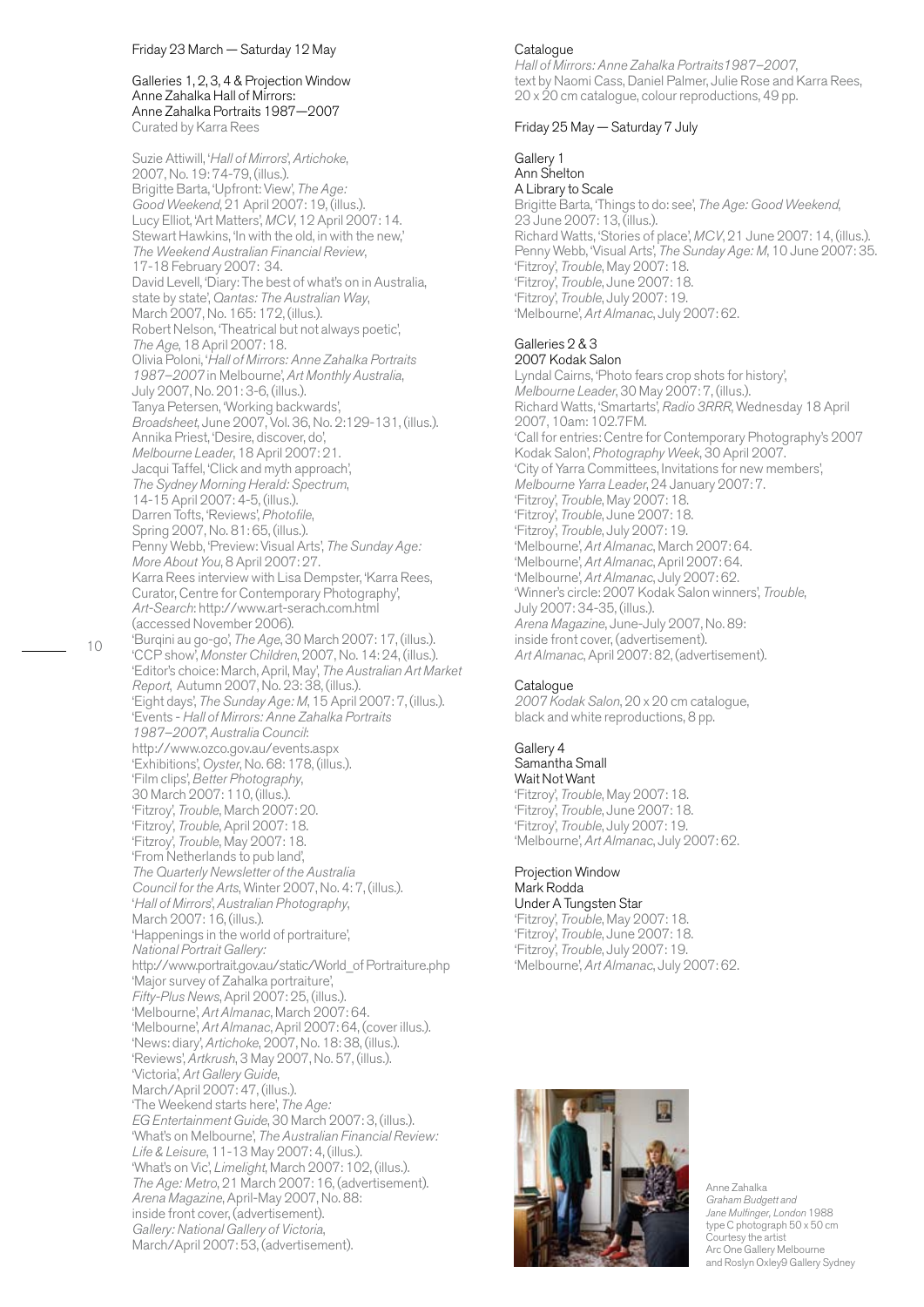#### Friday 20 July — Saturday 1 September

### Galleries 1, 2 & 3 Composite Realities Amid Time and Space: Recent Art and Photography

Lisa Benson, Christoph Dahlhausen, Marie Jeanne Hoffner, Seong Kyoo Jeon, John Nixon, Rose Nolan, Regis Perray, Monique Redmond, David Thomas, Tilman, Jong Gu Yoon. Curated by David Thomas

Brigitte Barta, 'Things to do: see', *The Age: Good Weekend*, 25 August 2007: 19, (illus.). Ingrid Periz, 'David Thomas: works for this century', *Australian Art Collector*, April-June 2007, No. 40: 115-123, (illus.). Penny Webb, 'Visual arts', *The Sunday Age: M*, 5 August 2007: 39, (illus.). 'Fitzroy', *Trouble*, July 2007: 19. 'Fitzroy', *Trouble*, August 2007: 18. 'Melbourne', *Art Almanac*, July 2007: 62. 'Melbourne', *Art Almanac*, August 2007: 68.

#### **Catalogue**

*Composite Realities Amid Time and Space: Recent Art and Photography*, text by Naomi Cass, David Thomas and Zara Stanhope, 15 x 21 cm catalogue, colour reproductions, 28 pp.

### Gallery 4 Louise Hubbard

Hack Work

Megan Backhouse, 'Art around the galleries', *The Age: A2 Culture and Life*, 4 August 2007: 10, (illus.). Penny Webb, 'Visual arts', *The Sunday Age: M*, 5 August 2007: 39, (illus.). 'Fitzroy', *Trouble*, July 2007: 19. 'Fitzroy', *Trouble*, August 2007: 18. 'Melbourne', *Art Almanac*, July 2007: 62. 'Melbourne', *Art Almanac*, August 2007: 68.

#### Projection Window Daniel Crooks

### Pan No.2 (one step forwards, one frame backwards) 'Fitzroy', *Trouble*, July 2007: 19.

'Fitzroy', *Trouble*, August 2007: 18. 'Melbourne', *Art Almanac*, July 2007: 62. 'Melbourne', *Art Almanac*, August 2007: 68.

> Daniel Crooks *Pan No.2 (one step forwards, one frame backwards)* 2007 DV/DVD 4:50 minutes16:9 (still) Courtesy the artist and Sherman Galleries Sydney

Louise Hubbard *Hack Work* 2006 DVD 6:29 minutes1:1.85 (still) Courtesy the artist

#### John Nixon *EPW:O (Photosheets)* 1999–2002 photographs on manilla folders 35.5 x 47 cm each (detail) from the exhibition *Composite Realities Amid Time and Space: Recent Art and Photography* Courtesy the artist and Anna Schwartz Gallery Melbourne





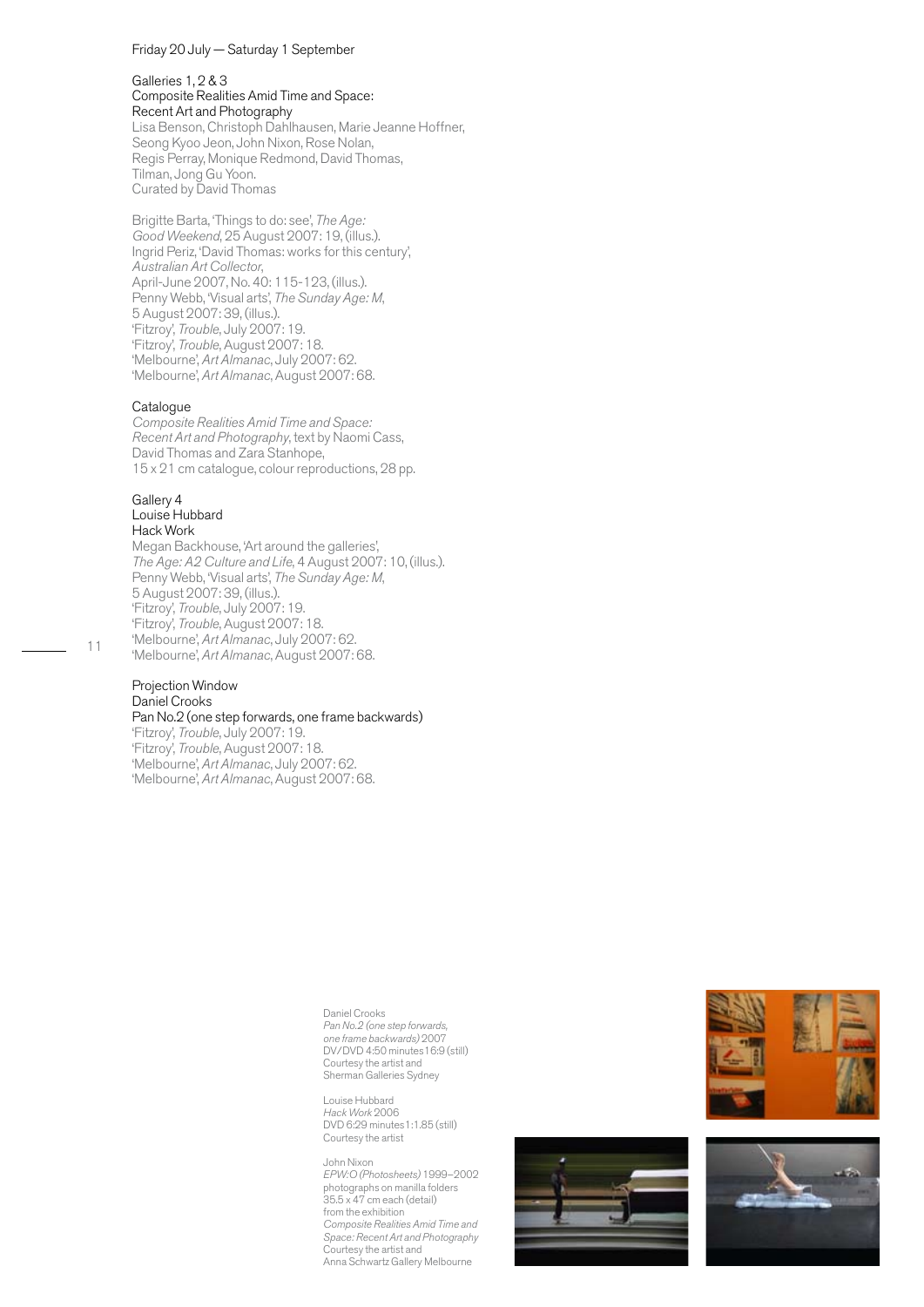#### Friday 7 September — Saturday 27 October

#### Gallery 1 Merce Cunningham Dance Company Photography Portfolio I & II

Gregory Crewdson, Chuck Close, William Eggleston, Olafur Eliasson, Peter Fischli/David Weiss, Candida Hofer, Vera Lutter, Cindy Sherman, Darren Almond, Robert Gober, Richard Hamilton, Christian Marclay, Bruce Nauman, Ernesto Neto, Gabriel Orozco, Terry Winters

Michael Desmond, 'Awe and Contemplation', *Broadsheet*, December 2007, Vol. 36, No. 4: 239. Robert Nelson, 'Art connections going beyond a cringe', *The Age*, 26 December 2007: http://www.theage.com.au/ articles/2007/12/25/1198345005528.html (accessed 9 January 2008). Annika Priest, 'Desire, discover, do', *Melbourne Leader*, 3 October 2007: 19. Jason Smith, 'Reviews', *ArtsZine: e-newsletter of the Melbourne International Arts Festival*, 11 October 2007, No. 16, (illus.). 'Fitzroy', *Trouble*, October 2007: 18. 'If it's Tuesday, this must be Milan…', *The Age: Melbourne Magazine*, October 2007, No. 36: 20. 'Melbourne arts festival salutes master of dance', *Fifty-Plus News*, October 2007: 23, (illus.). 'Photography Portfolio I & II', *Melbourne International Arts Festival Program*, October 2007: 47, (illus.). 'Photography Portfolio I & II', *Melbourne International Arts Festival: Connections, Instances, Happenings and Conversations*, October 2007: unpaginated.



12







Cindy Sherman *Untitled* 2003 digital C-print 71 x 47 cm from the exhibition *Merce Cunningham Dance Company Photography Portfolio I & II* Courtesy the artist

Thuy Vy *Ancestors #1* 2007 sepia photograph 4:00 minutes (still) Courtesy the artist

Gregory Crewdson *Untitled Documentary Shot* 2004 digital C-print 53 x 71 cm from the exhibition *Merce Cunningham Dance Company Photography Portfolio I & II* Courtesy the artist and Luhring Augustine Gallery New York

### Galleries 2 & 3

### Sixth Leica/CCP Documentary Photography Award

Michael Amendolia, Cara Bowerman, James Brickwood, Anthony Dawton, Stephen Dupont (2), Sean Hobbs, Jesse Marlow, Natalie McComas, Matthew Newton, Laki Sideris, Steven Siewert, Doug Spowart+Victoria Cooper, Emma Thomson, Tamara Voninski, Tom Williams, Lisa Wiltse

Naomi Cass interview with Melissa Bennett, 'Smartarts', *Radio 3RRR*, Thursday 6 September 2007, 10.30am: 102.7FM. Melissa Hart, 'Winners are grinners', *Art Monthly Australia*, October 2007, No. 204: 58. Carole Tilney, 'And the winner is…', *Capture*, November-December 2007: 17-23, (illus.). Sofia Todorova, 'Axe Me Biggie!', *The Big Issue*, 20 November–3 December 2007, No. 292: 2-3, 24-27, (illus.). 'Awards', *Capture*, November-December 2007: 41. 'Desire, discover, do', *Melbourne Leader*, 5 September 2007: 21. 'Fitzroy', *Trouble*, September 2007: 18. 'Fitzroy', *Trouble*, October 2007: 18. 'Keep your eye on the prize and you might spot a winner', *MX*, 25 September 2007: 2, (illus.). 'Leica/CCP Documentary Photography Award', *Australian Photography*, September 2007: 17, (illus.). 'Leica/CCP Documentary Photography Award', *Australian Photography*, January 2008: 17, (illus.). 'Life in pictures, imprints in time', *The Sydney Morning Herald*, 28 June 2007: 2, (illus.). 'Photo essay: Matthew Newton', *Arena Magazine*, October-November 2007: 1, 14, 20, 32, 51, (illus.). 'September salon', *Trouble*, September 2007: 28-29, (illus.). 'What's on', *Australian Financial Review*, 5-7 October 2007: L4, (illus.). *Art Almanac*, April 2007: 82, (advertisement).

# **Catalogue**

*Sixth Leica/CCP Documentary Photography Award*, text by Carl Jones and Naomi Cass, 21 x 10 cm catalogue, colour reproductions, 24 pp.

# Gallery 4

### Antuong Nguyen Love Lucy

Megan Backhouse, 'Art around the galleries', *The Age: A2*, 22 September 2007: 20. 'About town', *Australian Financial Review: Arts*, 27 September 2007: 25. 'Exhibitions', *enews, the newsletter of venues.com.au*, October 2007, Available; www.venues.com.au (accessed 25 October 2007). 'Fitzroy', *Trouble*, September 2007: 18. 'Fitzroy', *Trouble*, October 2007: 18.

#### Projection Window Thuy Vy Ancestors

'About town', *Australian Financial Review: Arts*, 27 September 2007: 25. 'Fitzroy', *Trouble*, September 2007:18. *Trouble*, October 2007: cover (illus.) and18.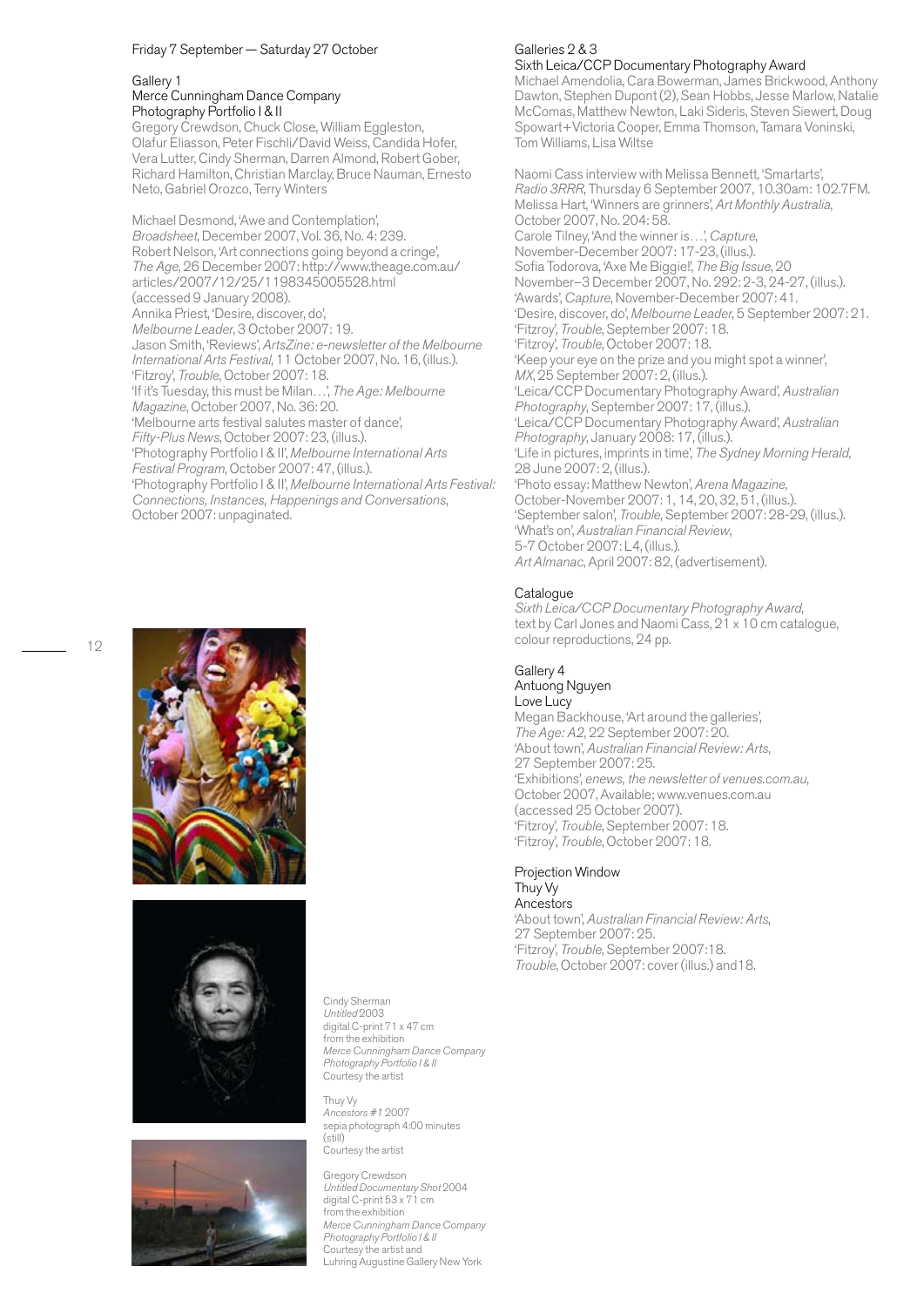#### Friday 2 November — Saturday 15 December

Gallery 1 Hayden Fowler Call of the Wild

Megan Backhouse, 'Art Around the Galleries', *The Age: A2*, 17 November 2007: 10, (illus.). Melissa Hart, 'Artnotes: Victoria', *Art Monthly Australia*, November 2007, No. 205: 51, (illus.). Daniela Velickovic, 'Arts Diary', *Radio 3RRR*, Monday 12 November and Tuesday 13 November 2007, 7pm: 102.7FM. Richard Watts, 'Get wild', *MCV*, 22 November 2007:16, (illus.). 'Fitzroy', *Trouble*, November 2007: 20.

'Fitzroy', *Trouble*, Dec 2007/Jan 2008: 21.

'Melbourne', *Art Almanac*, November 2007: 76.

*Arena Magazine*, October-November 2007: inside cover, (advertisement).

13







Kit Wise *Rhapsodia* 2007 digital print on acrylic dimensions variable (detail) Courtesy the artist

Sapna Chandu *Defending Love (collaboration with Nathan & Talica Rosenbaum)* 2007 type C print 80 x 80 cm Winner of the *2007 CCP/Colour Factory Award* Courtesy the artist

Hayden Fowler *Call of the Wild I* 2007 digital photograph dimensions variable (detail) Photo Sarah Smuts-Kennedy Courtesy the artist and Gallery Barry Keldoulis Sydney

#### Gallery 2 2007 CCP/Colour Factory Award Sapna Chandu Some things uncanny

Annika Priest, 'Desire, discover, do', *The Melbourne Leader*, 14 November 2007: 19. 'And the winner is', *TPI: The Printed Image Newsletter*, October 2007, Ed. 36: 1. 'Awards', *Capture*, November-December 2007: 41. 'CCP/Colour Factory Award', *Australian Photography*, December 2007: 17, (illus.). 'Exhibitions and Competitions', *Australian Commercial Media Photographers website*, Available: www.acmp.com.au (Accessed 20 September 2007). 'Fitzroy', *Trouble*, August 2007: 18. 'Fitzroy', *Trouble*, November 2007: 20. 'Fitzroy', *Trouble*, Dec 2007/Jan 2008: 21. 'Melbourne', *Art Almanac*, August 2007: 68. 'Melbourne', *Art Almanac*, November 2007: 76. 'Victoria', *Art Gallery Guide*, November 2007: 53, (illus.). *Arena Magazine*, October-November 2007: inside cover, (advertisement).

### **Catalogue**

*Some things uncanny*, text by Olivia Poloni, 15 x15 cm catalogue, colour reproductions, 6 pp.

### Gallery 3

#### Nikon—Walkley Press Photographer of the Year 2002–2006

'Fitzroy', *Trouble*, November 2007: 20. 'Fitzroy', *Trouble*, Dec 2007/Jan 2008: 21. 'Melbourne', *Art Almanac*, November 2007: 76. *Arena Magazine*, October-November 2007: inside cover, (advertisement). *Capture*, November-December 2007, back cover, (advertisement). *Walkley Magazine*, September 2007, (advertisement). *Pro-Photo Magazine*, September 2007, (advertisement).

#### Gallery 4 Kit Wise

# Rhapsodia

Megan Backhouse, 'Kit Wise', *The Age: Melbourne Magazine*, November 2007: 112, (illus.). Robert Nelson, 'An exercise in incongruity, and an allegorical killing', *The Age*, 7 November 2007: 18, (illus.). Robert Nelson, 'Art connections going beyond a cringe', The Age, 26 December 2007: http://www.theage.com.au/articles/2007/12/25/ 1198345005528.html (accessed 9 January 2008). 'Fitzroy', *Trouble*, November 2007: 20. 'Fitzroy', *Trouble*, Dec 2007/Jan 2008: 21. 'Melbourne', *Art Almanac*, November 2007: 76. 'Smartarts', *Radio 3RRR*, Thursday 15 November 2007, 10am: 102.7FM. *Arena Magazine*, October-November 2007: inside cover, (advertisement).

### **Catalogue**

*Rhapsodia*, text by Dr Rhiannon Evans and Lisa Byrne, 14.5 x 21 cm catalogue, colour reproductions, 8 pp.

# Projection Window Kouichi Tabata Selected Works

Brigitte Barta, 'Upfront: things to do', *The Age: Good Weekend*, 8 December 2007: 13, (illus.). Lily Bragge, '48 hours', *The Age: A2*, 8 December 2007: 4, (illus.). Daniela Velickovic, 'Arts Diary', *Radio 3RRR*, Monday 19 November and Tuesday 20 November 2007, 7pm: 102.7FM. 'Fitzroy', *Trouble*, November 2007: 20. 'Fitzroy', *Trouble*, Dec 2007/Jan 2008: 21. 'Melbourne', *Art Almanac*, November 2007: 76. 'Profiles', *Art Almanac*, December 2007- January 2008: 221, (illus.). *Arena Magazine*, Oct-Nov 2007: inside cover, (advertisement).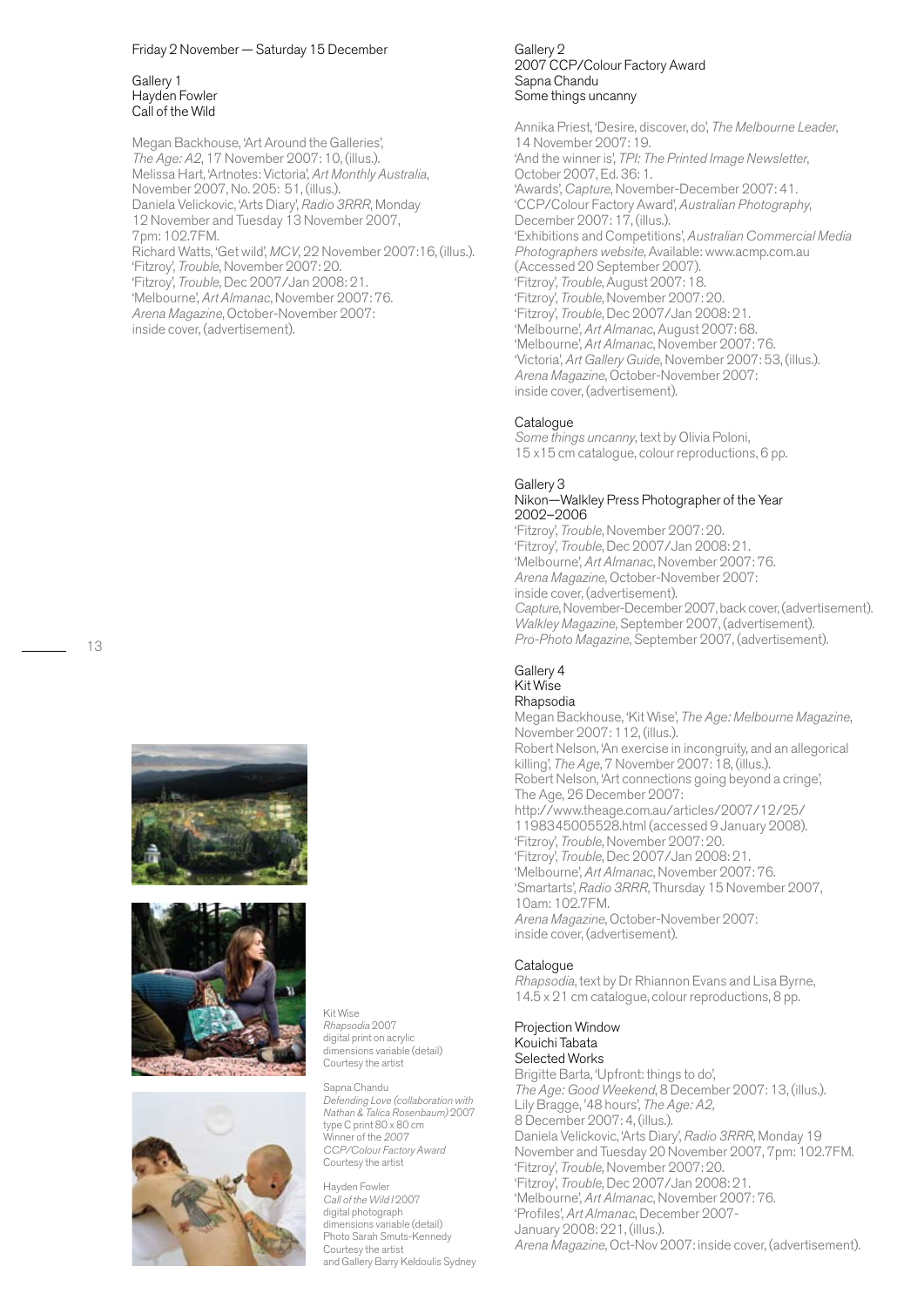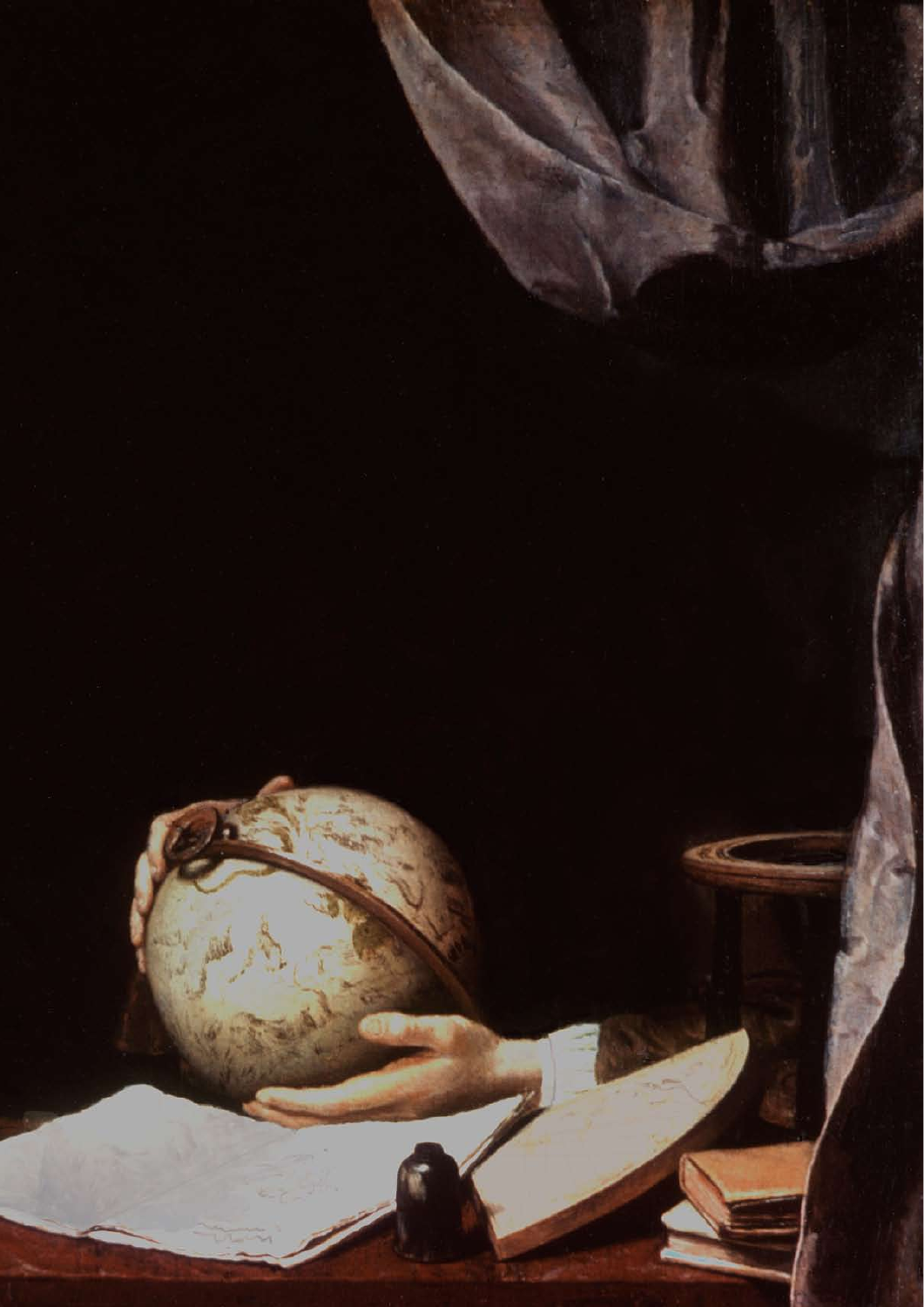#### Competitions & Awards

# 2007 Kodak Salon

The *2007 Kodak Salon* included works from over 300 artists from around the country. In its fifteenth year, the annual open-entry exhibition and competition presented work from CCP members and the broader community, demonstrating an astonishing range of engagement with photography, including secondary and tertiary students, art students, camera club members, commercial photographers, artists and aligned professions (graphic design, architecture) and hobbyists.

**The Kodak Salon is an effective exhibition for developing** literate audiences for CCP's broader exhibition program. Popular with school groups and the community, the *Kodak Salon* presents visitors to CCP with a massive snapshot of 'where the camera is currently being pointed' and what technologies are currently being used. The exhibition is also an important step for many emerging artists, providing professional development, exposure and sales opportunities. Many artists participate in other CCP exhibitions and programs after first exhibiting in the *Kodak Salon*. The exhibition continued to attract high attendances and secondary school visits with over 2,600 visitors attending over the six weeks. Over \$7,000 worth of prizes were awarded in 14 categories from leaders in the photographic industry.

 The major prize from Kodak Professional for Excellence in Photomedia was awarded to Andrea Meadows.

 Other prize winners include Paul Ferman, for the Patrick Corrigan AM Acquisitive Prize; Atlanta Bell for Kayell Australia Best Inkjet Print; Ang Connor for Manfrotto Best Portrait; Heather Winter for Bond Imaging Best Work on an Environmental Theme; Katherine Wilkinson for the Polaroid People's Choice Award; Deanne Kampe for Aussie Commercial Video Rentals Best DVD/Video Work; Irena Megaloconomos for Photographic Imaging College Excellence in the Use of Colour; Amy Marjoram for Australian National University Best Use of Print Technology; Tony Reddrop for Baltronics Excellence in the Use of Lighting; Tim Gresham for Omnus Framing Best Black and White Work; Peta Carlin for Lomo Australia Most Innovative Use of Photomedia; Krystal Seigerman for Lomo Best Animal Image; Jason McQuoid for Excellence in Polaroid Work; Marcel Lee for *Australian Photography* Best Landscape Work; Patrick Rodriguez for *Digital Photography + Design* Excellence in Digital Printing; Frank Golotta for *Capture* Best Travel Photograph; Jeremy The for Australian Centre for Photography Most Emotionally Intense Image; and Irene Finkelde for Melbourne International Arts Festival Excellence in the Use of Narrative.

The 2007 judges were Kristy Edmunds Artistic Director Melbourne International Arts Festival Ulanda Blair Special Projects Coordinator Next Wave Festival Naomi Cass Director CCP

### Sixth Leica/CCP Documentary Photography Award

The *Sixth Leica/CCP Documentary Photography Award* is a biennial showcase of contemporary Australian documentary photography. Since the inaugural exhibition in 1997, this biennial event has become an anticipated and important showcase of contemporary documentary practice. In 2007, 17 series out of 266 entries were selected for the exhibition at CCP; Michael Amendolia, Cara Bowerman, James Brickwood, Anthony Dawton, Stephen Dupont (2), Sean Hobbs, Jesse Marlow, Natalie McComas, Matthew Newton, Laki Sideris, Steven Siewert, Doug Spowart+Victoria Cooper, Emma Thomson, Tamara Voninski, Tom Williams, Lisa Wiltse. Themes ranged from shocking war imagery through to environmental activism, the 'Aussie schoolies' tradition and everyday life. The winner of the Award was Stephen Dupont for his portraits of Kabul locals, *"Axe Me Biggie" or Mr Take My Picture!* and for the first time an Honourable Mention was awarded to Laki Sideris for his poetic series *Beijing Bicycle*. Over 2,600 visitors came to the exhibition and voted Sean Hobbs the winner of the People's Choice Award for his shocking and disturbing series *The Horror of War*. The exhibition will tour nationally from 2008.

The 2007 judges were Kelly Gellatly Curator Contemporary Art National Gallery of Victoria Christopher Koller Head of Photography Studio School of Art VCA The University of Melbourne Kyla McFarlane Writer and Assistant Curator Exhibitions Monash University Museum of Art

### 2007 CCP/Colour Factory Award

An integral part of CCP's program is to provide opportunities for emerging photo-based artists through education, professional development and exhibition. As part of this commitment CCP presented the third Colour Factory Award in 2007; a national award for emerging photographers sponsored by Colour Factory, a leader in photographic printing. Awarded to an artist in the first five years of their practice, the winning artist is provided with type C exhibition prints (up to 1000mm x 760mm), consultation by Colour Factory and a solo exhibition in Gallery Two as part of CCP's annual exhibition program. Sapna Chandu from Victoria received the Award out of 47 entrants for her series *Some things uncanny*.

The 2007 judges were Rupert Myer AM Chairman National Gallery of Australia & Art Collector Polixeni Papapetrou Artist Phill Virgo **Director** Colour Factory



Previous Page Anne Zahalka *The Geographer* 1994 ilfachrome photograph 96 x 73 cm (detail) Courtesy the artist Arc One Gallery Melbourne and Roslyn Oxley9 Gallery Sydney

Andrea Meadows *Icon (in white)* from *The Subtleties of Silence* series 2007 Lambda print 80 x 80 cm Winner of the *2007 Kodak Salon* Excellence in Photomedia prize Courtesy the artist



Stephen Dupont *"Axe Me Biggie"–or Mr Take My Picture!* 2006, silver gelatin photograph 50.8 x 40.8 cm Winner *Sixth Leica/CCP Documentary Photography Award* Courtesy the artist and Byron McMahon Gallery Sydney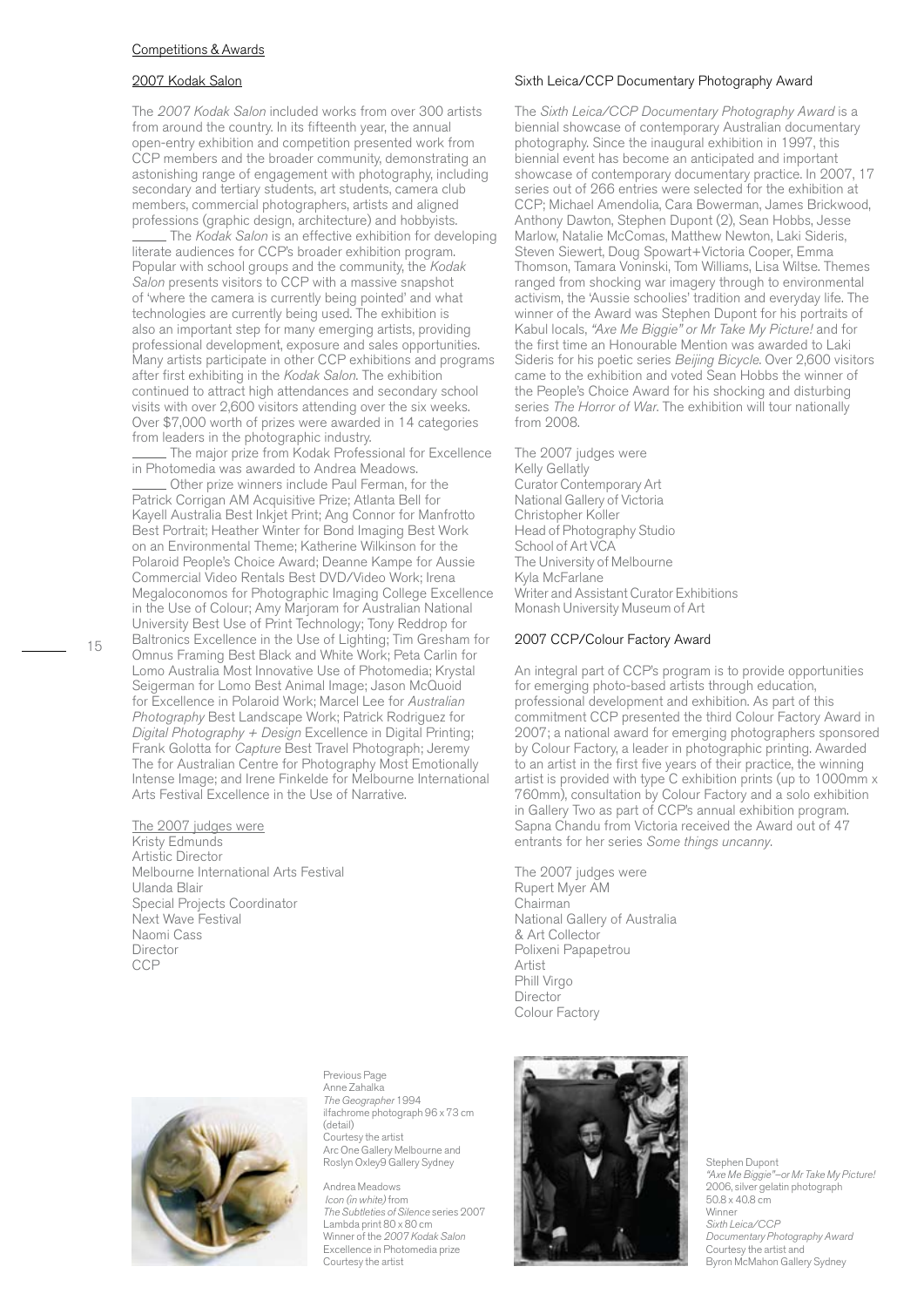### Echo: Sounding out contemporary photography

*Echo: Sounding out contemporary photography*, curated by Naomi Cass and Rebecca Chew, was exhibited off-site at professional services firm Deloitte in their Melbourne office from 27 August to 14 December 2007. The third in Deloitte's series of exhibitions, *Echo* included artists Chantal Faust, Janina Green, Tim Gresham, Michelle Hamer, Roger Hanley, Siri Hayes, Christopher Köller, Andrew Merry, Susan Purdy, David Redhill, Juha Tolonen. To provide staff and clients with an outlook beyond their daily corporate environment, Deloitte commission annual exhibitions for their offices. The exhibition also provides an opportunity for contemporary artists and art spaces to develop new audiences.

# **Catalogue**

*Echo: Sounding out contemporary photography*, text by Frank Ford, Naomi Cass and Rebecca Chew, 21 x 15 cm catalogue, colour reproductions, 10pp.

### Media

'Echoes resonate at Deloitte with their latest exhibition', *Deloitte*, 28 August 2007: www.deloitte.com (Accessed: 18/1/08).

### Hall of Mirrors: Anne Zahalka Portraits 1987–2007

*Hall of Mirrors: Anne Zahalka Portraits 1987–2007* curated by Karra Rees, focuses on the portrait work of established Australian photo-based artist, Anne Zahalka. In 2007 the national tour commenced with National Exhibitions Touring Support, Victoria, (NETS Vic) at Warrnambool Art Gallery, followed by the National Portrait Gallery in Canberra. The exhibition is scheduled to tour nationally until February 2010.

### **Catalogue**

*Hall of Mirrors: Anne Zahalka Portraits 1987–2007*, text by Naomi Cass, Daniel Palmer, Julie Rose and Karra Rees, 20 x 20 cm catalogue, colour reproductions, 49 pp.

### **Media**

Naomi Cass, 'Hall of Mirrors', *Portrait*, Summer 2007, No. 26: 36-39, (illus.). Lynne Minion, 'A clue to the setting', *The Canberra Times: Panorama*, 22 December 2007, front page & 4-5, (illus.). 'Diary', *Qantas Magazine*, December 2007: unpaginated, (illus.). 'In development', *NETS Victoria Annual Report*, 2006/2007: 30 & 33, (illus.). 'On Show', *Portrait*, Summer 2007, No. 26: 41, (illus.). *Trouble*, October 2007: 35, (illus.).







Installation view featuring Janina Green *Echo: Sounding out contemporary photography* at Deloitte Level 14 /180 Lonsdale Street Melbourne 27 August–14 December 2007 Photo Leah Holscher 2007

Anne Zahalka  *artist #2 (Rosemary Laing)* 1998 duraflex photograph 72.5 x 72.5 cm Courtesy the artist Arc One Gallery Melbourne and Roslyn Oxley9 Gallery Sydney

Steven Siewert *Pigeon Loft* from the series *The flight of the fanciers* 2006 digital photograph 35 x 50 cm Finalist

*Sixth Leica/CCP Documentary Photography Award* Courtesy the artist and Oculi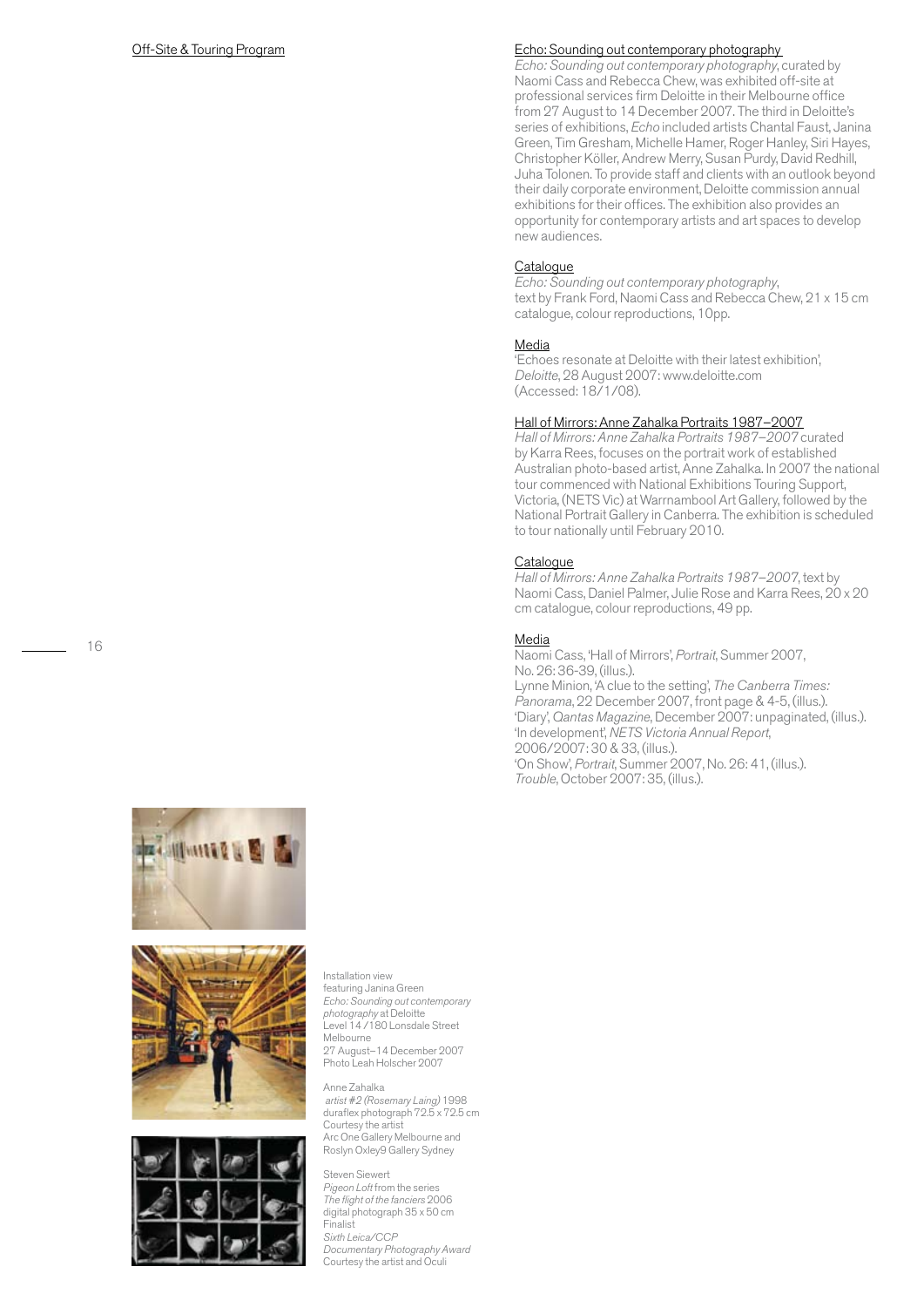#### 2005 Leica/CCP Documentary Photography Exhibition and Award January to December

The fifth biennial *Leica/CCP Documentary Photography Exhibition and Award* represented 17 contemporary Australian practitioners featuring a range of documentary work from intimate portraits to reportage. In 2007 the tour continued at the National Archives in Canberra; Logan City Gallery, Noosa Regional Gallery and Toowoomba Regional Art Gallery in Queensland; Coffs Harbour Regional Gallery in New South Wales; and Horsham Regional Gallery and Ararat Gallery in Victoria. The tour will complete its itinerary in 2008.

### **Catalogue**

*2005 Leica/CCP Documentary Photography Award*, text by Naomi Cass and Kyla McFarlane, 21 x 10 cm catalogue, colour reproductions, 23pp.

### Media

# **General**

17

Kim Machan, 'Snap', *Art Monthly Australia*, April 2007, No. 198: 51. '2005 LEICA/CCP Documentary Photography Award', *ART\_A\_BASE*, January–June 2007: 3. Canberra Megan Doherty, 'Today', *Canberra Times*, 6 November 2006: 12. Matthew Eggans and Jen Batchelor from National Archives Australia interview with Nick Rheinberger, 'Afternoon', *ABC Canberra*, 13 November 2006, 3:12pm: 666AM. Charly Ogilvie, 'Documenting life', *Canberra Times*, 11 January 2007: 5, (illus.). 'Archives display', *Queanbeyan Age*, 10 November 2006: 18. 'Australian insight', *Canberra Times: Panorama Magazine*, 2 December 2006: 3, (illus.). 'Mixed media', *Capture*, 1 February 2007: 54. ''Real' documentary photography', *Capital Magazine*, October 2006: 48, (illus.).

'What's going on', *Canberra Times*, 26 January 2007: 8. *Canberra Times: Panorama Magazine*, January/February 2007, (advertisement).

Gippsland *Art Almanac*, March 2006. *Art Monthly*, March 2006, No. 187: 31, (advertisement). *Craft Arts International*, No. 66: (advertisement). *Times-Spectator*, 14 February 2006: 18, (advertisement). *Times-Spectator*, 21 February 2006: 14, (advertisement). Horsham Merle Hathaway, 'Making an engaging decision', *The Advertiser*, 8 November 2007. '2005 Leica/CCP Documentary Photography Award', *Gallery News*, October/November 2007, Vol. 18, Iss. 6: 1, (illus.). 'Horsham Regional Art Gallery', *Newsbrief: Victorian Association of Photographic Societies*, October 2007, Vol. 34, No. 9: 1. 'In the picture: for the love of art', *Wimmera Mail-Times*, 23 November 2007. 'Photo exhibition', *Wimmera Mail-Times*, 5 December 2007. 'Photography pupils' pep talk', *The Mail Times*, 5 November 2007. 'Profiles', *Art Almanac*, November 2007: 230, (illus.). 'Suiting varied tastes', *Tourist News*, Spring 2007: 4. 'What's On', *Wimmera Mail-Times*, 23 November 2007: 24. 'What's on in December 2007', *Natimuk and District Progress Association Press*, December 2007. 'What's on in October 2007', *Natimuk and District Progress Association Press*, October 2007, (illus.). 'Young photographers on show', *Wimmera Mail-Times,* 19 November 2007. Logan Belinda Young, 'Entertain Logan', *The Reporter*, 28 February 2007: 33. 'Gallery in photo tour', *Albert and Logan News*, 14 February 2007: 34, (illus.). 'Living pictures', *Image Magazine*, March 2007: 25, (illus.). 'Logan', *Brisbane and South East Queensland Visual & Performing Arts Guide*, December 2006 – February 2007: 31, (advertisement). 'Time runs out on gallery displays', *Albert and Logan News*, 14 March 2007: 47, (illus.). *Eyeline*, No. 62: 15, (advertisement). Noosa 'What's On', *Noosa Weekender*, 20 April 2007, No. 217, (illus.). **Orange** Brenda Gray, 'At the gallery', *The Central Western Daily*, date unknown. Alan Sisley, 'Contemporary views of real situations', *The Central Western Daily*, 14 October 2006. Alan Sisley, 'Currently showing in Orange', *The Central Western Daily*, 7 October 2006, (illus.). 'Gallery news', *This Month in Central NSW*, October 2006: 23, (illus.). 'Six pack: Six things to do over the next week', *The Central Western Daily: Friday Focus Magazine*, 22 September 2006. 'Six pack: Six things to do over the next week', *The Central Western Daily: Friday Focus Magazine*, 6 October 2006. *The Central Western Daily*, 21 September 2006: 36, (advertisement). *The Central Western Daily*, 5 October 2006, (advertisement).

# Toowoomba

Sandy Pottinger, 'Imagery captures sensitivity', *The Chronicle: This Weekend*, 12 May 2007: 9, (illus.). *The Chronicle: This Weekend*, 12 May 2007: 9, (advertisement). *The Chronicle: This Weekend*, 26 May 2007: 7, (advertisement).



Michael Amendolia *North Korea Blindness 5* 2005 colour pure pigment print on 100% cotton art paper 33.1 x 45 cm Finalist *Sixth Leica/CCP Documentary Photography Award* Courtesy the artist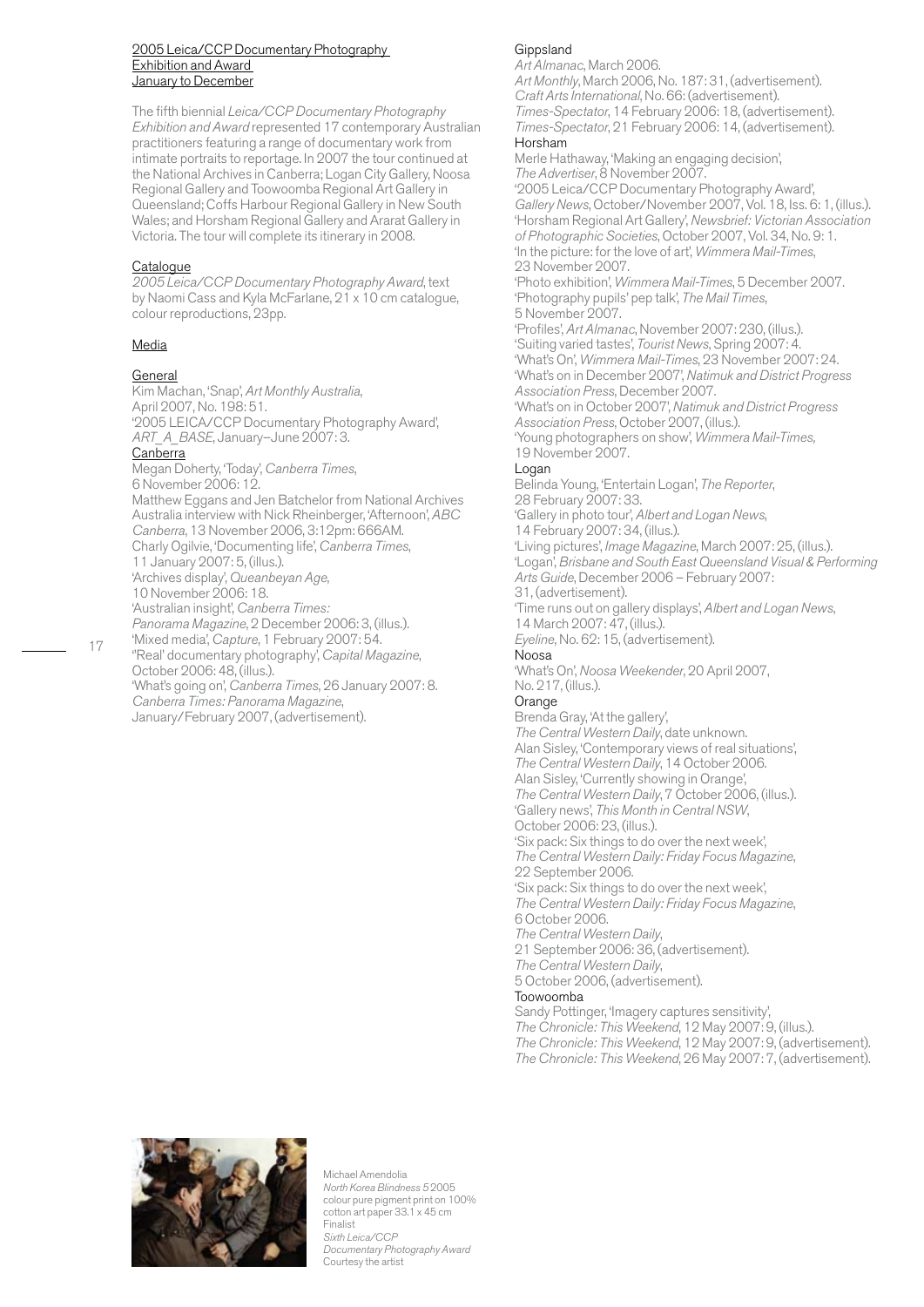### **Workshops**

### Weekend Workshops with Les Walkling March–December

2007 was the fourteenth year Les Walkling presented his popular Weekend Workshop program with CCP. Presented over two semesters workshops included Introduction to Digital Photography; The Digital Negative; Beyond Basic Photoshop; The Digital Print; Colour Management; The Digital Black and White Fine Print; and Advanced Photoshop. The workshops are attended by artists, photographers, designers and teachers from all levels of experience; from beginner's to advanced and established practitioners seeking to update their skills. The workshops were presented in CCP's Visy Education Space through a series of studio-based demonstrations, analytical investigations and practical applications on Saturdays and Sundays throughout the year.

### **Media**

Annika Priest, 'Stay In Focus', *Melbourne Yarra Leader*, 24 January 2007: 16. Carole Tilney and Rita Godlevskis, 'Food for thought', *Capture*, November-December 2007: 36, (illus.). 'Closer to home', *Melbourne Leader*, 8 August 2007:18. 'Eight days', *The Sunday Age: M*, 5 August 2007: 5.

### Craft of Photographic Documentation Saturday 4 and Sunday 5 August

Members of Craft Victoria were invited to participate in a weekend workshop designed to assist craft people to improve their camera skills in documenting their own work. The course was designed for participants to better understand the process of photographing craft, enabling them to be more effective in their own documentation as well as more aware when commissioning professional photographers to photograph their work for publication.

### Media

'Events, talks, workshops', *Craft: Craft Victoria Winter Program*, June-August 2007: 2.



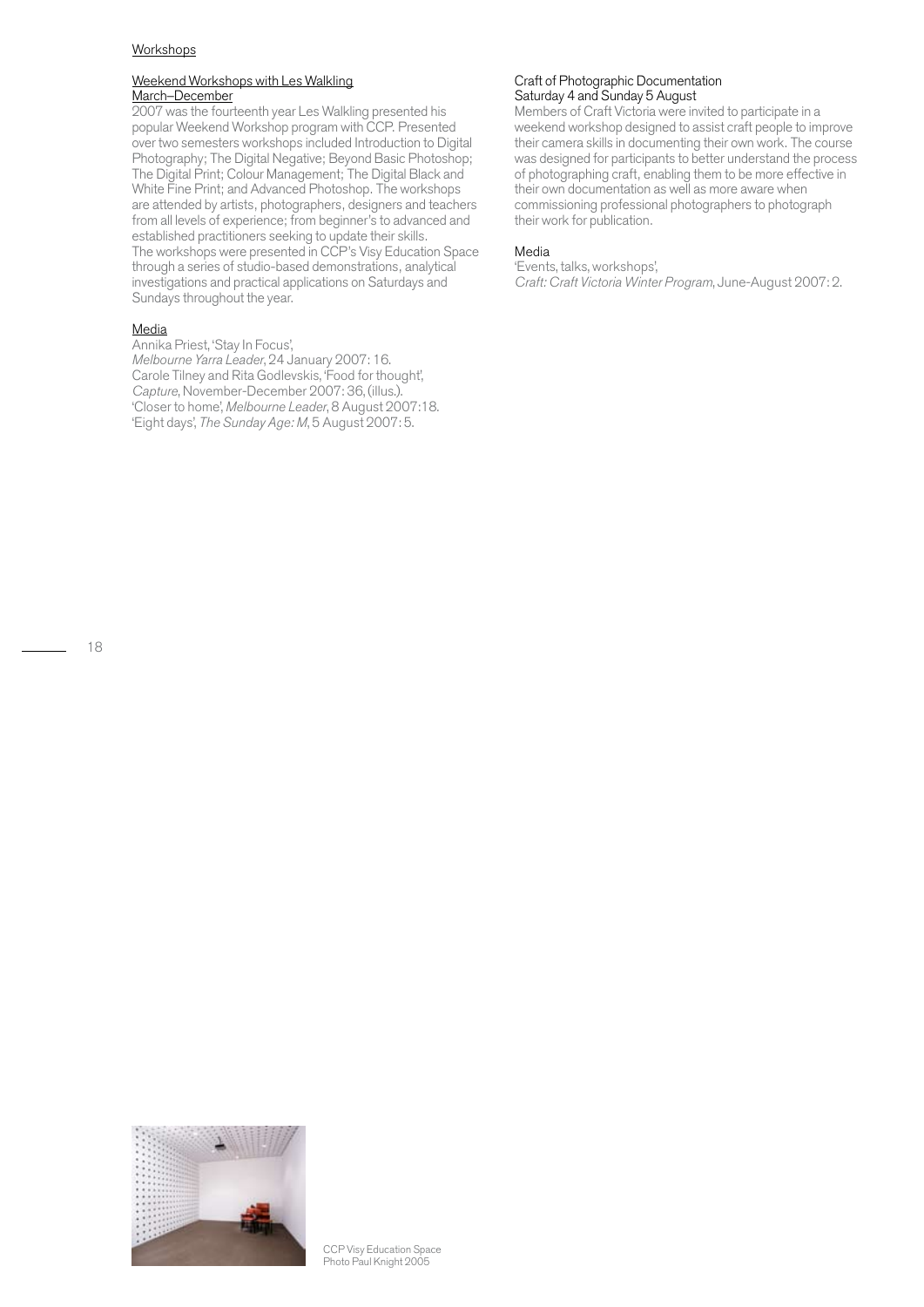#### Helen Ennis Private Thoughts, Public Spaces. Reflections on the Project *Reveries Photography & Mortality*

### Saturday 29 September

How might one deal with intensely felt, private and often intimate experience in the taking and making of photographs? The photographers represented in *Reveries* have already considered this complex question but their work prompts another challenging question. How might one deal with such experiences publicly?

 Helen Ennis discussed some of the ethical, moral and emotional issues involved in bringing *Reveries* to completion, both as an exhibition (National Portrait Gallery, 2007) and a book. She also considered some of the responses to the project that have occurred.

 Helen Ennis, won the non-fiction prize in the Victorian Premier's Literary Awards, 2006 for her biography, *Margaret Michaelis: Love, loss and photography*. She curated *Reveries: Photography & Mortality* for the National Portrait Gallery in 2007. Helen Ennis is a Senior Lecturer at the Australia National University School of Art.

### Scott McQuire The Territory of Images Wednesday 10 October

In May 2007 global media giant Google launched 'Street Views' enabling users to explore street level photographs in selected city locations. The growing convergence of digital images, GPS technology and internet distribution represents a significant new threshold in the modern conception of the city as a territory of images. Beginning with Charles Marville's pioneering city photography during the 'modernisation' of Paris from 1856–

1871, Scott McQuire traced the way the camera initiates new systems of 'mapping' appropriate to the modern city. McQuire argued that Marville's work helps to prepare the ground for the emergence of modern 'statistical society'. While 'Street Views' builds on this history, it also embodies a critical shift in which the representation of urban space gives way to techniques of control based on risk management.

 Scott McQuire lectures in the School of Culture and Communication at the University of Melbourne. His recent research has focused on the relation between media and urban space, and his new book *The Media City* will be published by Sage in February 2008.

### Media

'Events and News', *Australian Creative*, October 2007, Available: http://australiancreative.com.au (accessed 10 October 2007). 'Centre for Contemporary Photography Lecture Series', *TPI: The Printed Image Newsletter*, October 2007, ed. 36: 2.

### Dance, Performance and Photography: Documentary or Collaboration

### Saturday 20 October

Trevor Carlson Executive Director Merce Cunningham Dance Company USA Anne Marsh Associate Professor of Theory Faculty of Art & Design Monash University David Rosetzky Artist Ben Speth Artist Daniel Palmer Chair Lecturer Department of Theory Faculty of Art & Design Monash University

This panel of distinguished artists and academics addressed relationships between dance, performance and photography from the broad range of their experience and research.

 Presented as part of the 2007 CCP Lecture Series in conjunction with the Melbourne International Art Festival and the *Merce Cunningham Dance Company Photography Portfolio I & II*.

### Media

'Centre for Contemporary Photography Lecture Series', *TPI: The Printed Image Newsletter*, October 2007, Ed. 36: 2. 'Free ancillary events', *Melbourne International Arts Festival: Free Events*, October 2007: 12.

### Lyndell Brown and Charles Green Both Sides of the Wire

### Wednesday 7 November

In a wartime essay written shortly before she died, the French writer Simone Weil wrote: "Herein lies the last secret of war, a secret revealed by the *Iliad* in its similes, which liken the warriors either to fire, flood, wind, wild beasts, or God knows what blind cause of disaster, or else to frightened animals, trees, water, sand, to anything in nature that is set into motion by the violence of external forces." Lyndell Brown and Charles Green were recently Australia's Official War Artists, deployed for five weeks in Iraq and Afghanistan. They presented a snapshot of their experience, reflecting upon the contemporary meaning of Weil's proposition.

 Charles Green is Associate Professor of Contemporary Art at the University of Melbourne. Since 1989, he has worked in collaboration with Lyndell Brown. In early 2007 they were Australian Official War Artists, working on location for the Australian War Memorial with the Australian Defence Forces in Iraq, Afghanistan and the Gulf.

### Media

Megan Backhouse, 'Mixed media', *The Age*, 7 November 2007: 18, (illus.). Gabriella Coslovich, 'New additions to a rich tradition of art and war', *The Age: Insight*, 3 November 2007: 2, (illus.). 'Fitzroy', *Trouble*, November 2007: 20.



Lyndell Brown and Charles Green *Ziggurat of Ur, Iraq* 2007 digital photograph on rag paper dimensions unknown Courtesy the artists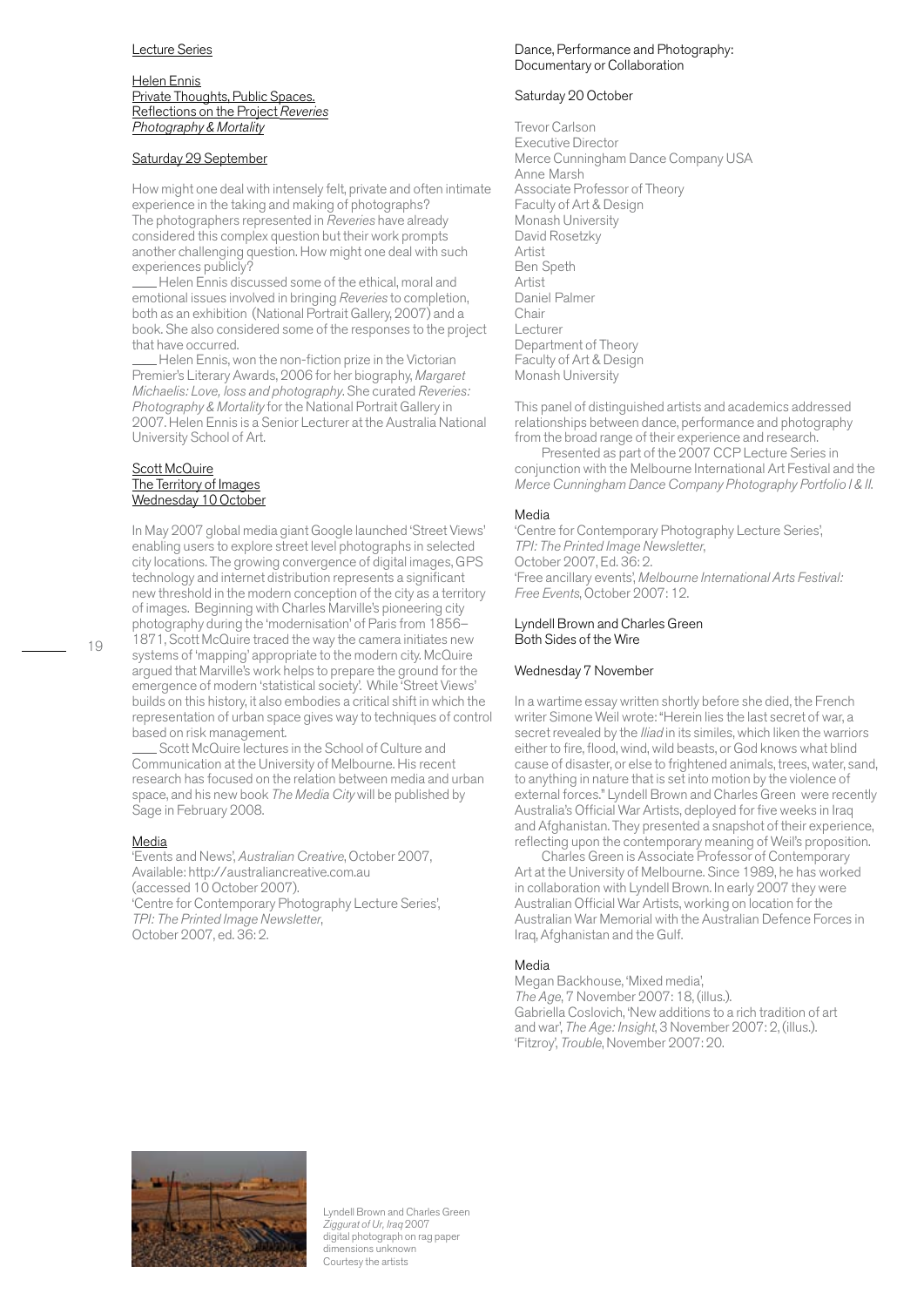Rotary Youth Arts Project **In addition** to the 65 school groups that attended CCP for either self-guided tours or presentations by CCP staff, CCP also presented a program aimed at youth within the City of Yarra. Whether taking photographs on a mobile phone, a disposable camera or a more elaborate device, photography is a lingua franca for young people. Photography is accessible, both to engage with and more importantly to create, but only if the resources are available, if the environment is safe and encouraging and only if the pathway has been laid. Through this program CCP hopes to lay the path for participants to increase their skills, expression and a sense of purpose.

> Now in its third year, Rotary Youth Arts Project (RYAP) presented *Through the Looking Glass*, an exhibition of photographs by Lola Benito, Arianne Dale, Rose Kinsella, Connie Mah, Michelle Mah, Jasmine Schroeder, Wu Shang and Larissa Woods, in CCP's Visy Education Space from 5–15 December 2007. RYAP is a cooperative project between arts organisations within City of Yarra; Dancehouse, Westside Circus and CCP. Young people living, studying or attending youth service programs in the City were invited to participate in a photography workshop at CCP. The workshops, held over a 20 week period, were presented by artist and educator Tatjana Plitt. Students learnt camera, capturing and Photoshop skills, and covered a wide range of topics including documentary photography, the urban environment, identity, fashion and consumerism, abstraction, surrealism and professional practice. The RYAP group also visited other galleries to discuss contemporary art and exhibition presentation and professional photographers presented their work to the group at CCP. One of the participants, Wu Shang, had his artwork featured on a billboard promoting the project in the City of Yarra, near the corner of Bridge Road and Church Street in Richmond.

 The workshops were supported by Collingwood Rotary, Richmond Rotary, Mollo, Realestate.com and the City of Yarra. Assistance was also provided by Colour Factory, Crumpler, Fitzroy Learning Network, Joel Harris Office Supplies and Kodak Professional.

### **Media**

Bianca Hall, 'Teen turns lens on Beijing's hidden life', *The Melbourne Times*, 7 November 2007:18, (illus.).



Wu Shang *Silhouette* 2007 digital photograph dimensions unknown Courtesy the artist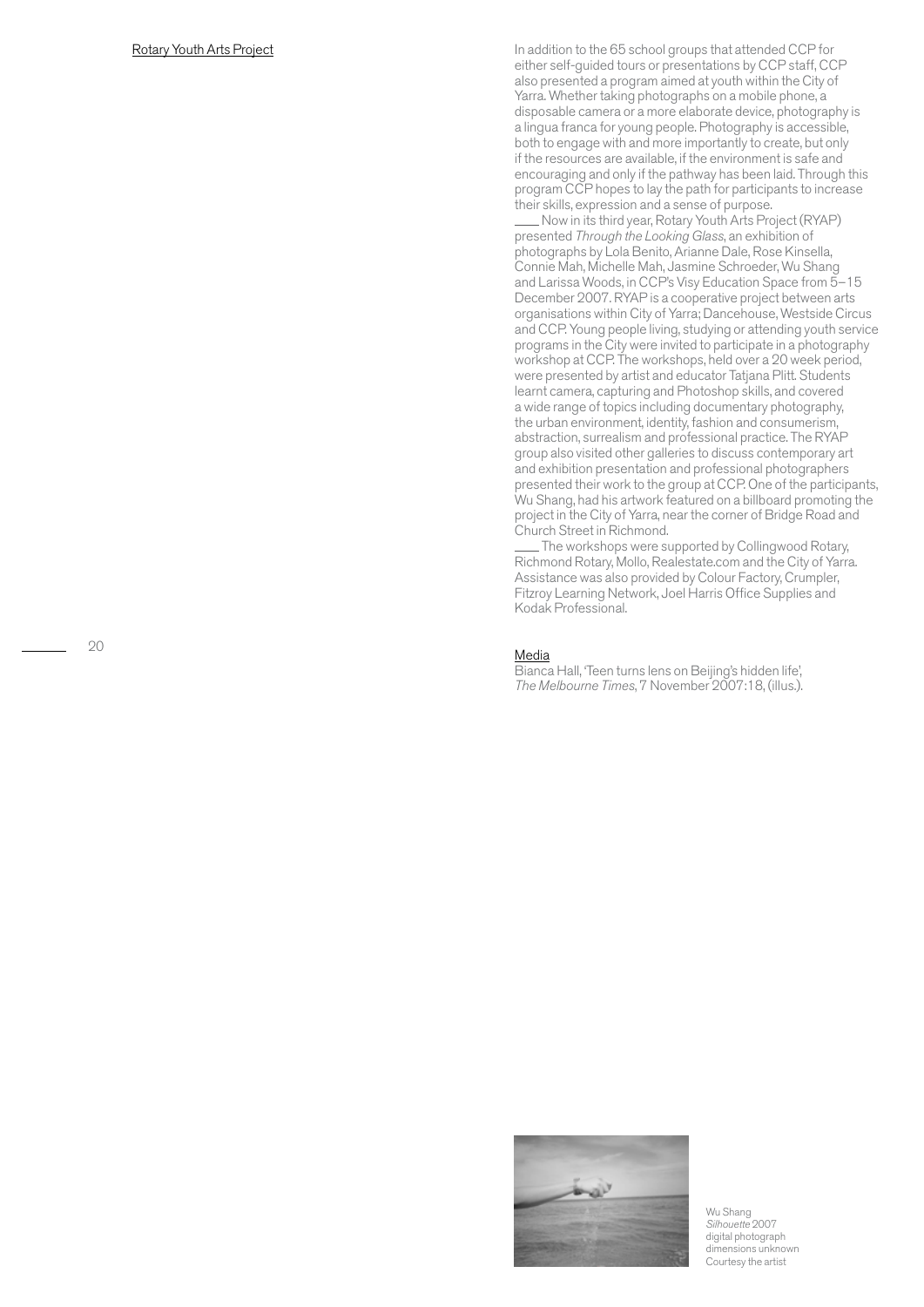# **Website**

Regularly updated, the CCP website had 129,516 visits and over 2.2 million hits in 2007, an increase of 19% on the previous year. Visitors to the website can download exhibition proposal forms, competition and award application forms, *Flash* newsletter, enrol in courses, join CCP and purchase books. CCP is gradually building the archive of past exhibitions and the public can view photographs uploaded by members at CCP Imagebank. The third Nikon Imagebank Award was presented to Leah Holscher, for *Fascination* (2006), from over 130 entries from CCP members. CCP Imagebank is an online gallery of members' images, enabling access to their work by a broad, new audience. In 2007 CCP Imagebank received 481,922 hits and was greatly improved enabling CCP members to promote their own photography and professional services from the site. With the generous support of Nikon, the Imagebank Award winner received a Nikon D80 Digital SLR camera with AF-S DX 18-135mm Lens. The 2007 judges were Craig Gillespie, Nikon Australia Marketing Manager; and Naomi Cass, CCP Director.

### Media

'2007 CCP Nikon Imagebank Award Announced', *Newsbrief: Victorian Association of Photographic Societies*, December 2007, Vol. 34, No. 11: 4 (illus.). '2007 CCP Nikon Imagebank Award', *Newsbrief: Victorian Association of Photographic Societies*, October 2007, Vol. 34, No. 9: 4. 'Quicksnaps', *Australian Photography*, March 2008: 16 (illus.).







Leah Holscher *Fascination* 2006 type C photograph 50 x 32cm Winner of the 2007 Imagebank Award

Installation view *2007 Kodak Salon* 25 May–7 July 2007 Photo Leah Holscher 2007

CCP Gallery Three Photo Paul Knight 2005

Following Anne Zahalka *The Mathematician* 1994 ilfachrome photograph 96 x 73cm (detail) Courtesy the artist Arc One Gallery Melbourne and Roslyn Oxley9 Gallery Sydney

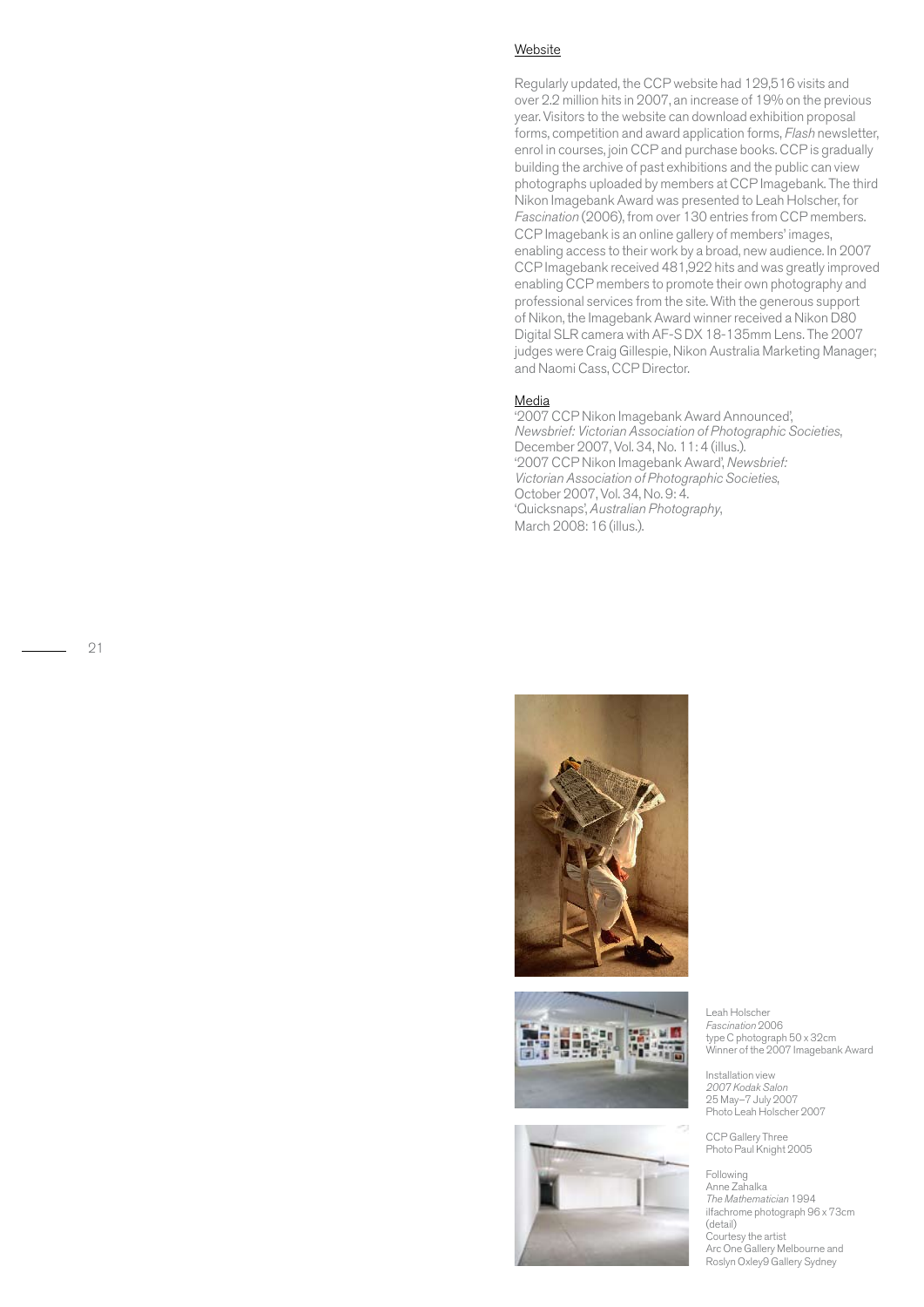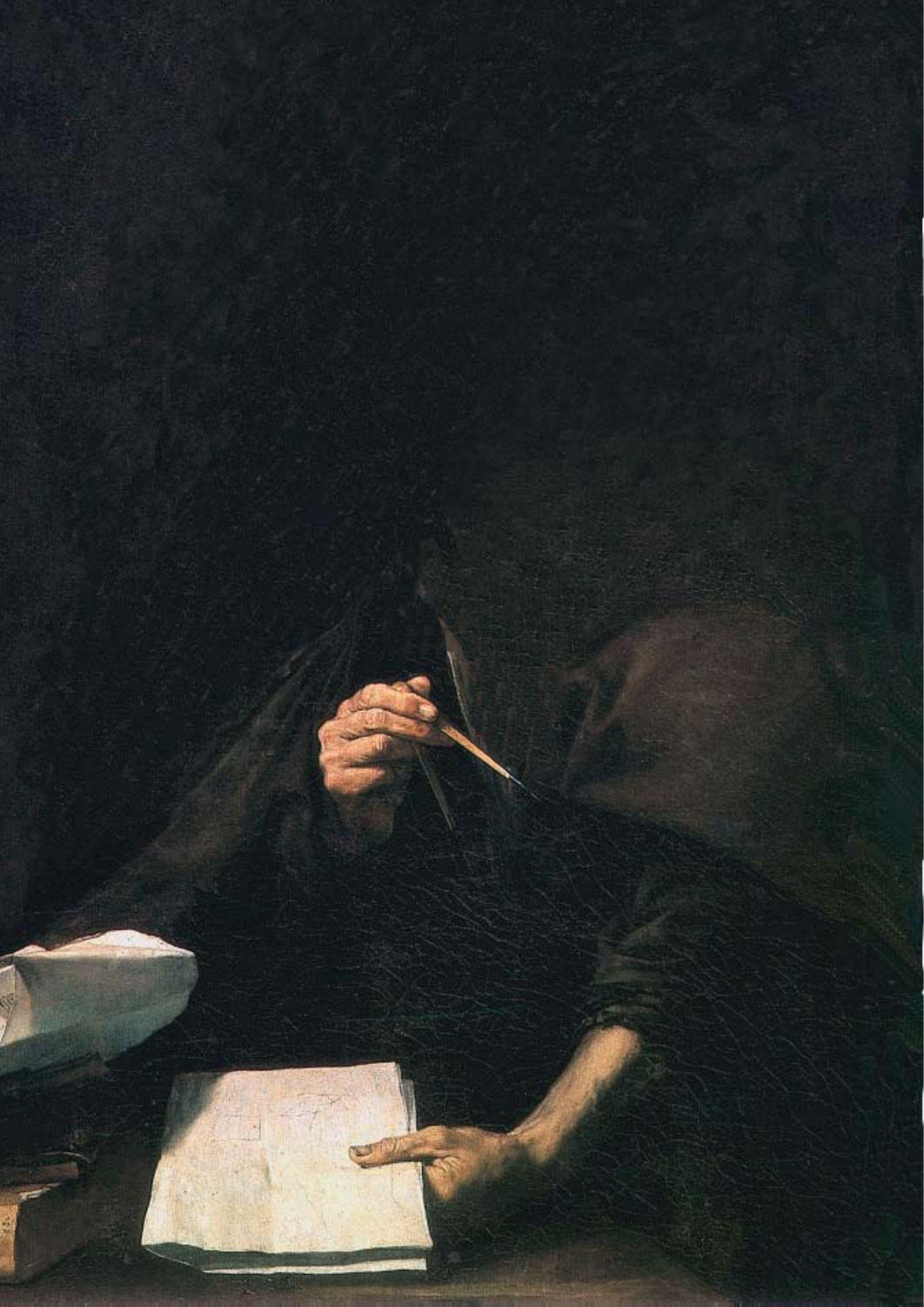In 2007, CCP presented 27 exhibitions in total. Of these, 24 were presented on-site including eight public art presentations in the Projection Window. An off-site project was presented at the Deloitte Melbourne office and two touring projects were presented at six interstate venues and three Victorian venues. Seventeen of CCP's total exhibitions constituted solo projects, six were curated exhibitions and six were group exhibitions. Twelve exhibitions were initiated or curated by CCP. Four exhibitions presented the work of international artists and 13 exhibitions presented the work of interstate artists. In total 385 artists participated in the exhibition program and 41% of the exhibition program was presented in partnership with other organisations or sponsors.

 Of the 27 exhibitions, CCP curated two exhibitions; one on-site and one off-site. *Hall of Mirrors: Anne Zahalka Portraits 1987–2007* curated by Karra Rees, focussed on the portrait work of established Australian photo-based artist, Anne Zahalka. The exhibition was presented across CCP's five exhibition spaces–a first for the George Street building–and was financially supported by the Australia Council. *Hall of Mirrors* included a full colour, 48 page catalogue including an interview with Zahalka by Rees and essays by Daniel Palmer and Julie Rose. Sixteen floortalks were presented to secondary and tertiary student groups and four public floortalks were also presented by CCP staff, board and the artist. The exhibition attracted the highest attendances for 2007 with the interior exhibition and Projection Window seen by over 21,900 people in March–May. A fundraiser was also held with CCP sponsors Sofitel, with support from Kodak Professional. In September 2007, the exhibition commenced a national tour through support from Visions of Australia of 11 regional and capital venues with National Exhibitions Touring Support, Victoria, (NETS Vic), scheduled to tour until February 2010.

 *Echo: Sounding out contemporary photography* was an off-site exhibition curated by Naomi Cass and Rebecca Chew for professional services firm Deloitte at their Melbourne office. The exhibition included 11 Victorian and interstate artists and aimed to develop new audiences for CCP and present an accessible and interesting exhibition for Deloitte. *Echo* was the third annual exhibition commissioned by Deloitte to provide staff and clients with an outlook beyond their daily corporate environment. Naomi Cass presented two floortalks to Deloitte staff and clients and a number of works were purchased by private collectors. The exhibition included a full colour, 10 page catalogue and was seen by an estimated 39,500 people during its four month presentation.

 In 2007 artists who had exhibited at CCP between 2005 and 2007 were asked to complete a survey to gain information and feedback on CCP's exhibition program. Artists were asked to respond to a number of questions about the outcomes of their exhibitions at CCP and proposed benefits that could assist future exhibiting artists. Thirty-three artists responded and of the five suggested outcomes from an exhibition at CCP the majority thought that the most important outcome of an exhibition was to produce an exhibition catalogue or brochure as a remaining document of the exhibition. They also chose, from a number of suggested improvements, that an increase in the art loan fee would be of most benefit. Other feedback indicated that artists were pleased with staff assistance in developing and presenting their exhibitions, that exhibiting at CCP provided good exposure and that there was a lack of media attention to CCP exhibitions. All feedback from the survey will inform exhibition policy and budgets for 2008 and beyond.





Gabriella Mangano and Silvana Mangano  *if…so…then* 2006 DVD 7:47 minutes (installation view) Courtesy the artists

Mark Rodda *Under a Tungsten Star* 2007 DVD 8:24 minutes (still) Courtesy the artist

Kouichi Tabata *bee* 2006 DVD 0:26 minutes (still) Courtesy the artist and Gallery Koyanagi Tokyo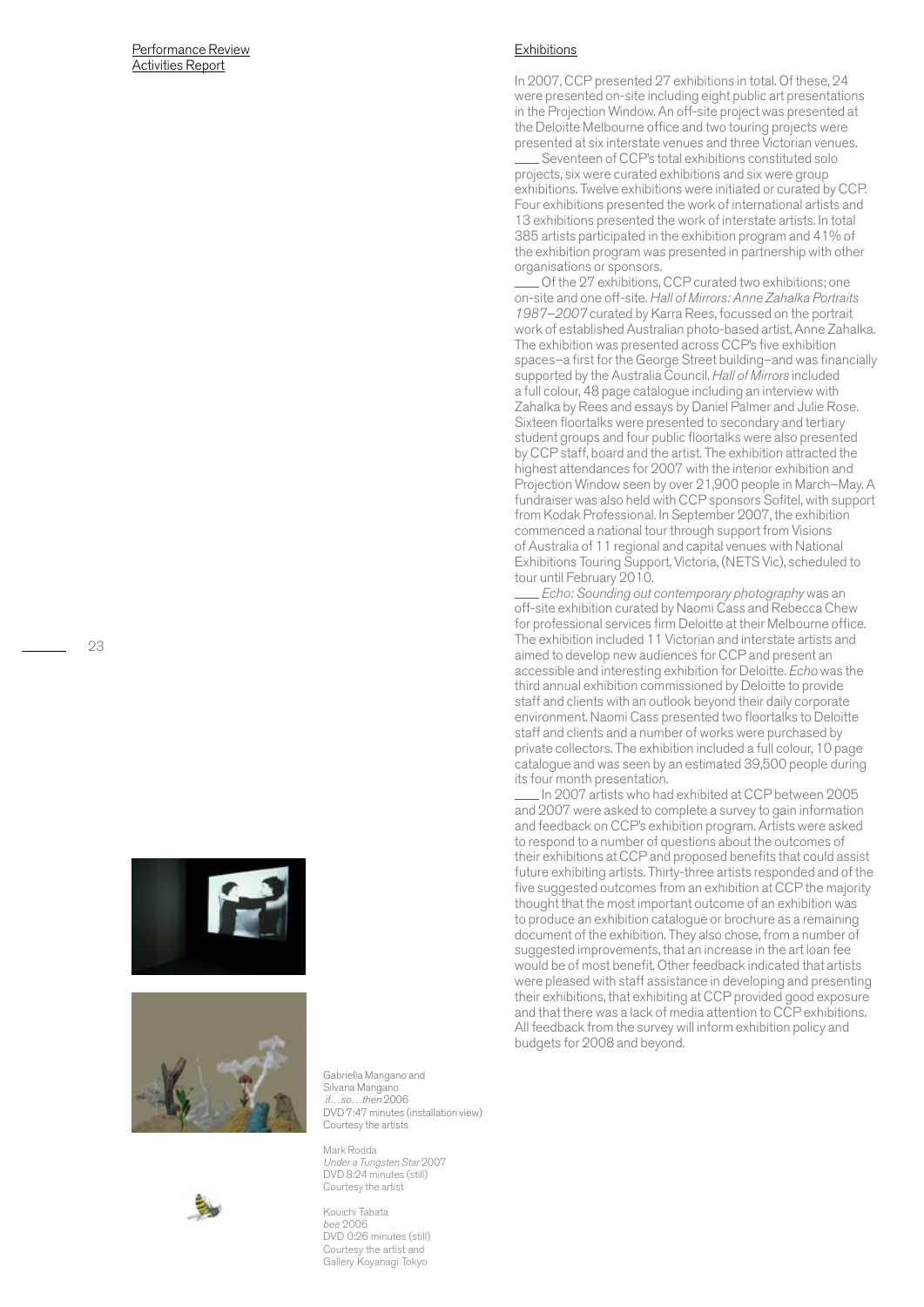CCP aims to present a unique education program that mixes practical instruction and theoretical debate.

 In 2007, a total of 15 weekend workshops were offered by distinguished lecturer and artist Les Walkling over a two semester program, with the new Digital Negative and Digital Black and White Fine Print workshops added to the curriculum. Enrolments increased by 20% on 2006. Feedback was positive with over 19% of participants enrolling in more than one workshop.

 CCP commissioned two education kits; one for the *Sixth Leica/CCP Documentary Photography Award* exhibition and tour and for the *Hall of Mirrors: Anne Zahalka Portraits 1987–2007* touring exhibition. The kits are available online for teachers to download and to prepare notes and student activities for their visit.

 CCP collaborated with Craft Victoria to present The Craft of Photographic Documentation, taught by artist and educator Tatjana Plitt. The weekend workshop was designed to assist craft people to improve their camera skills in documenting their own work. Eleven students enrolled in the program and valuable feedback was received on how to improve the course structure and facilities.

 Coordinated by Naomi Cass, the annual lecture series included a lecture by Helen Ennis about her exhibition and publication *Reveries: Photography & Mortality*; a lecture on mapping and representation of the urban environment, The Territory of Images, by Scott McQuire; a forum on Dance, Performance and Photography with Trevor Carlson, Anne Marsh, David Rosetzky and Ben Speth, chaired by Daniel Palmer as part of the Melbourne International Arts Festival; and an artists' lecture entitled Both Sides of the Wire by Charles Green and Lyndell Brown on their appointment as Australia's Official War Artists to Iraq.

 As part of the Rotary Youth Arts Project (RYAP), CCP presented its third annual photography workshop for youth in the City of Yarra. Eight participants met over a twenty-week period, covering topics from camera and image capturing skills to conceptual styles. The RYAP group also visited other galleries and attended presentations by professional photographers. At the end of the program the students held an exhibition of their work entitled *Through the Looking Glass*, in Visy Education Space. The workshops were presented by Tatjana Plitt who was supported by Jurnan Ayerst, RYAP youth worker and Bec Reid, RYAP Project Coordinator.

 A highlight in the program calendar, CCP continued to present regular artist floortalks every Saturday following an exhibition opening. In 2007, 26 talks were presented with morning coffee provided for visitors by Jasper Coffee. The talks generated lively discussions between the artists and the audience. They also provided a networking opportunity for the exhibiting artists, enabling them to respond to each others work. Gallery staff presented 37 floortalks to secondary and tertiary education groups with a total of 65 group visits in 2007, a notable 53% increase on 2006 visits.

 In 2007 CCP hosted two university interns from the University of South Australia and RMIT University. CCP staff supervised 192 intern hours in addition to regular volunteer hours. These interns assisted with a number of projects including the *Sixth Leica/CCP Documentary Photography Award* tour and the day-to-day running of the organisation. CCP aims to provide students with tangible benefits including industry and project experience, networking opportunities and general work experience, making a valuable contribution to arts industry education and training.



Rotary Youth Arts Project students with educator Tatjana Plitt in CCP's Visy Education Space Photo Tatjana Plitt 2007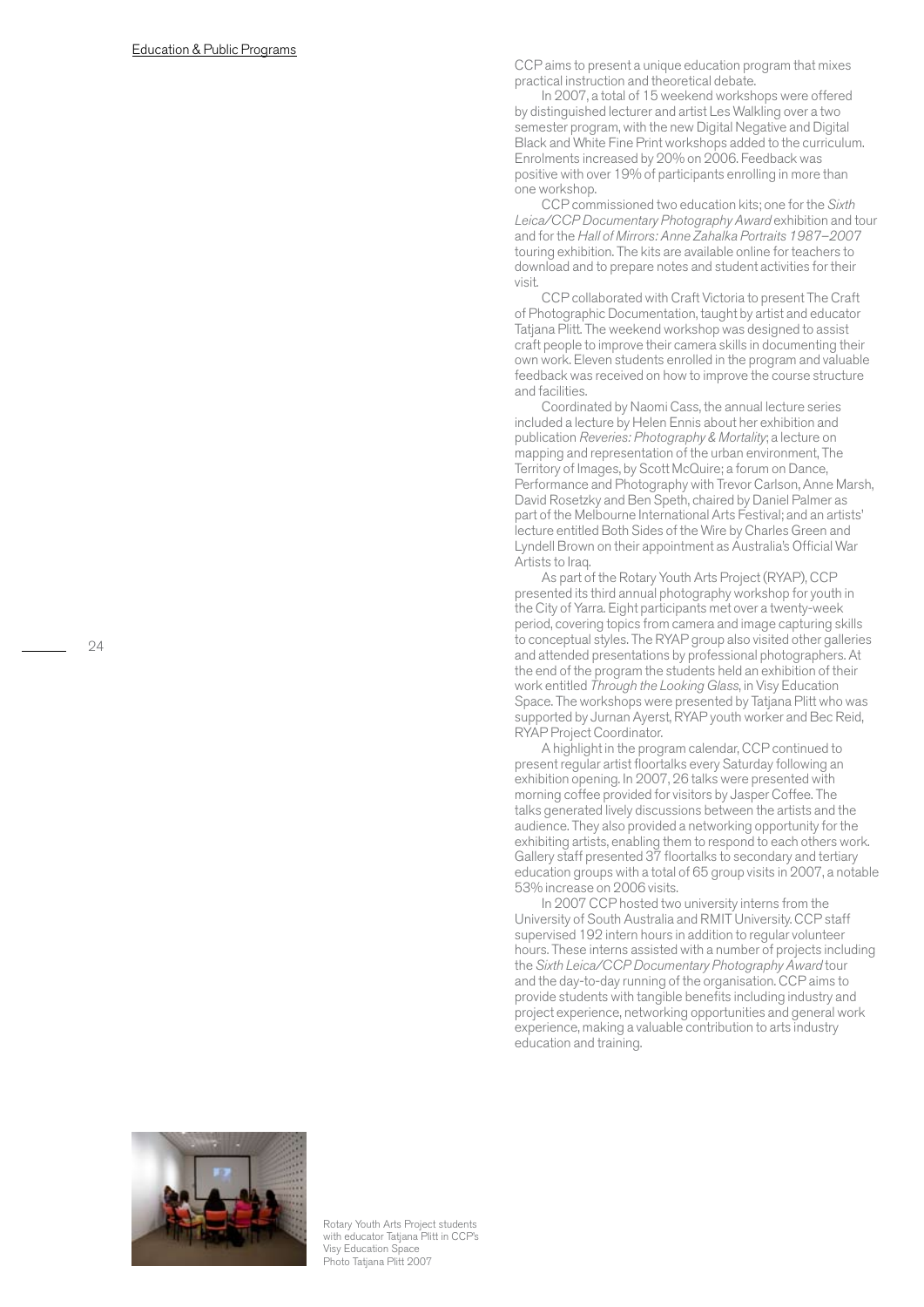### Publishing

In 2007, CCP produced two, full-colour issues of *Flash*  newsletter containing feature articles, reports, reviews and interviews. Contributing writers included members Jennifer Phipps and Rebecca Forgasz with a personal response to a photographic image; Anne Zahalka in interview with Karra Rees; Melissa Miles' review of *Perfect for Every Occasion: Photography Today* at Heide Museum of Modern Art; Ulanda Blair reporting on the *Fifth Asia-Pacific Triennial of Contemporary Art* at Queensland Art Gallery and Gallery of Modern Art, Brisbane; Isobel Crombie's obituary for Wolfgang Sievers OAM; Lisa Richardson's report on the *Merce Cunningham Dance Company Photography Portfolio I & II* at CCP; a review of three exhibitions in New York concerning gender by Anonda Bell; and a review of Helen Ennis' exhibition *Reveries: Photography and Mortality* at the National Portrait Gallery, Canberra by Karra Rees.

 Seven catalogues were produced to accompany exhibitions for the 2007 program. These catalogues ranged in style from black and white to full colour publications and included a major catalogue produced for the exhibition *Hall of Mirrors: Anne Zahalka Portraits 1987–2007*, as discussed previously, available at CCP, tour venues and distributed by Thames and Hudson Australia. CCP also produced seven full-colour exhibition invitations, promoting 26 exhibitions. CCP invitations include an image and text from each exhibition.

### $25$





Back Cover Anne Zahalka *The Gentleman* 1994 ilfachrome photograph 96 x 73cm (detail) Courtesy the artist Arc One Gallery Melbourne and Roslyn Oxley9 Gallery Sydney

CCP Front Desk featuring *2005 Kodak Salon* Photo Paul Knight 2005

CCP Shop featuring Print Drawers Photo Paul Knight 2005

### Other Events

The CCP hosted a number of other events during the year including a fundraiser for CCP with Sofitel, supported by Kodak Professional, as part of the exhibition *Hall of Mirrors: Anne Zahalka Portraits 1987–2007* and an Arts Access training seminar with the Public Galleries Association of Victoria. CCP also hosted three book launches: *Ray Cook photographs: Diary of a fortunate man* in association with the Queensland Centre for Photography and Monash Gallery of Art; *Black River* by Justin Clemens and Helen Johnson with publisher, re.press; and *Ten Series/106 Photographs* by Matthew Sleeth with publisher Aperture. The gallery was also hired out as a venue for corporate events including a staff training session and product launch for L'Oreal and for the Christmas parties of the Design Institute of Australia and Aesop.

### Community Engagement

CCP staff provided advice and expertise to a number of other organisations including sourcing artists' images for publication in *Arena Magazine* and providing sponsorship for graduate art exhibitions for Photography Studies College, Northern Metropolitan Institute of TAFE (NMIT) and RMIT University.

### Memberships

Memberships in 2007 remained steady at around 630. 36% of current members are concession, 62% are full, 1% are institutional and 1% are lifetime.

 In 2007 a members' survey was conducted to gain feedback on CCP programs and services. The overall response was positive and members offered many and varied suggestions for CCP ranging from the exhibition and education programs to the website and marketing activities. Although CCP does not currently have resources to produce and present many of the programs suggested a few have been selected for consideration such as folio critiques, new member discounts and new public program/education ideas.

### CCP Shop

CCP Shop opened in 2005 as part of the new CCP and generated 5% of CCP's earned income in 2007. The CCP Shop aims to expand the visitor experience at CCP and to generate additional income for CCP programs and participating artists. CCP Shop offers a range of second-hand photomedia books supplied by Sainsbury's Books; selected new photomedia and artists' books from publishers such as Thames and Hudson and Phaidon; CCP publications; Lomo cameras; gifts; artists' cards; and limited edition prints by contemporary Australian artists. In 2007 artists Donna Bailey (Vic), Paul Ferman (NSW), Denise Ferris (ACT), Janina Green (Vic) and Juha Tolonen (WA) were showcased in the print drawers. A number of marketing activities were also undertaken to increase awareness of the CCP Shop with both the general public and CCP members. These activities included a festive season discount voucher and a CCP Shop bookmark.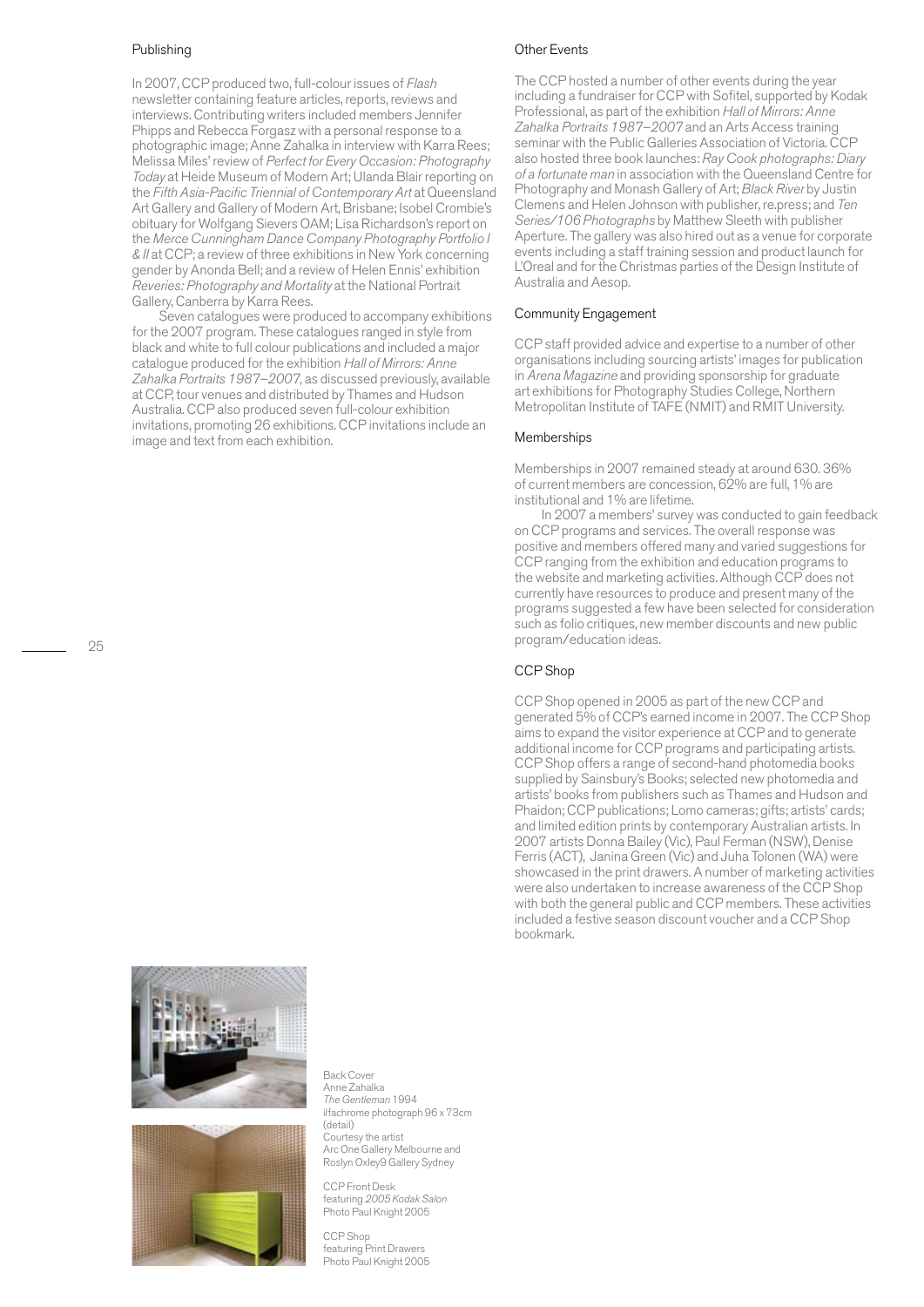#### Media & Marketing Report Media Coverage

56% of all CCP exhibitions received media coverage in 2007 in excess of line listings. The quality of media coverage was good, comprising reviews, features and commentaries. The exhibition *Hall of Mirrors: Anne Zahalka Portraits 1987–2007* received excellent media attention including a number of reviews. Twenty-four advertisements were featured in magazines and newspapers. Overall CCP received 100 reviews/features, four interviews, and over 136 listings. Of these, 68 appeared in newspapers, 79 in magazines and art journals, 57 in local/street press, 18 in organisational newsletters, 14 in electronic media and six on radio.

# General Press

26

Arts Victoria, 'New ideas', *Art-Look: a report on the state of the arts in Victoria*, March 2007: 29 (illus.). Megan Backhouse, '…curators heeding', *The Age: Arts and Culture*, 14 February 2007: 17. Alan Cruickshank, 'An unlevel playing field', *Broadsheet*, September 2007, Vol. 36, No. 3: 148. Kate Davidson, 'Time capsules', *Art Monthly*, June 2007, No. 200: 28-31, (illus.). Carrie Hutchinson, 'Architecture down under', *The New York Times: Travel Magazine*, 23 September 2007, Available: http://travel.nytimes.com/2007/09/23/travel/ tmagazine/10place-bar…html (accessed 24 September 2007). Kay Mack, 'Visiting galleries', *Australian Photography*, April 2007: 62. Steve Moynihan, 'Inner 'burb as art form', *The Age: Domain*, 2 June 2007: 8, (illus.). Melinda Oliver, 'New galleries hang together', *The Melbourne Times*, 20 December 2006: 8–9. Viviane Stappmanns and Ewan McEoin (eds), 'Art like never before: Melbourne's art institutions', *The Melbourne Design Guide*, 2006: 96, (illus.). 'Arts', *Macquarie Group Foundation Annual Review*, 2007: 27, (illus.). 'Arts and About', *Fifty-Plus News*, October 2007: 25. 'Arts and Events Digest', *Fifty-Plus News*, November 2007: 32. 'Education and Public Programs Officer', *Arts Hub* website, September 2007, Available: http://www.artshub.com.au (accessed 19 September 2007). 'Fitzroy', *Trouble*, November 2007: 20. 'Offers', *enews, the newsletter of venues.com.au*, September 2007, Available: http://www.venues.com.au (accessed 9 September 2007). 'Postgraduate studies: Chantal Faust', *VCA News*, Issue 1, 2007: 9, (illus.). 'Third degree', Photofile, Spring 2007, No. 81: 8, (illus.). 'Walls of light: Immaterial architectures', *University of Melbourne ePrints Repository*, Available: http://eprints.infodiv.unimelb. edu.au/archive/00003245/ (accessed 6 August 2007). 'Welcome', *enews, the newsletter of venues.com.au*, January 2007, Available: http://www.venues.com.au (accessed 30 January 2007). *The Map: Artist Run Initiatives in Victoria*, April 2007, third edition.

# Visitor Survey

In 2007 a visitor survey was conducted to learn more about CCP visitors and to receive feedback on CCP programs and services.

The following information was gained from the survey:

- 75% of those surveyed were regular visitors, 31% attend CCP at least 5 times per year and 26% of visitors were first time visitors;
- The majority of those surveyed described themselves as artists, followed by 'arts interested general public';
- The majority of visitors were female, aged between 26 and 35 years old, working full-time and living in the inner city, mainly in the north east;
- An overwhelming 53% of people surveyed knew about the CCP through word of mouth mainly via university and tertiary networks;
- 17% of those surveyed were CCP members; - 57% of visitors are members of other arts and professional organisations such as Arts Hub, the
- National Gallery of Victoria and radio station 3RRR; - and 7% of visitors were from interstate, 8% were from
- overseas and 4% were from regional Victoria.

After suggestions received from the 2006 survey, CCP was able to provide some new services and programs, including bike racks installed on the Kerr Street side of the building and new workshops for those new to digital cameras. The Centre continues to seek extra resources to open the galleries on Sundays. In 2007, comments ranged from 'sometimes find shows to be conservative', to 'good variety of work' to 'prefer less conceptual work'; a few people still find the gallery difficult to find and others continue to enjoy and praise the new space. Suggestions included improvements to the exhibition labels, open more days of the week and more emerging artists' exhibitions.

### Attendance

In 2007, total attendance increased by 24% on the previous year, with on-site attendances recorded at 131,274, while touring contributed 11,356 and off-site 39,500 to the overall attendance figure. The increase occurred despite a decrease in the number of exhibitions presented in 2007 due to the inclusion of all CCP galleries for the single exhibition *Hall of Mirrors: Anne Zahalka Portraits 1987–2007*.

| CCP curated/initiated exhibitions     | 71,183  |
|---------------------------------------|---------|
| Other exhibitions                     | 65,482  |
| Touring & off-site exhibitions        | 59,461  |
| Other events                          | 733     |
| <b>Total Exhibitions &amp; Events</b> | 196,859 |
| Workshops                             | 639     |
| Lectures                              | 210     |
| Youth program                         | 160     |
| Artist Floortalks                     | 222     |
| Secondary and tertiary visits         | 1,250   |
| <b>Total Educational Programs</b>     | 2,481   |
| Total Attendance                      | 199,340 |

### Financial Report

In 2007, both revenue and expenditure increased by 21% with earned income increasing by a significant 37%, due in part to a number of projects for which CCP earned apt fees. CCP generated an increased and impressive 54% of its operating income in 2007. Government funding increased by 25% in 2007 due to a strengthening grant for the small arts sector from Arts Victoria. Indexing was applied to the Australia Council, annual key organisations grant. The 2007 surplus of \$19,322 will be used to off-set a budget deficit in 2008.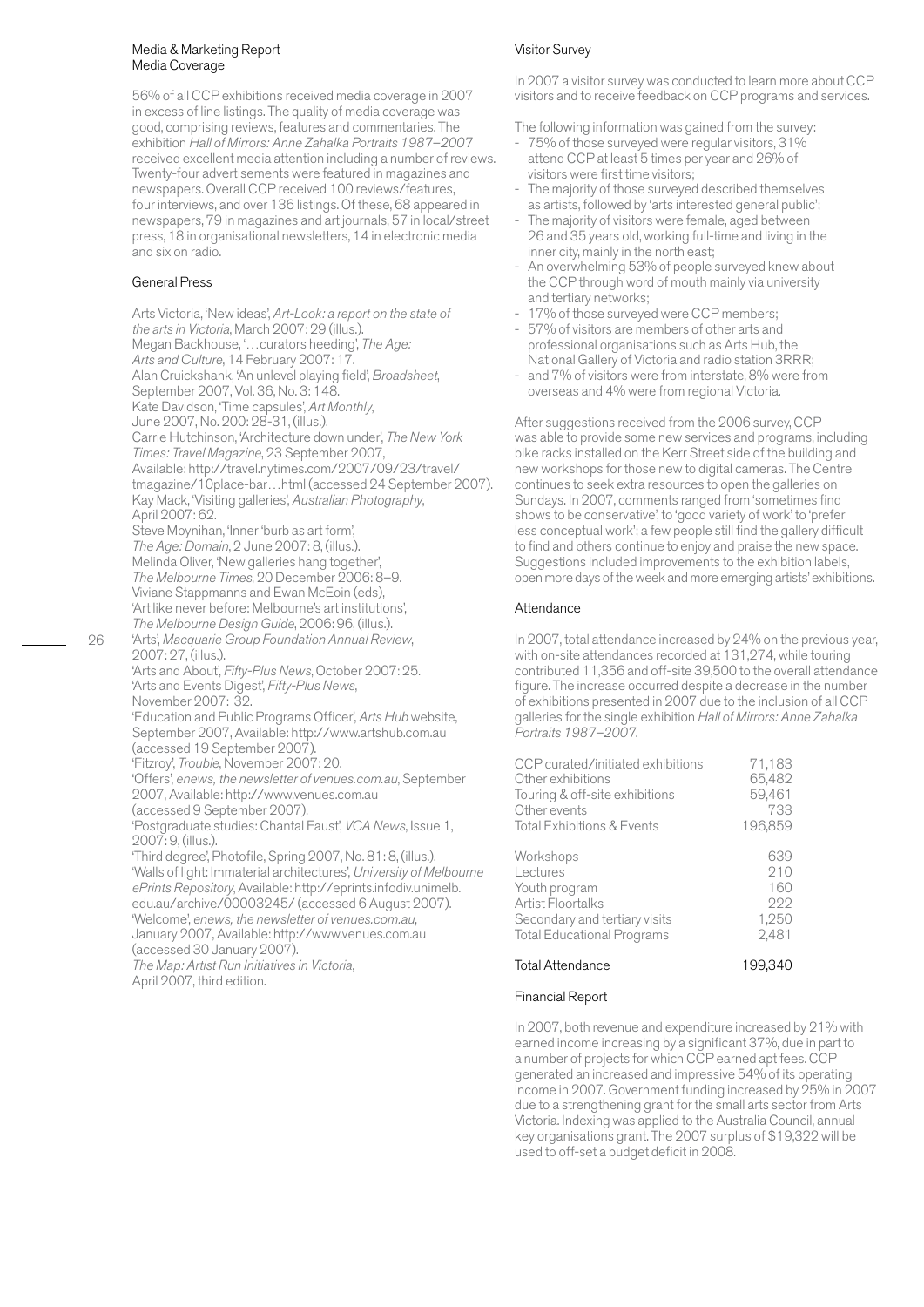### Financial Statements

### Independent auditor's report to the members of Centre for Contemporary Photography Inc

We have audited the accompanying financial report, being a special purpose financial report, of Centre for Contemporary Photography Inc, which comprises the balance sheet as at 31 December 2007, and the income statement, cash flow statement and statement of changes in equity for the year ended on that date, a summary of significant accounting policies, other explanatory notes and the Committee declaration as set out on pages 28 to 31.

#### The Responsibility of the Committee for the Financial Report

The Committee of the entity are responsible for the preparation and fair presentation of the financial report and have determined that the accounting policies described in Note 2 to the financial statements, which form part of the financial report, are appropriate to meet the financial reporting requirements of the Associations Incorporation Act VIC and are appropriate to meet the needs of the members. The responsibility of the Committee also includes establishing and maintaining internal control relevant to the preparation and fair presentation of the financial report that is free from material misstatement, whether due to fraud or error; selecting and applying appropriate accounting policies; and making accounting estimates that are reasonable in the circumstances.

### Auditor's Responsibility

Our responsibility is to express an opinion on the financial report based on our audit. No opinion is expressed as to whether the accounting policies used, as described in Note 2, are appropriate to meet the needs of the members. We conducted our audit in accordance with Australian Auditing Standards. These Auditing Standards require that we comply with relevant ethical requirements relating to audit engagements and plan and perform the audit to obtain reasonable assurance whether the financial report is free from material misstatement.

An audit involves performing procedures to obtain audit evidence about the amounts and disclosures in the financial report. The procedures selected depend on the auditor's judgement, including the assessment of the risks of material misstatement of the financial report, whether due to fraud or error. In making those risk assessments, the auditor considers internal control relevant to the entity's preparation and fair presentation of the financial report in order to design audit procedures that are appropriate in the circumstances, but not for the purpose of expressing an opinion on the effectiveness of the entity's internal control. An audit also includes evaluating the appropriateness of accounting policies used and the reasonableness of accounting estimates made by the Committee, as well as evaluating the overall presentation of the financial report.

The financial report has been prepared for distribution to the members for the purpose of fulfilling the Committees' financial reporting requirements under the Associations Incorporation Act VIC. We disclaim any assumption of responsibility for any reliance on this report or on the financial report to which it relates to any person other than the members, or for any purpose other than that for which it was prepared.

We believe that the audit evidence we have obtained is sufficient and appropriate to provide a basis for our audit opinion.

#### Auditor's Independence Declaration

In conducting our audit, we have complied with the independence requirements of the Australian professional accounting bodies.

### Basis for Qualified Opinion

Donations and other fund-raising income activities are a significant source of revenue for the Centre for Contemporary Photography Inc. The Committee of Centre for Contemporary Photography Inc has determined that it is impractical to establish control over the collection of donations and other fundraising income activities prior to entry into its financial records. Accordingly, as the evidence available to us regarding revenue from this source was limited, our audit procedures with respect to donations and other fund-raising activities had to be restricted to the amounts recorded in the financial records. We therefore are unable to express an opinion whether donations and other fundraising income of the Centre for Contemporary Photography Inc obtained are complete.

### Qualified Auditor's Opinion

In our opinion, except for the effects of such adjustments, if any, as might have been determined to be necessary had the limitation discussed in the Basis for Qualified Opinion paragraph not existed, the financial report presents fairly, in all material respects, the financial position of Centre for Contemporary Photography Inc as at 31 December 2007 and of its financial performance, its cash flows and its changes in equity for the year ended on that date in accordance with the accounting policies described in Note 2 to the financial statements.

Deloitte Touche Tohmatsu

Gerard Belleville

Partner Chartered Accountants

Melbourne, 11 June 2008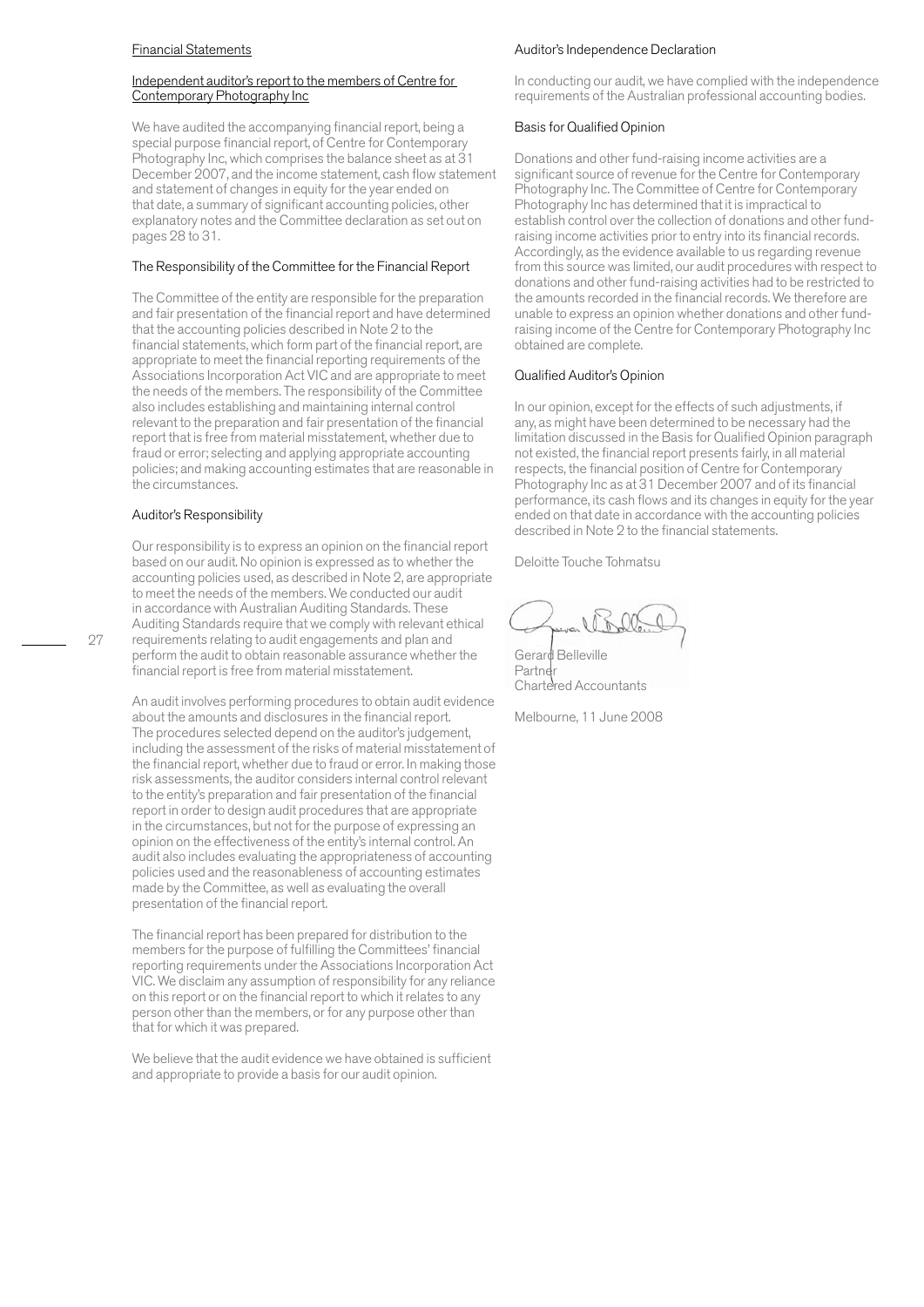#### Centre for Contemporary Photography Inc committee declaration

As detailed in Note 2 to the financial statements, the Association is not a reporting entity because in the opinion of the Committee there are unlikely to exist users of the financial report who are unable to command the preparation of reports tailored so as to satisfy specifically all of their information needs. Accordingly, this 'special purpose financial report' has been prepared to satisfy the Committees' reporting requirements under the Associations Incorporation Act VIC.

In the opinion of the Committee:

1 There are reasonable grounds to believe that the Association will be able to pay its debts as and when they become due and payable; and

2 The attached financial statements and notes thereto are in accordance with the Associations Incorporation Act VIC, including compliance with accounting standards and giving a true and fair view of the financial position and performance of the Association.

This statement is made in accordance with a resolution of the Committee, and is signed for and on behalf of the Committee by:

Way

Alme

Treasurer **Acting Chair** 

Warwick Dick Stephen Nossal

Melbourne, 11 June 2008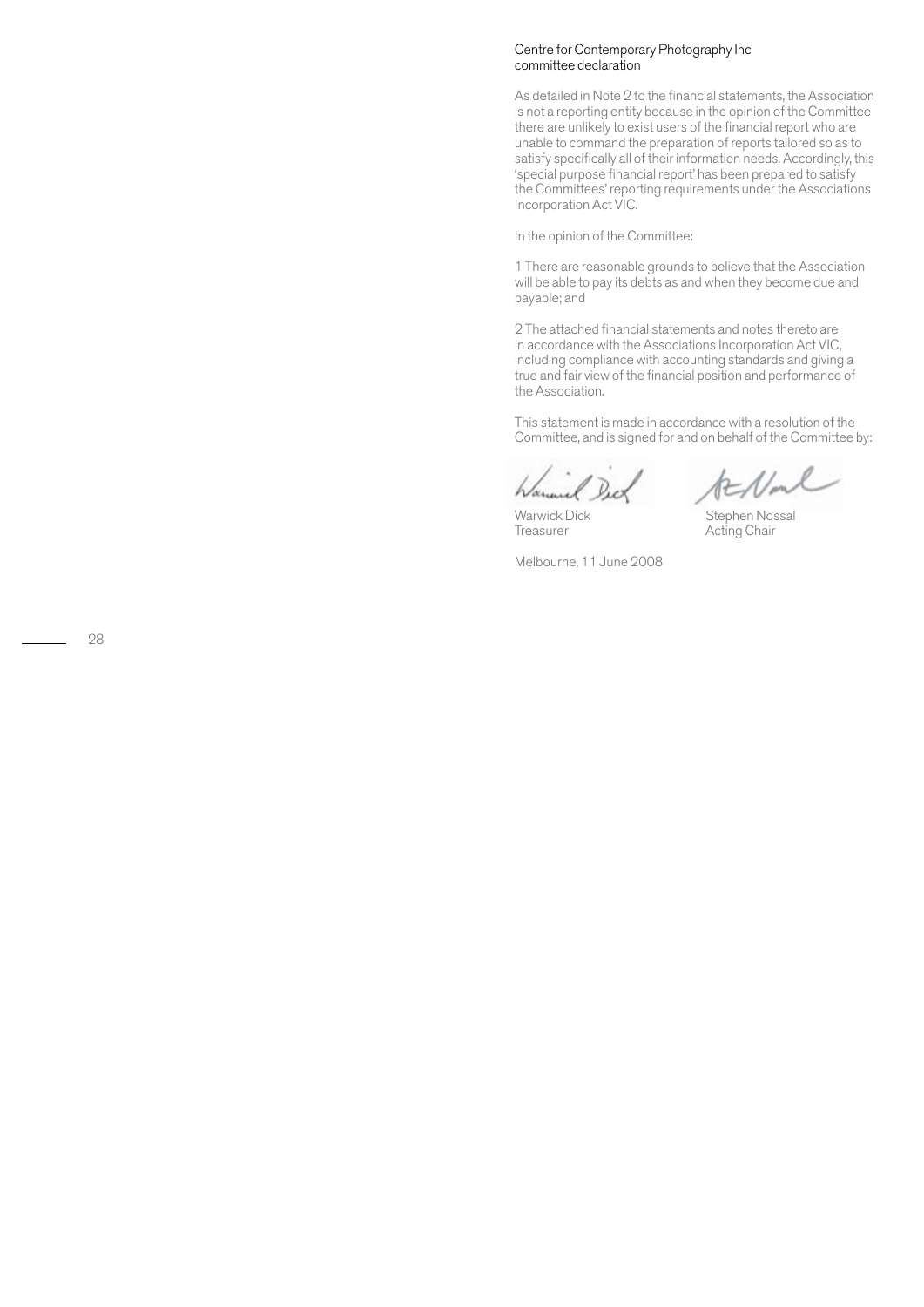### Income statement for the financial year ended 31 December 2007

| Note                                                                                                                | 2007<br>\$                                                   | 2006<br>\$                                                |
|---------------------------------------------------------------------------------------------------------------------|--------------------------------------------------------------|-----------------------------------------------------------|
| Revenue<br>Sponsorship &                                                                                            | 205,975                                                      | 131,266                                                   |
| Fundraising income<br>Arts Victoria Grant income<br>Australia Council                                               | 92,938<br>128,000                                            | 100,743<br>108,114                                        |
| Grant income                                                                                                        | 50,623                                                       | 27,325                                                    |
| VAC Strategy Grant income                                                                                           | 90,000                                                       | 90,000                                                    |
| Other income                                                                                                        | 32,460                                                       | 33,902                                                    |
|                                                                                                                     | 599,996                                                      | 491,350                                                   |
| Occupancy expenses<br>Employee benefit expenses<br>Administration expenses<br>Program expenses<br>Profit before tax | (79, 791)<br>(298, 298)<br>(86, 458)<br>(116, 127)<br>19,322 | (67, 474)<br>(227, 018)<br>(91,669)<br>(85,563)<br>19,626 |
| 2(a)<br>Income tax expense<br>Profit for the year                                                                   | 19,322                                                       | 19,626                                                    |
| Balance sheet<br>as at 31 December 2007                                                                             |                                                              |                                                           |

2007 2006 Note  $\qquad \qquad$  \$ \$ Current assets Cash at bank 3(a) 333,991 286,299<br>Trade Debtors 8,210 12,153 Trade Debtors 8,210<br>
Inventory 1,883 Inventory<br>
Other current assets  $\begin{array}{r} 4 \end{array}$   $\begin{array}{r} 1,883 \ \hline 7,307 \end{array}$   $\begin{array}{r} 10,824 \end{array}$ Other current assets 4 7,307 10,824<br>Total current assets 351,391 309,276 Total current assets Non-current assets Property Plant and Equipment 5 330,002 373,983<br> **Total non-current assets** 330,002 373,983 Total non-current assets  $\frac{330,002}{681,393}$  373,983 Total assets Current liabilities Trade creditors 3,214 7,027<br>Other creditors 10,210 15,867 Other creditors 10,210 15,867<br>Provisions 18,781 8,919 Provisions 18,781 8,919<br>
Income in advance 44,349 71,609 Income in advance  $\frac{44,349}{71,609}$ <br>Total current liabilities  $\frac{44,349}{76,554}$   $\frac{71,609}{103,422}$ Total current liabilities Non-current liabilities Provisions 5,680 Total non-current liabilities  $\frac{5,680}{82,234}$  103,422<br>
Net assets 599,159 579,837 Total liabilities Net assets Members funds Retained funds<br>
Total members funds<br>
Total members funds<br>
Total members funds<br>
Total members funds<br>
Total members funds<br>
Total members funds<br>
Total members funds<br>
Total members funds<br>
Total members funds<br>
Total members fun

Total members funds

Statement of changes of equity for the financial year ended 31 December 2007

|                                                                                                                                                                              | Retained funds<br>\$                      | Total<br>\$                               |
|------------------------------------------------------------------------------------------------------------------------------------------------------------------------------|-------------------------------------------|-------------------------------------------|
| Balance at 1 January 2006<br>Profit for the year<br>Balance at 31 December 2007                                                                                              | 560,211<br>19,626<br>579,837              | 560,211<br>19,626<br>579,837              |
| Profit for the year<br>Balance at 31 December 2007                                                                                                                           | <u> 19,322</u><br><u>599,159</u>          | <u> 19,322</u><br><u>599,159</u>          |
| Cash flow statement<br>for the financial year ended<br>31 December 2007                                                                                                      |                                           |                                           |
|                                                                                                                                                                              | 2007                                      | 2006                                      |
| Note                                                                                                                                                                         | \$                                        | \$                                        |
| Cash flows from<br>operating activities<br>Receipts from members<br>Other operating income received<br>Payments to suppliers<br>and employees<br>Interest received           | 23,105<br>534,906<br>(521, 948)<br>19,797 | 20,696<br>488,496<br>(426, 924)<br>16,088 |
| Net cash (used in)/provided<br>by operating activities<br>3(b)                                                                                                               | 55,860                                    | 98,356                                    |
| Cash flows from<br>investing activities<br>Payment for property, plant<br>and equipment<br>Payment for<br>leasehold improvements<br>Net cash used in<br>investing activities | (880)<br>(7,288)<br>(8,168)               | (9,384)<br>(18,987)<br>(28, 371)          |
| Cash flows from<br>financing activities<br>Proceeds from borrowings<br>Repayment of borrowings<br>Net cash provided by/<br>(used in) financing activities                    |                                           |                                           |
| Net increase in cash and<br>cash equivalents<br>Cash and cash equivalents                                                                                                    | 47,692                                    | 69,985                                    |
| at the beginning of the<br>financial year<br>Cash and cash equivalents                                                                                                       | 286,299                                   | <u> 216,314</u>                           |
| at the end of the<br>3(a)<br>financial year                                                                                                                                  | 333,991                                   | 286,299                                   |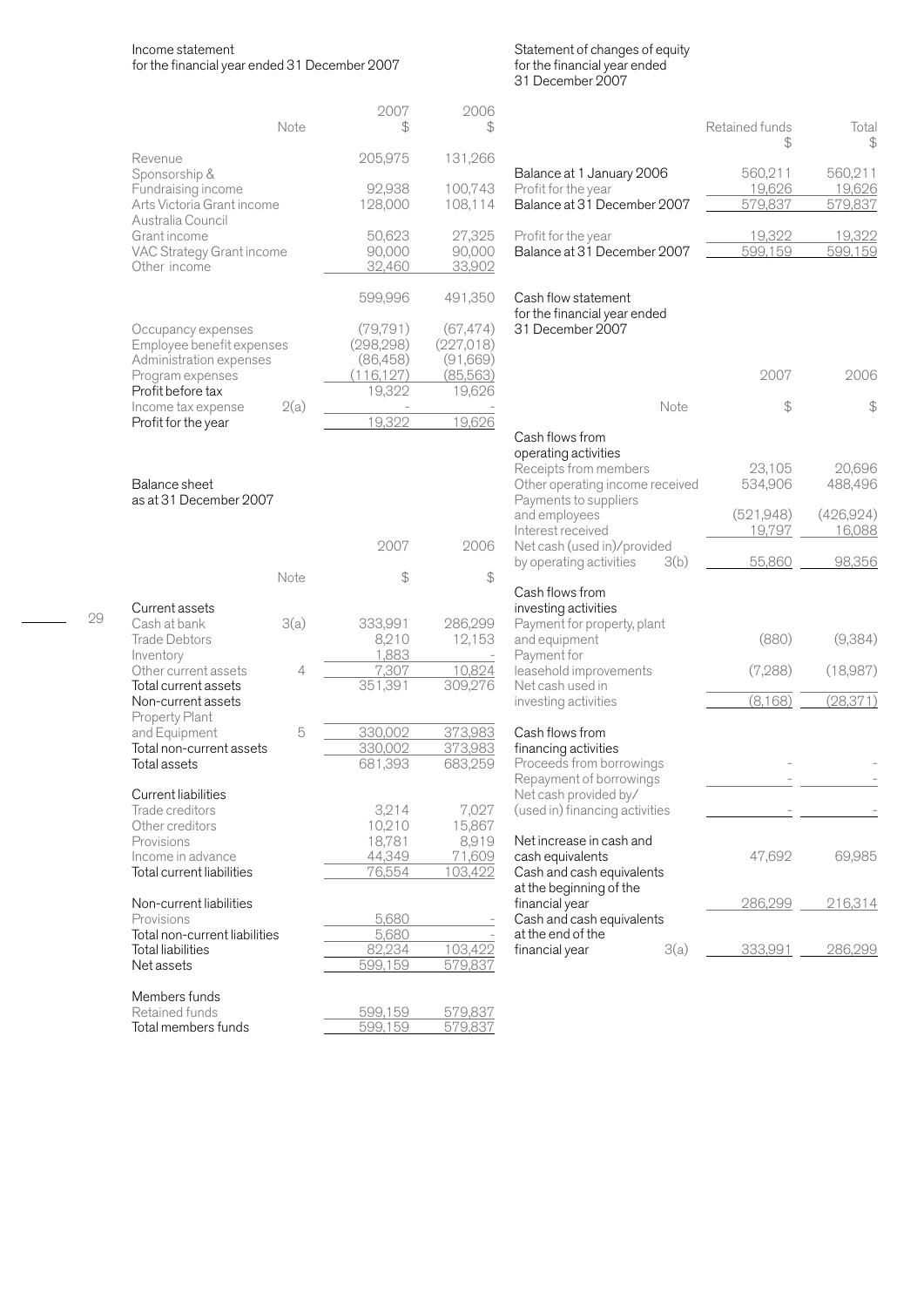### Notes to the financial statements for the financial year ended 31 December 2007

### 1. General information

Centre for Contemporary Photography Inc is an incorporated association, incorporated and domiciled in Australia. Centre for Contemporary Photography Inc's registered office and its principal place of business are as follows:

| Registered office | Principal place of business |
|-------------------|-----------------------------|
| 404 George Street | 404 George Street           |
| FITZROY VIC 3065  | FITZROY VIC 3065            |

# 2. Significant accounting policies

### Financial Reporting Framework

The company is not a reporting entity because in the opinion of the directors there are unlikely to exist users of the financial report who are unable to command the preparation of reports tailored so as to satisfy specifically all of their information needs. Accordingly, this 'special purpose financial report' has been prepared to satisfy the directors' reporting requirements under the Associations Incorporation Act VIC.

### Statement of compliance

The financial report has been prepared in accordance with the Corporations Act 2001, and the basis of accounting specified by all Accounting Standards and Interpretations, and the disclosure requirements of the following Accounting Standards:

| AASB 1031           | Materiality                                |
|---------------------|--------------------------------------------|
| AASB <sub>108</sub> | Accounting Policies,                       |
|                     | Changes in Accounting Estimates and Errors |
| <b>AASB110</b>      | Events after the Balance Sheet Date        |
| AASB <sub>117</sub> | Leases                                     |
| AASB <sub>107</sub> | Cash Flow Statements                       |
| <b>AASB 101</b>     | Presentation of Financial Statements       |
| <b>AASB116</b>      | Property, Plant and Equipment              |
|                     |                                            |

### Basis of preparation

The financial report has been prepared on an accruals basis and is based on historic cost and does not take into account changing money values, or except where specifically stated, current valuations of non-current assets.

The following material accounting policies, which are consistent with the previous year unless otherwise stated, have been adopted in the preparation and presentation of the financial report:

#### a. Income tax

The Association is not liable for Income Tax.

### b. Plant and Equipment and Leasehold Assets

Leasehold improvements and office equipment are carried at cost less, where applicable, any accumulated depreciation. The depreciable amount of all fixed assets are depreciated over the useful lives of the assets to the association commencing from the time the asset is held ready for use. Leasehold improvements are amortised over the shorter of either the unexpired period of the lease or the estimated useful lives of the improvements.

#### c. Cash

For the purposes of the Statement of Cash Flows, cash includes cash on hand and at call deposits with banks or financial instruments, investments in money market instruments maturing within less than two months and net of bank overdrafts.

### d. Grants

1. Government Grants: Recurring: Grants are awarded on an annual or triennial basis and accounted for within the periods granted.

2. Government Grants: Project/Philanthropic: Grants awarded on a project basis and accounted for as project progresses.

3. Auspiced Grants: Project:

Grants auspiced on a project basis are held in balance sheet and accounted for in income or expenditure as project progresses.

### e. Fundraising for future projects and capital works

The Association raises funds for the purpose of development, to be accounted for over future periods.

### f. Goods and Services Tax (GST)

Revenues, expenses and assets are recognised net of the amount of GST, except where the amount of GST incurred is not recoverable from the Australian Taxation Office. In these circumstances the GST is recognised as part of the cost of acquisition of the asset or as part of an item of expense. Receivables and payables in the Balance Sheet are shown inclusive of GST. Cash flows are included in the cash flow statement on a gross basis. The GST component of cash flows arising from investing and financing activities which is recoverable from, or payable to the Australian Tax Office is classified within operating cash flows.

### g. Employee Benefits

A liability is recognised for benefits accruing to employees in respect of wages, annual leave and long service leave when it is probable that settlement will be required and they are capable of being measured reliably. Liabilities recognised in respect of employee benefits which are not expected to be settled within 12 months, are measured at their nominal values using the remuneration rate that is expected to apply at the time of settlement. Liabilities recognised in respect of employee benefits which are not expected to be settled within 12 months are measured at the present value of the estimated future cash outflows to be made by the association in respect of services provided by employees up to reporting date.

#### Defined contribution plans

Contributions to defined benefit contribution superannuation plans are expensed when employees have rendered service entitling them to the contributions.

### h. Revenue

Non-grant revenue is measured at the fair value of the consideration received or receivable.

### Sale of goods

Revenue from the sale of goods is recognised when all the following conditions are satisfied;

(a) the association has transferred to the buyer the significant risks and rewards of ownership of the goods (b) the association retains neither continuing managerial involvement to the degree usually associated with ownership nor effective control over the goods sold the amount of revenue can be measured reliably.

(c) it is probable that the economic benefits associated with the transaction will flow to the association and the costs incurred or to be incurred in respect of the transaction can be measured reliably.

### Rendering of services

Revenue from a contract to provide consulting services is recognised by reference to the stage of completion of the contract. The stage of completion of time and material contracts is recognised at the contractual rates as labour hours are delivered and direct expenses are incurred.

Revenue from workshop fees, exhibition fees and membership fees is recognised upon delivery of the service.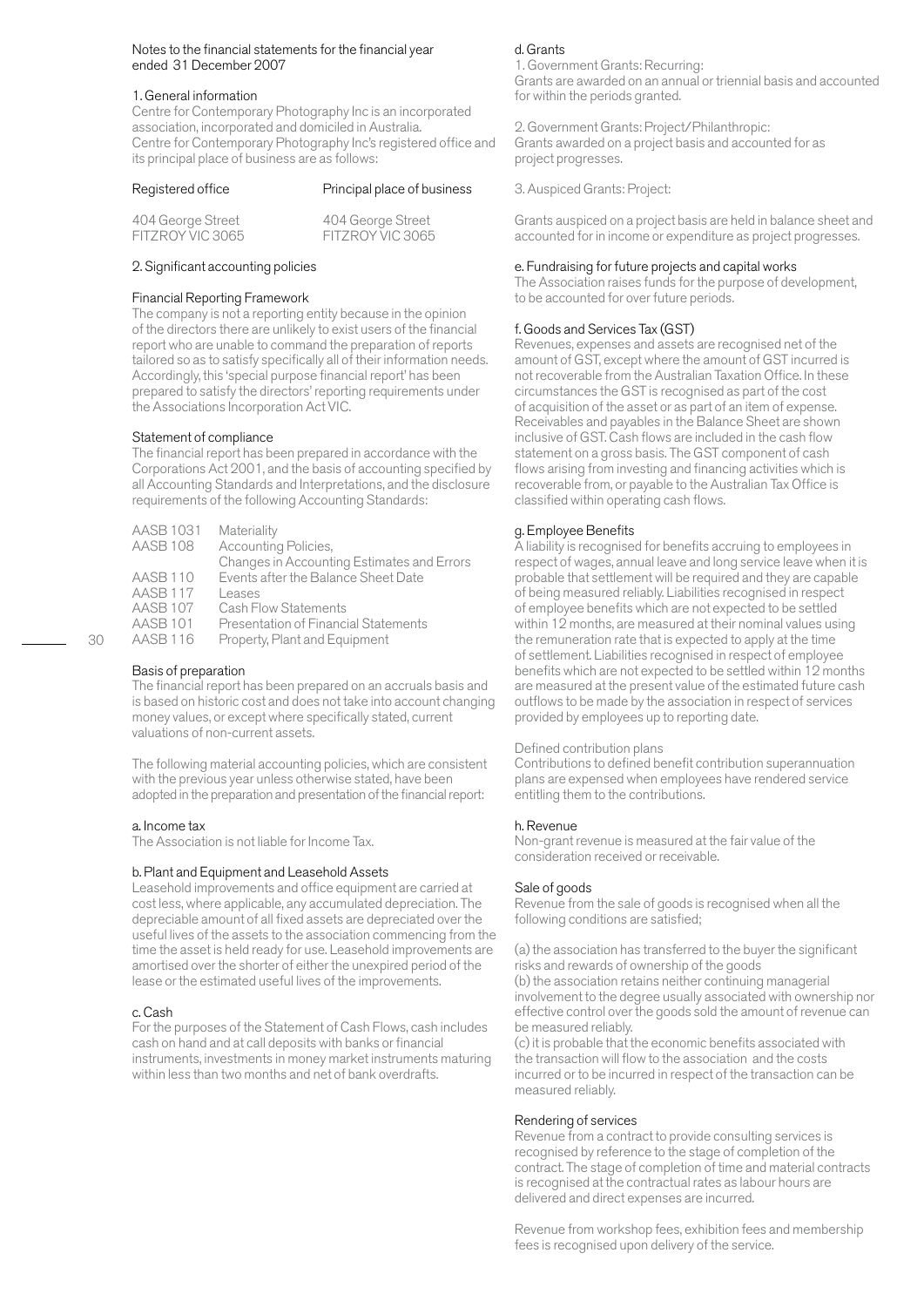#### i. Leases

Operating lease payments are recognised as an expense on a straight line basis over the lease term, except where a more systematic basis is more representative of the time pattern in which economic benefits from the leased asset are consumed.

### 3. Notes to the cash flow statements

### (a) Reconciliation of cash and cash equivalents

For the purposes of the cash flow statement, cash and cash equivalents includes cash on hand and in banks and investments in money market instruments, net of outstanding bank overdrafts.

Cash and cash equivalents at the end of the financial year as shown in the cash flow statement is reconciled to the related items in the balance sheet as follows:

|                                                                                                                 | 2007<br>\$                     | 2006<br>\$                      |
|-----------------------------------------------------------------------------------------------------------------|--------------------------------|---------------------------------|
| Cash and cash equivalents                                                                                       | 333,991                        | 286,299                         |
| (b) Reconciliation of profit for<br>the period to net cash flows from<br>operating activities                   |                                |                                 |
| Profit for the year<br>Depreciation<br>Changes in net assets and liabilities:<br>(Increase)/decrease in assets: | 19,322<br>52,149               | 19,626<br>56,494                |
| Trade and other receivables                                                                                     | 6,955                          | 3,009                           |
| Inventories                                                                                                     | (1,883)                        |                                 |
| Other assets                                                                                                    | 505                            | 3,339                           |
| Increase/(decrease) in liabilities:<br>Trade and other payables<br>Income in advance<br>Provisions              | (9,470)<br>(27, 260)<br>15,542 | (19, 122)<br>42,995<br>(7,985)  |
| Net cash from<br>operating activities                                                                           | 55,860                         | 98,356                          |
| 4. Other assets<br>Prepaid expenses<br>GST receivable<br>Bond money                                             | 2.049<br>5,108<br>150<br>7,307 | 2,554<br>8,120<br>150<br>10,824 |
| 5. Property Plant and Equipment<br>Plant and Equipment                                                          |                                |                                 |
| At cost                                                                                                         | 60,126                         | 52,839                          |
| Accumulated depreciation                                                                                        | (42,528)<br>17,598             | (36,815)<br>16,024              |
| Leasehold Improvements                                                                                          |                                |                                 |
| At cost                                                                                                         | 465,226                        | (464, 346)                      |
| Accumulated depreciation                                                                                        | (152, 822)<br>312,404          | (106, 387)<br>357,959           |
| Total Property plant<br>and equipment                                                                           | 330,002                        | 373,983                         |

#### 6. Commitments

#### Operating lease commitments

Operating lease relate to property leased at 404 George Street Fitzroy Victoria 3065 with a lease term of 6 years and an option to renew for two further terms of 6 years and 1 year respectively. The operating lease contains a market review clause that can be conducted on an annual basis.

| Not longer than 1 year     | 60,248 | 57,930  |
|----------------------------|--------|---------|
| Longer than 1 year but not |        |         |
| longer than 5 years        | 15,208 | 75.456  |
|                            | 75.456 | 133,386 |

# 7. Events after balance sheet date

There has not been any matter or circumstance that has arisen since the end of the financial year that has significantly affected, or may significantly affect, the operations of the association, the results of those operations, or the state of affairs of the association in future financial years.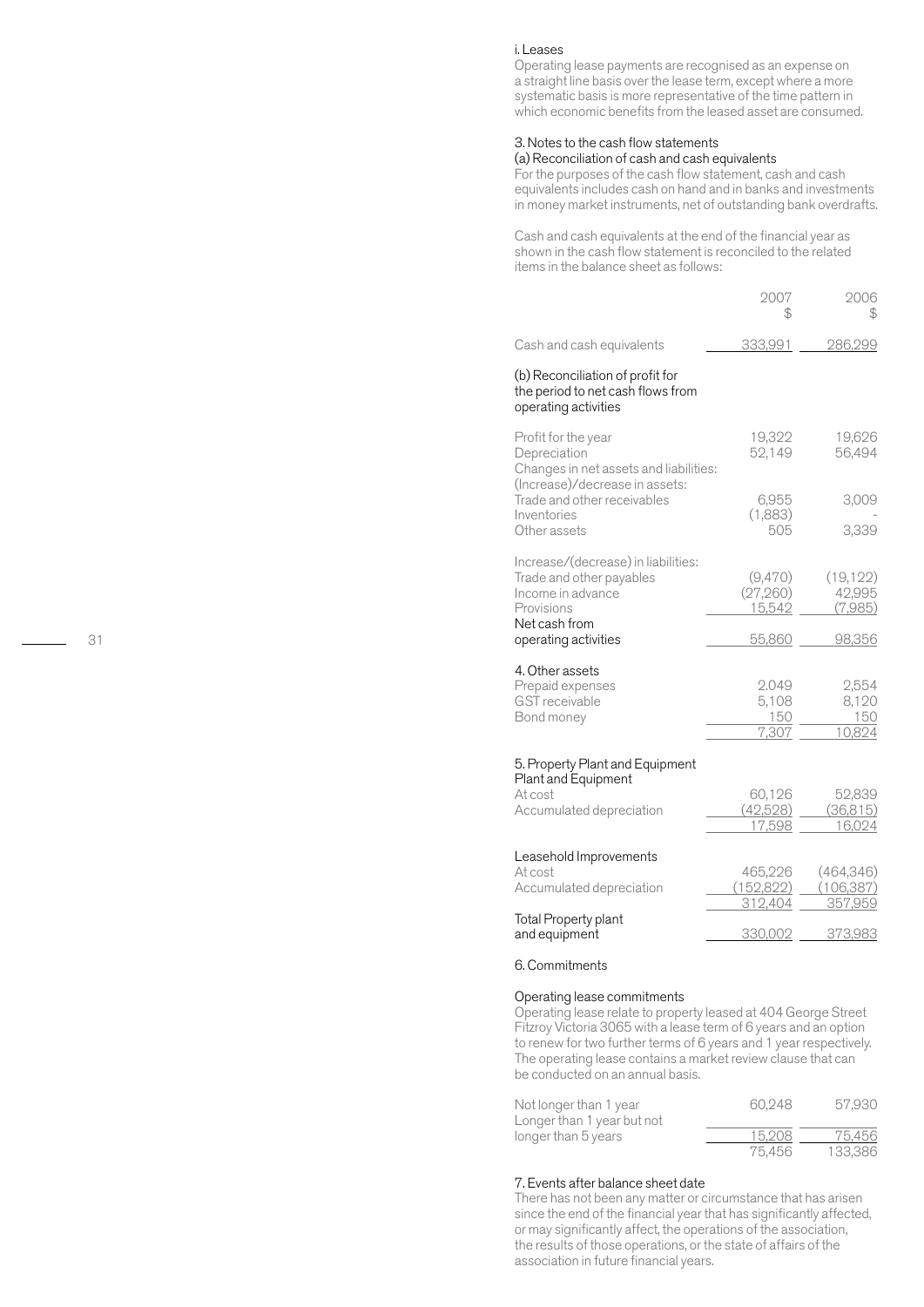# **Sponsors & Partners**

Principal Partners  $\begin{array}{c|c}\n\hline\n\textbf{Count} & \textbf{Count} \\
\hline\n\textbf{Count} & \textbf{Count} \\
\hline\n\textbf{for the At} \end{array}$ **美 ARTS VICTORIA** Principal Sponsors <u>feica</u> **Kodak** Professional COLOUR  $\sqrt{factor}$ **Imaging Solutions** Program Partners **Kayell** Macquarie Group<br>Foundation O <u>australia</u> maning . Gra





**Nikon** 







VIZARD FOUNDATION

**Other Partners** 



SAINSBURY'S **BOOKS** 

#### **Supporters**

Art Monthly Australia Aussie Commercial Video Rentals Australian Centre for Photography Australian National University, Inkjet Research Facility **Baltronics** Bond Imaging Buy-n-shoot.com Cinema Nova City of Yarra **Crumpler** Deacons **Deloitte** The Edge Photo Imaging Graphic Art Mount Jasper Coffee Joel Harris Office Supplies Leah Holscher Lomo Australia Manfrotto Marquis of Lorne Mollo Monash University Collection, Monash University Museum of Art Angela & David Morrell Museum of Sydney, Historic Houses Trust of NSW Omnus Framing Photographic Imaging College Polaroid The Printed Image Bookshop realestate.com.au Red Connect Rotary Collingwood Rotary Richmond SAI Private Sandy Prints Sue Sweetland of Art Support David Urquhart David Wilson of Bedford Framing Yaffa Publishing Yarra Trams

CCP gallery donors

Helen Macpherson Smith Trust Naomi Milgrom and John Kaldor In Memory of Morry Bardas Victor Smorgon Charitable Fund Visy Lasica Family Trust